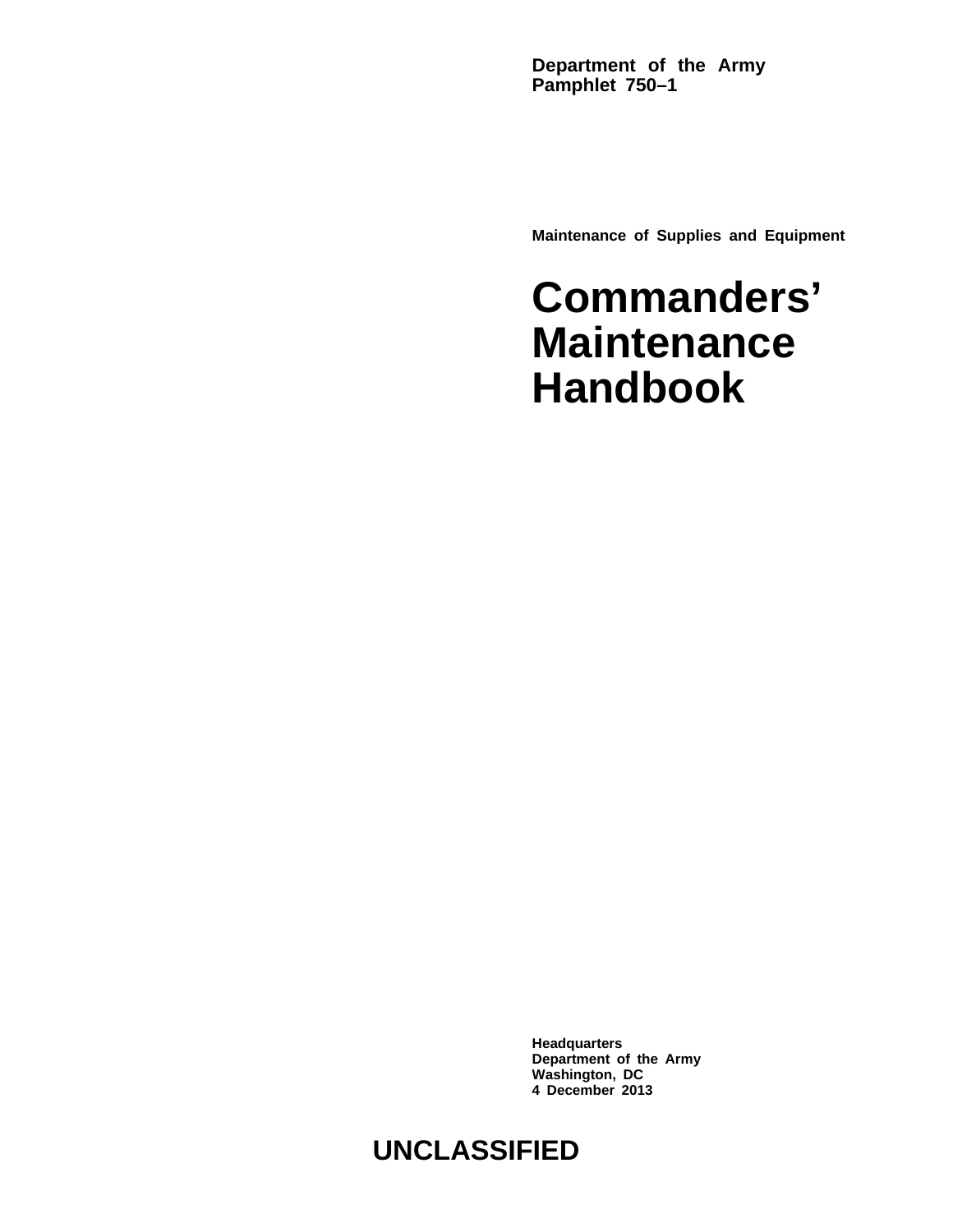# *SUMMARY of CHANGE*

DA PAM 750–1 Commanders' Maintenance Handbook

This administrative revision, dated 4 December 2013--

o Adds title for DA Form 348 (para 4-4b(1)).

o Adds title for DA Form 5991-E (para 6-7a(3)).

o Adds title for Standard Form 368 (para 6-13).

This major revision, dated 8 November 2013--

- o Moves command emphasis checkpoints from chapter 2 to chapter 10 (paras 1-4*k* and 2-1*h*).
- o Adds field maintenance procedures for garrison evacuation (para 3-1).
- o Adds equipment Reset (chap 7).
- o Adds predeployment training equipment (chap 8).
- o Adds non-standard equipment maintenance and sustainment (chap 9).

o Adds Command Maintenance Discipline Program (chap 10).

- o Replaces antiquated forms from ULLS-G (throughout).
- o Makes administrative revisions (throughout).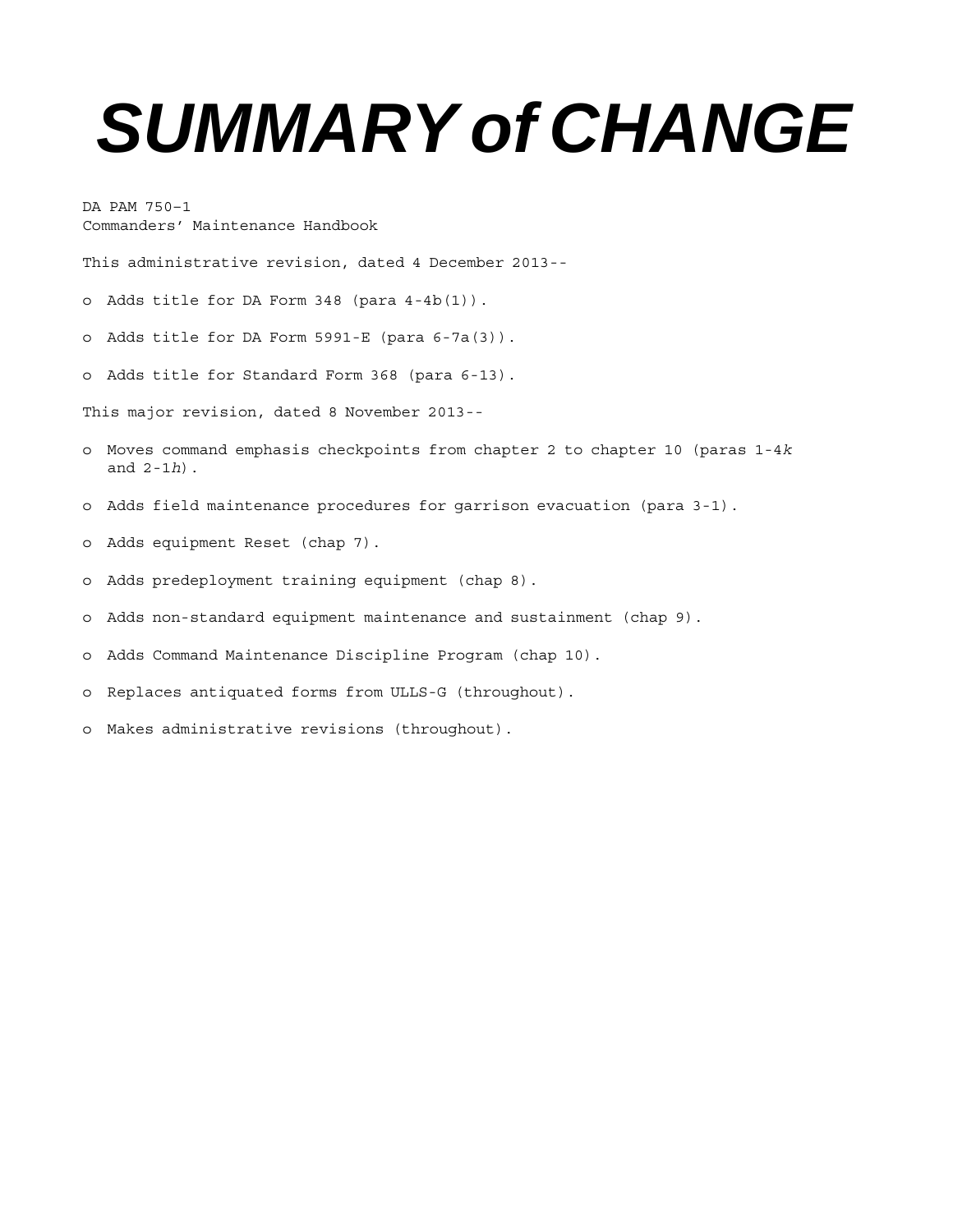**Headquarters Department of the Army Washington, DC 4 December 2013**

# **Maintenance of Supplies and Equipment**

# **Commanders' Maintenance Handbook**

By Order of the Secretary of the Army:

**RAYMOND T. ODIERNO** General, United States Army **Chief of Staff** 

Official:

**GERALD B. O'KEEFE** Administrative Assistant to the Secretary of the Army

**History.** This publication is an administrative revision. The portions affected by this administrative revision are listed in the summary of change.

**Summary.** This pamphlet provides an overview of the wide spectrum of maintenance topics required for day-to-day maintenance operations. The pamphlet will provide guidance, assistance, and procedures to support Army units with a twolevel allocation of maintenance tasks.

**Applicability.** This pamphlet applies to the Active Army, the Army National Guard/Army National Guard of the United States, and the U.S. Army Reserve, unless otherwise stated. During mobilization, the proponent may modify chapters contained in this pamphlet.

**Proponent and exception authority.** The proponent of this pamphlet is the Deputy Chief of Staff, G–4. The proponent has the authority to approve exceptions or waivers to this regulation that are consistent with controlling law and regulations. The proponent may delegate this approval authority, in writing, to a division chief within the proponent agency or its direct reporting unit or field operating agency, in the grade of colonel or the civilian equivalent. Activities may request a waiver to this regulation by providing justification that includes a full analysis of the expected benefits and must include formal review by the activity's senior

legal officer. All waiver requests will be endorsed by the commander or senior leader of the requesting activity and forwarded through their higher headquarters to the policy proponent. Refer to AR 25–30 for specific guidance.

**Suggested improvements.** Users are invited to send comments and suggested improvements on DA Form 2028 (Recommended Changes to Publications and Blank Forms) directly to Deputy Chief of Staff, G–4 (DALO-MNF), 500 Army Pentagon, Washington, DC 20310–0500.

**Distribution.** This pamphlet is available in electronic media only and is intended for command levels C, D, and E for the Active Army, the Army National Guard/ Army National Guard of the United States, and the U.S. Army Reserve.

**Contents** (Listed by paragraph and page number)

# **Chapter 1**

**Introduction,** *page 1* Purpose • 1–1, *page 1* References • 1–2, *page 1* Explanation of abbreviations and terms • 1–3, *page 1* Overview • 1–4, *page 1* Purpose of Army maintenance operations • 1–5, *page 1* Army Maintenance Standard • 1–6, *page 2* Leadership • 1–7, *page 2* Commander and leader self-test for maintenance management competence • 1–8, *page 2* Equipment maintenance and evaluation by equipment users, operators, and Soldiers • 1–9, *page 2* Essential Army programs for effective maintenance management • 1–10, *page 3*

#### **Chapter 2**

**Key Personnel and Duties,** *page 3*

Commanders and staffs at echelons above brigade • 2–1, *page 3*

\*This publication supersedes DA Pam 750–1, dated 2 February 2007.

DA PAM 750–1 • 4 December 2013 i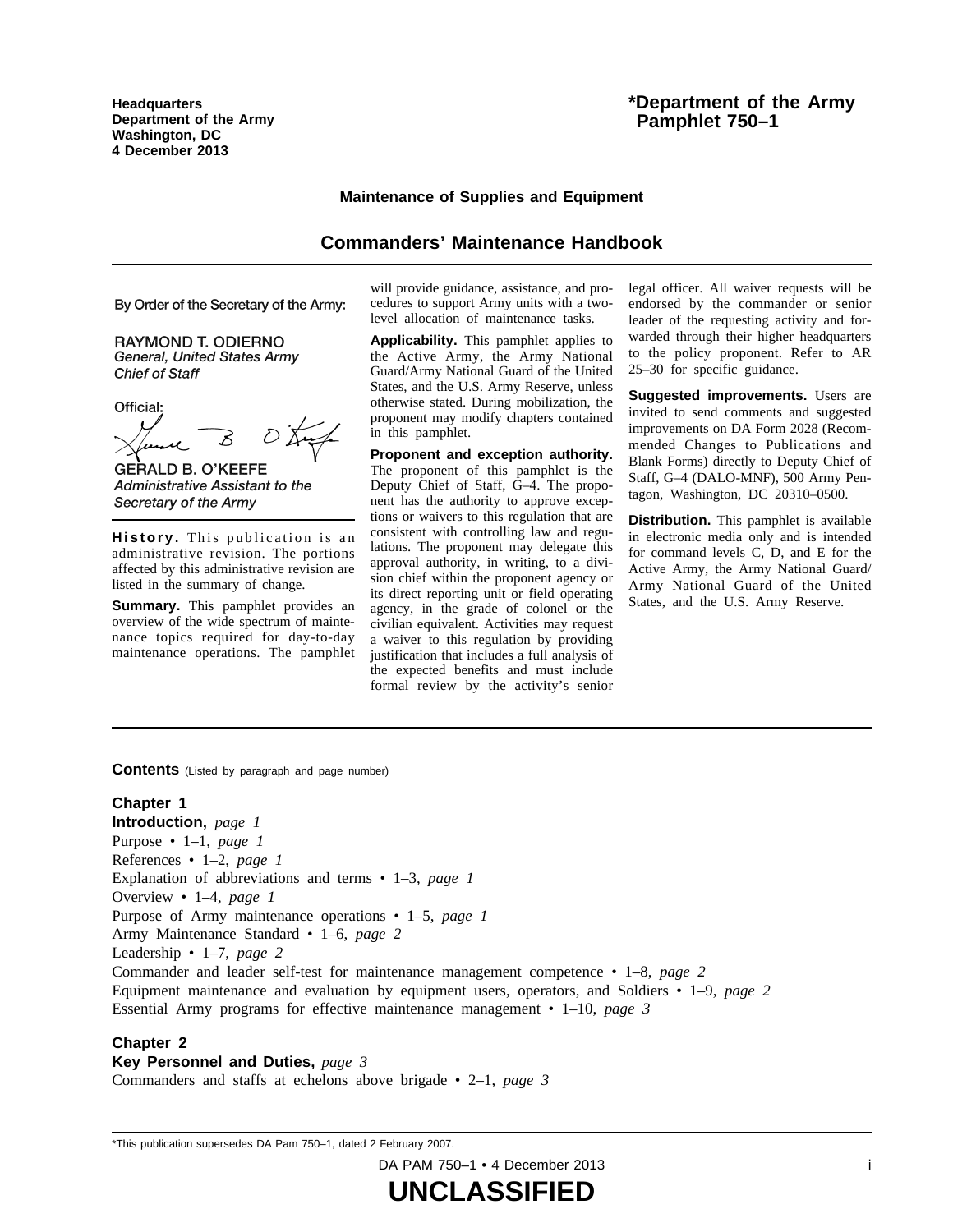# **Contents—Continued**

Field level and below maintenance procedures • 2–2, *page 4* Maintenance Soldiers and other support personnel • 2–3, *page 5* First-line supervisors • 2–4, *page 6* Equipment operators/crews • 2–5, *page 6*

#### **Chapter 3**

**Maintenance Structure,** *page 6* The Army maintenance structure • 3–1, *page 6* Support to modification table of organization and equipment organizations from external maintenance and supply organizations • 3–2, *page 9* Retrograde of serviceable excess and unserviceable reparable items • 3–3, *page 11* Contractors on the battlefield • 3–4, *page 11*

#### **Chapter 4**

#### **Operations and Procedures,** *page 11*

Maintenance and supply procedures at organization or unit level • 4–1, *page 11*

Logistics information systems • 4–2, *page 11*

The Army Maintenance Management System and Standard Logistics Information System • 4–3, *page 11*

Managing the battalion (or company) maintenance program • 4–4, *page 12*

Managing unit and organization repair parts and maintenance-related supplies • 4–5, *page 15*

Using The Army Maintenance Management System and spares management for successful maintenance operations • 4–6, *page 15*

Using supply support activity to support maintenance operations • 4–7, *page 16*

Automated readiness reporting using the Army Materiel Status System • 4–8, *page 16* Manual readiness reporting • 4–9, *page 17*

Maintenance module of the logistics information warehouse • 4–10, *page 18*

#### **Chapter 5**

# **Preventive Maintenance Checks and Services, Equipment Technical Literature, and Standard Army Maintenance System,** *page 18*

Overview • 5–1, *page 18*

The preventive maintenance checks and services process • 5–2, *page 18* Technical manuals and other technical literature for Army equipment • 5–3, *page 18* Standard Army Management Information System used to support maintenance operations • 5–4, *page 19*

#### **Chapter 6**

#### **Maintenance Programs,** *page 19*

Recognition of Soldiers and units • 6–1, *page 19* Unit safety management and maintenance advisory messages • 6–2, *page 19* Test, measurement, and diagnostic equipment • 6–3, *page 20* Technical publications • 6–4, *page 20* Tools and the Tool Improvement Program • 6–5, *page 20* Maintenance assistance and instruction team • 6–6, *page 21* Army Oil Analysis Program • 6–7, *page 21* Army Warranty Program • 6–8, *page 22* Unique Item Tracking Program • 6–9, *page 22* Logistics Assistance Program • 6–10, *page 22* Army Modification Program • 6–11, *page 23* Battlefield damage, assessment, and repair • 6–12, *page 23* Standard Form 368 • 6–13, *page 23* Army Corrosion Prevention and Control Program • 6–14, *page 23* Maintenance of low-usage equipment • 6–15, *page 24*

#### **Chapter 7**

**Equipment Reset,** *page 25* General guidance • 7–1, *page 25*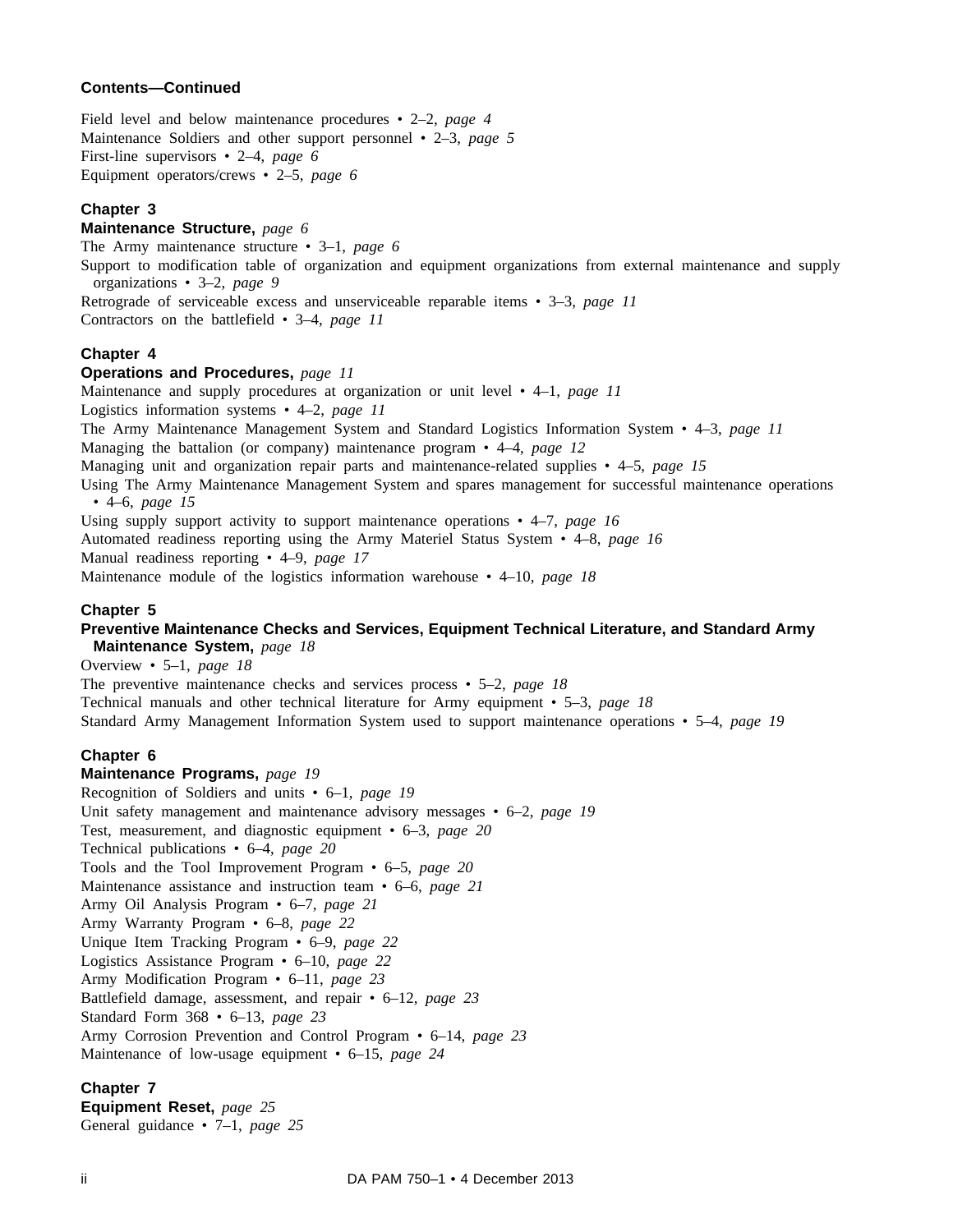#### **Contents—Continued**

Equipment reset principles • 7–2, *page 25* Automatic reset induction • 7–3, *page 26* Non-standard equipment maintenance • 7–4, *page 27* Automated Reset Management Tool • 7–5, *page 27* Army reset common operating picture • 7–6, *page 27* Reports and metrics • 7–7, *page 27*

#### **Chapter 8**

**Pre-Deployment Training Equipment,** *page 28*

Predeployment training equipment maintenance • 8–1, *page 28* Predeployment training equipment maintenance reporting • 8–2, *page 28*

#### **Chapter 9**

**Non-Standard Equipment Maintenance and Sustainment,** *page 28* General guidance • 9–1, *page 28* Non-standard equipment maintenance procedures and structure • 9–2, *page 28* Non-standard equipment inspection and repair • 9–3, *page 29* Non-standard equipment contractor logistics support • 9–4, *page 29* Non-standard equipment Army Warranty Program • 9–5, *page 29*

#### **Chapter 10 Command Maintenance Discipline Program,** *page 29*

*Section I Supervisory and Managerial Procedures and Checklists, page 29* Overview • 10–1, *page 29* Overview • 10–2, *page 30* Purpose • 10–3, *page 30* Applicability • 10–4, *page 30*

*Section II*

*Program Guidance, page 30* Concept • 10–5, *page 30* Requirements listing • 10–6, *page 31* Implementation • 10–7, *page 31* Inspections • 10–8, *page 31* Monitoring at Army command, Army service component command, direct reporting unit, and Department of Army levels • 10–9, *page 32*

#### *Section III*

*Maintenance Discipline Enforcement, page 32* Methods for enforcing maintenance discipline • 10–10, *page 32* Administrative measures • 10–11, *page 32* Disciplinary measures • 10–12, *page 32* Reacting to incidents of non-financial liability • 10–13, *page 32* Ensuring maintenance discipline and management controls • 10–14, *page 33*

#### **Appendix A.** References, *page 44*

#### **Table List**

Table 10–1: Field level Requirements Checklist, *page 33* Table 10–2: Shop Operations Requirements Checklist, *page 37*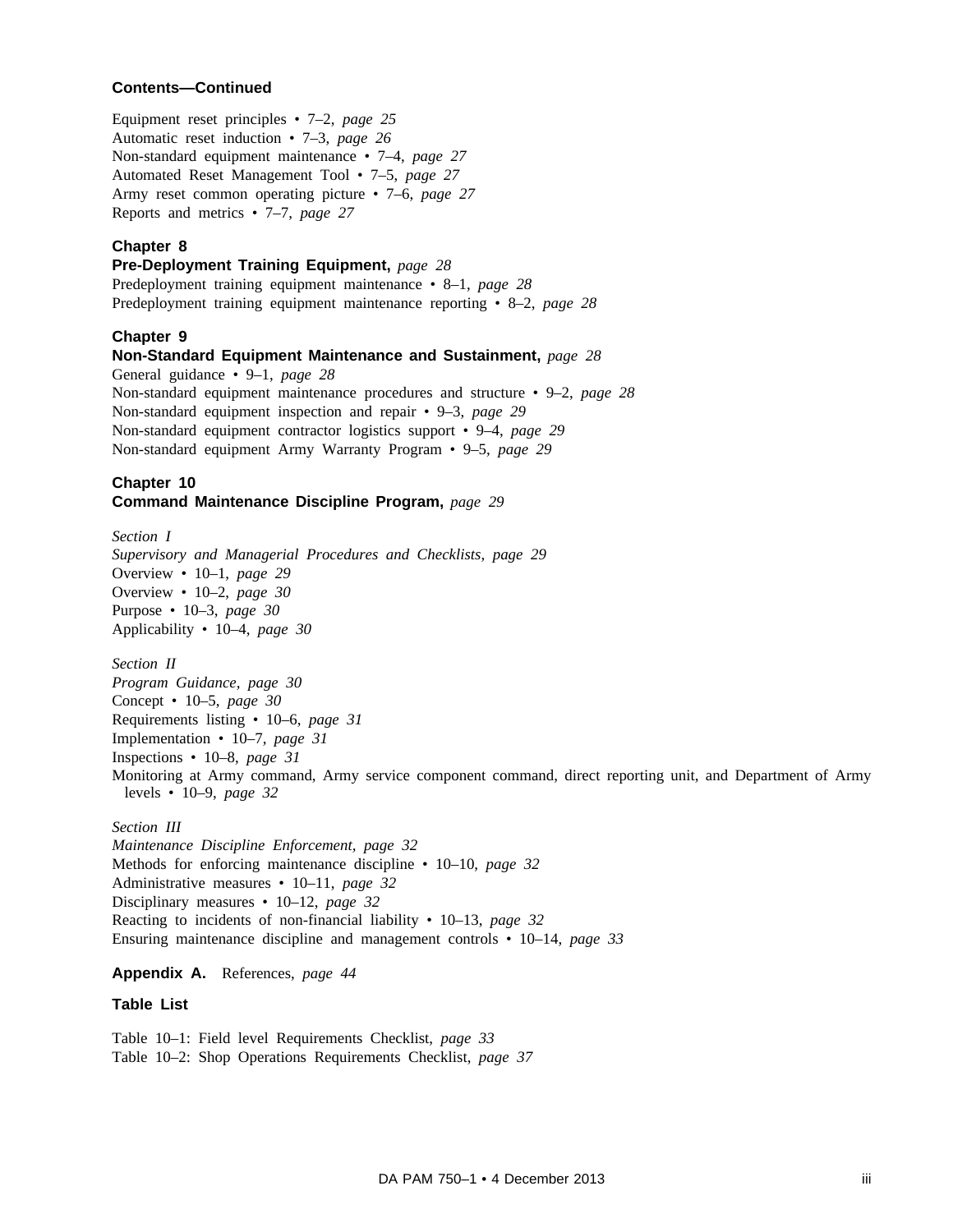# **Contents—Continued**

# **Figure List**

Figure 3–1: Repair flow of a field-level maintenance fault, *page 8*

Figure 3–2: Field maintenance management structure, *page 10*

Figure 4–1: Equipment dispatch flowchart, *page 13*

# **Glossary**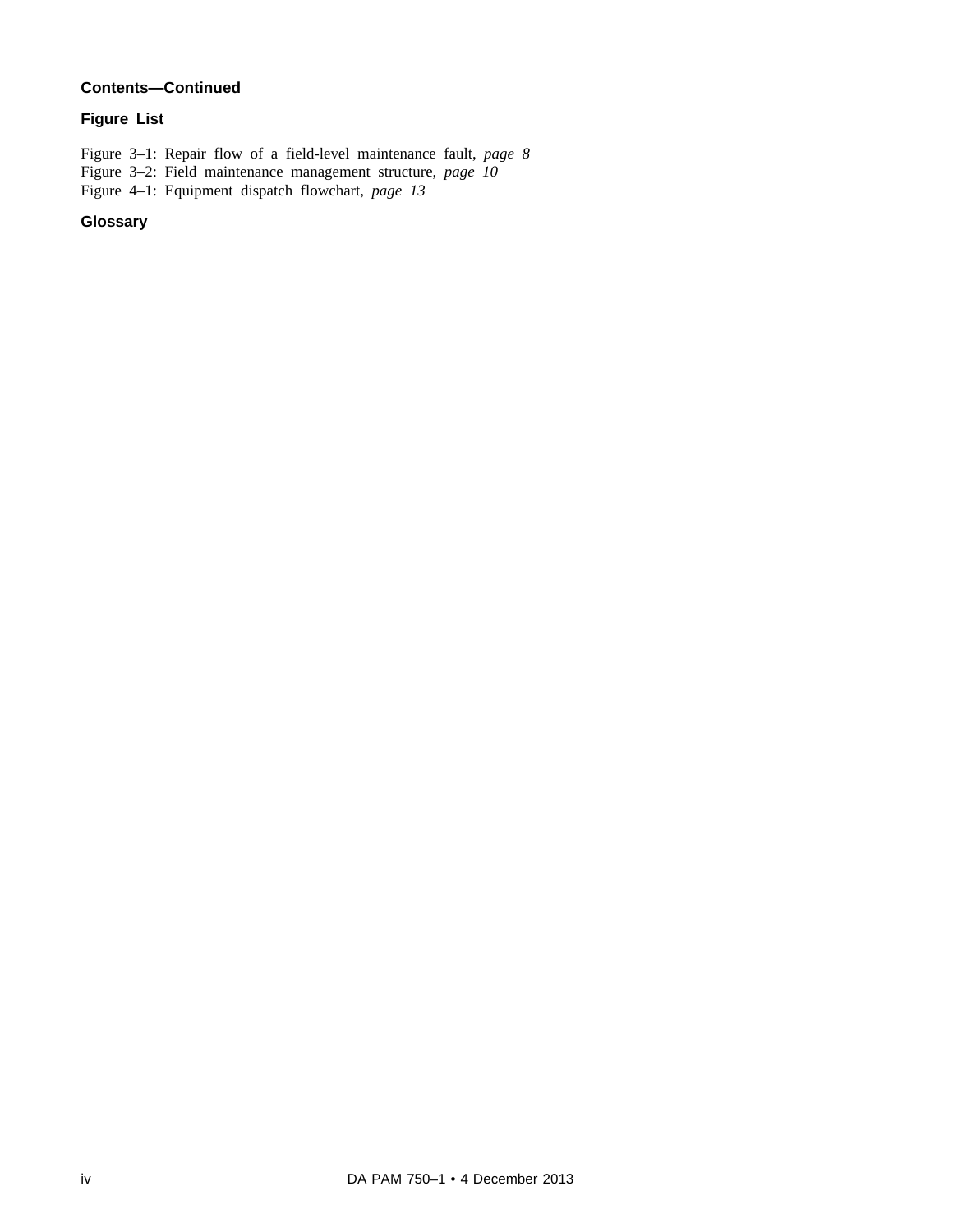# **Chapter 1 Introduction**

#### **1–1. Purpose**

This handbook assists commanders, staff, leaders, and Soldiers, at the division level and below achieve and sustain the Army Maintenance Standard for assigned and attached equipment as prescribed in AR 750–1. The Army Maintenance Standard is the foundation of the overall maintenance program. It is the required end state for Army equipment, enabling Army combat and combat support forces to generate combat power to accomplish assigned missions. The Army is transforming and reorganizing for 21st century operations and this pamphlet is intended to give day-to-day assistance to maintenance Soldiers and their leaders. Although the primary target audience for this pamphlet includes commanders, leaders, and Soldiers at division level and below, where maintenance operations take place, leaders at all command levels will find it useful. This pamphlet is to be used as a daily guidebook to the references, authorities, and principles of successful Army maintenance operations.

#### **1–2. References**

Required and related publications and referenced forms are listed in appendix A.

#### **1–3. Explanation of abbreviations and terms**

Abbreviations and special terms used in this publication are explained in the glossary.

#### **1–4. Overview**

*a.* Chapter 1, Introduction, provides an overview of the Army Maintenance Standard, Army maintenance mission objectives, benchmarks, performance measures (metrics), a leadership self-test, and other assistance to the unit leader and commander.

*b*. Chapter 2, Key Personnel and Duties, describes key organizations, personnel and duties for maintenance operations.

*c.* Chapter 3, Maintenance Structure, discusses the Army's maintenance organization. The central objectives of chapter 3 are to achieve the Army Maintenance Standard for all Army equipment and the rapid return of equipment to the user.

*d.* Chapter 4, Operations and Procedures, outlines maintenance operations and procedures in 21st-century Army organizations in the continental United States and overseas and guides the reader on how the Army's maintenance processes work. Internet sites provide access to technical references on the World Wide Web.

*e.* Chapter 5, Preventive Maintenance Checks and Services, Equipment Technical Literature, and Standard Army Maintenance System, describes the role and importance of preventive maintenance checks and services (PMCS) to unit maintenance programs. It also includes a listing of technical manuals (TMs) recorded on compact disc (CD) and available online from the Logistics Support Agency (LOGSA). This pamphlet provides procedures for obtaining updated TM listings, LOGSA CDs, and related information.

*f.* Chapter 6, Maintenance Programs, discusses Army's enablers and programs that are most critical to the success of maintenance, with a focus on field-level maintenance.

*h.* Chapter 7, Equipment Reset, is a subset process for field and sustainment maintenance within the Army RESET force pool of the Army Force Generation (ARFORGEN) readiness strategy. Specifics regarding ARFORGEN and RESET are in AR 525–29.

*i.* Chapter 8, Pre-deployment Training Equipment, is equipment prepositioned at selected installations to support pre-deployment training and replicates equipment units required to accomplish their deployed mission.

*j.* Chapter 9, Nonstandard Equipment Maintenance and Sustainment, discusses the maintenance and sustainment of tactical nonstandard equipment (N-SE) used by Army forces and defines requirements for performance and management.

*k.* Chapter 10, Command Maintenance Discipline Program, outlines procedures and checklists for the Command Maintenance Discipline Program (CMDP). It does not prohibit or replace the formal or informal evaluation of maintenance programs conducted at the discretion of commanders (for example, maintenance assistance and instruction team (MAIT), command maintenance evaluation team (COMET), or inspector general (IG) inspections).

#### **1–5. Purpose of Army maintenance operations**

*a.* The purpose of Army maintenance operations is to generate and regenerate combat power and to preserve the capital investment in combat systems and equipment over their life cycle.

*b.* Preventive maintenance operations performed by Soldiers in field organizations that preserve the operational condition and inherent reliability of equipment, comprise the most critical of all of the building blocks in the Army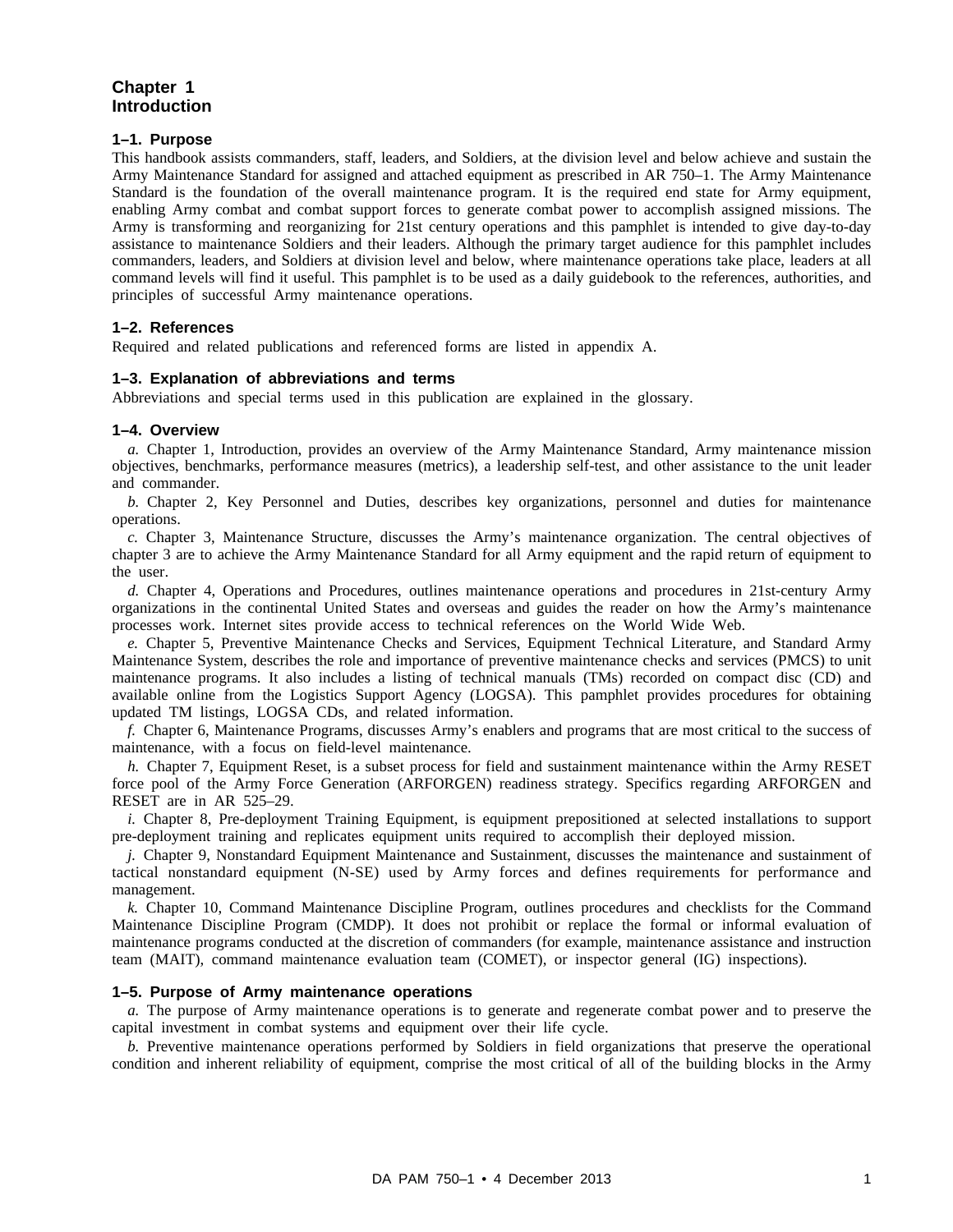maintenance system. The maintenance team will achieve success when the organization sustains organizational equipment with operational readiness rates at required levels while achieving the Army Maintenance Standard for assigned and attached equipment.

#### **1–6. Army Maintenance Standard**

The Army Maintenance Standard is found in TM XX–10 and TM XX–20 series and is achieved when the following conditions are met in accordance with AR 750–1:

*a.* The Army Field Maintenance Standard is fully mission capable (FMC) with required parts on valid requisitions (TM XX–10 and TM XX–20 series).

*b.* Aviation maintenance standards are determined by using the aircraft preventive maintenance inspection and service found in the TM XX–10 and TM XX–20 series manuals and AR 700–138.

*c.* Nonstandard equipment maintenance standards are determined by using the equipment user manual and visual checks that the equipment can perform what it was designed to do.

#### **1–7. Leadership**

Leadership's emphasis and commitment strengthen the probability of success of any task, mission, or course of action. Maintenance tasks require effective leadership to get the job done in accordance with policy and in the best manner possible. This pamphlet has been developed with the purpose of adding the management of maintenance to the leadership skill set for leaders and their Soldiers.

#### **1–8. Commander and leader self-test for maintenance management competence**

Commanders and leaders must be able to answer yes to the following questions to ensure that field maintenance operations achieve the mission. Positive answers to these questions will serve as benchmarks and metrics for successful management.

*a.* Are junior leaders and Soldiers aware that their mission is to achieve the Army Maintenance Standard for assigned and attached equipment?

*b.* Do junior leaders and Soldiers provide feedback on how well that mission is being accomplished?

*c.* Do maintenance personnel have the appropriate training and resourcing to accomplish assigned missions and tasks?

d. Have maintenance operations integrated AMC, Defense Logistics Agency (DLA) or the local National Guard/ Army Reserve maintenance activities to provide maintenance and supply assistance as required?

*e.* Do Soldiers and leaders use maintenance enablers, The Army Maintenance Management System (TAMMS), and automated information systems to manage operations and record and report maintenance data?

*f.* Are the standard operating procedures (SOPs) up to date?

*g.* Are unserviceable reparable items promptly returned through retrograde channels or to the designated addressee or source of repair (SOR)?

*h.* Are maintenance leaders technically competent to supervise Soldiers and inspect equipment? If not, what is the corrective action?

*i.* Are Soldiers with special skills in the appropriate military occupational specialty (MOS) positions? Have they attended schools current with their skill sets (for example, H8 recovery training, Army Oil Analysis Program (AOAP) training, test, measurement, and diagnostic equipment (TMDE) monitoring training)?

*j.* Has the commander, supervisor, or small-unit leader been in the motor pool or equipment storage area daily and inquired about maintenance operations?

*k.* Is there a positive ownership relationship between the Soldiers and their equipment?

*l.* Do Soldiers know the maintenance system within the organization and comply with requirements to accomplish tasks and objectives?

*m.* Do Soldiers have the necessary resources (to include access to TMs) to perform maintenance?

*n.* Are incentive awards and similar recognition initiatives part of the maintenance program?

# **1–9. Equipment maintenance and evaluation by equipment users, operators, and Soldiers**

*a.* Observation of equipment performance and condition is the basis of Army PMCS. PMCS is crucial to the success of unit maintenance operations and is required by TMs (printed electronic technical manuals (ETMs) and interactive electronic technical manuals (IETMs)) before, during, and after operating the equipment. Through observation, an operator compares equipment performance and condition against an established technical standard and reports problems before they inhibit equipment performance. The operation and maintenance standards found in the TM XX–10 and TM XX–20 series specify the technical standards that apply to Army equipment.

*b.* Unit leaders must supervise maintenance operations to ensure that operators, crews, and maintenance Soldiers work as a team to sustain equipment to standard.

*c.* The operator (or crew) is often the first to detect changes to equipment condition and performance and is the basis for the new Army program called condition-based maintenance plus. The condition-based maintenance plus approach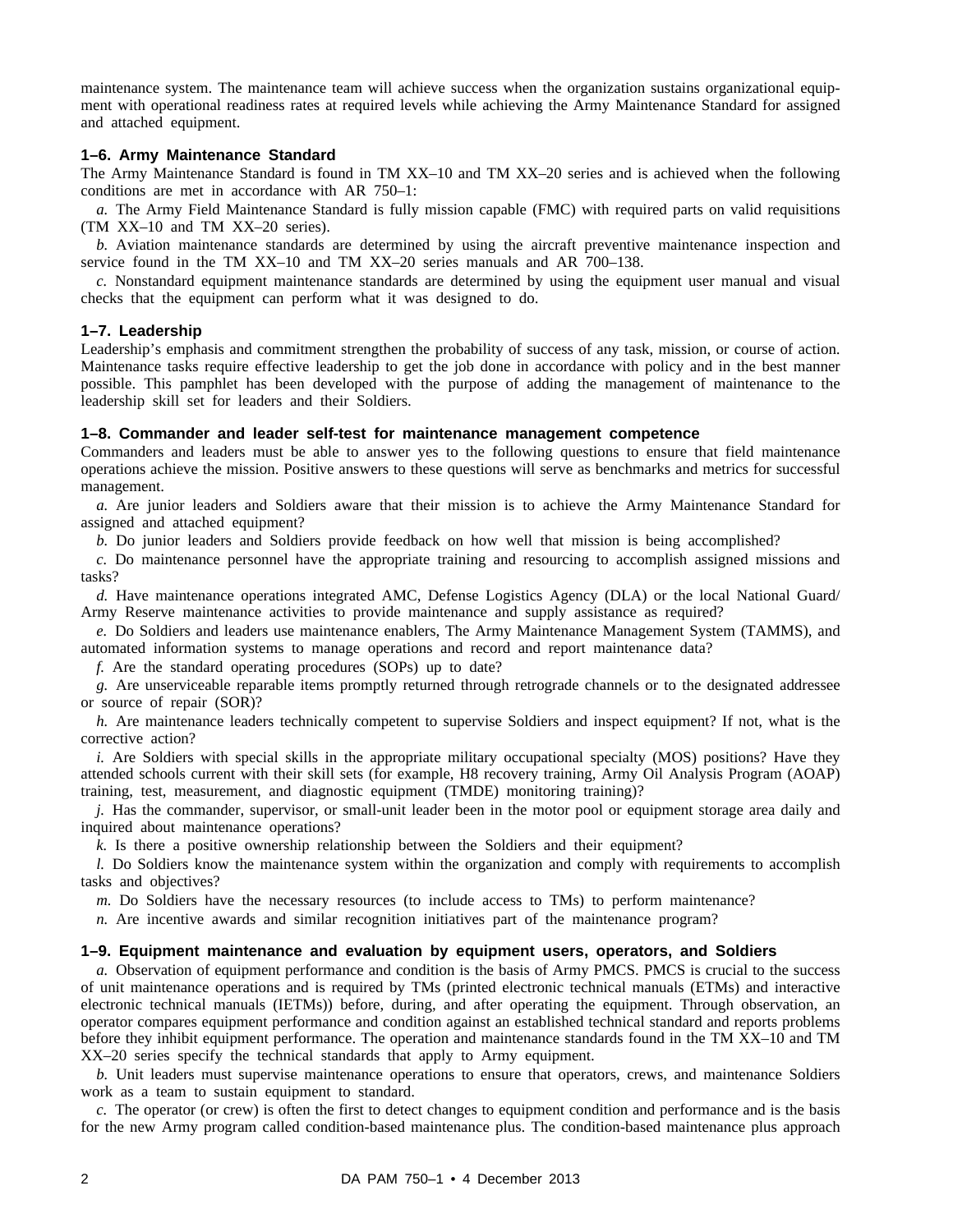notes equipment condition variances from standard and combines diagnostics and prognostics to determine required maintenance actions.

# **1–10. Essential Army programs for effective maintenance management**

The Army has developed numerous solutions to typical field maintenance problems and management challenges. Headquarters, Department of the Army (HQDA) develops programs and provides enablers, policies, and resources based on input from the field. Army programs, enablers, and policies that are most critical to the success of maintenance operations are found in chapter 6:

#### **Chapter 2 Key Personnel and Duties**

#### **2–1. Commanders and staffs at echelons above brigade**

*a. Training and maintenance time.* Allocate sufficient time in training schedules to enable units to accomplish their maintenance missions and help Soldiers achieve and maintain MOS proficiency. Commanders are responsible for allocating adequate time for maintenance as outlined in AR 750–1 and AR 570–4.

*b. Maintenance manpower.* Make available adequate manpower within the time allotted for units to perform their maintenance tasks to standard and to ensure equipment condition and reliability are met.

*c. Maintenance proficiency and training.* Utilize personnel in their MOS and applicable additional skill identifier specialties (see AR 750–1).

(1) Effective training is the key to success, and many resources are available to guide the organizations maintenance training program. Among them are—

*(a)* Soldier manuals.

*(b)* Leader books.

*(c)* Field manuals (FMs).

- *(d)* Mission training plans.
- *(e)* Training circulars (TCs).

*(f)* TMs.

*(g)* Technical bulletins (TBs).

(2) There is no single formula for successful unit maintenance training, but there are four broad objectives that all effective maintenance training programs strive to achieve:

*(a)* Increase the technical skills of Soldiers and mechanics, including cross-training and on-the-job training. Ensure that maintenance MOS-related training is being conducted using proper tools.

*(b)* Make maximum use of time for technical training. Integrate operators/crews into the training program.

*(c)* Develop Soldiers' skills and focus these skills towards successful maintenance operations.

*(d)* Ensure Soldiers review the units mission training plan.

(3) Determine if operators/crews perform accurate PMCS and properly document uncorrected faults that reflect the true condition of their equipment. This will require inspection of a sample number of the DA Form 5988–E (Equipment Inspection/Maintenance Worksheet) and DA Form 2408–14 (Uncorrected Fault Record) actions executed daily.

(4) MOS training is important. Commanders must properly utilize personnel who received specialized training. These Soldiers are a special organizational resource.

*d. Maintenance augmentation support.* Units will use all organic maintenance capability to perform field maintenance to the maximum extent possible. However, when requirements exceed field maintenance capacity and require immediate repairs prior to deployment or training, units may transfer field maintenance to echelons above brigade (EABs) units when available. If the EABs SOR is not available, units may pass back equipment to the director of logistics (DOL).

(1) If unit commanders determine there is insufficient work force to accomplish the mission, then they may request through their higher headquarters, additional maintenance and logistics capability when the workload at the EABs or DOL cannot support additional maintenance operations for 90 days or longer. Support for this capability must be through AMC, Army National Guard (ARNG)/Army Reserve maintenance activities, Army contractor logistics support (CLS), or other Army maintenance units and activities off-installation.

(2) If contract personnel become available to augment Soldiers, they will work under the close supervision and coordination of unit maintenance leaders and commanders in order to maximize efficiency and promote teamwork.

*e. Repair parts, repair kits, service kits, and general maintenance supplies.* These are hardware supplies and assets that commanders must provide to achieve and sustain the maintenance mission.

*f. Test equipment.* Refer to AR 750–1 and AR 750–43 for additional information.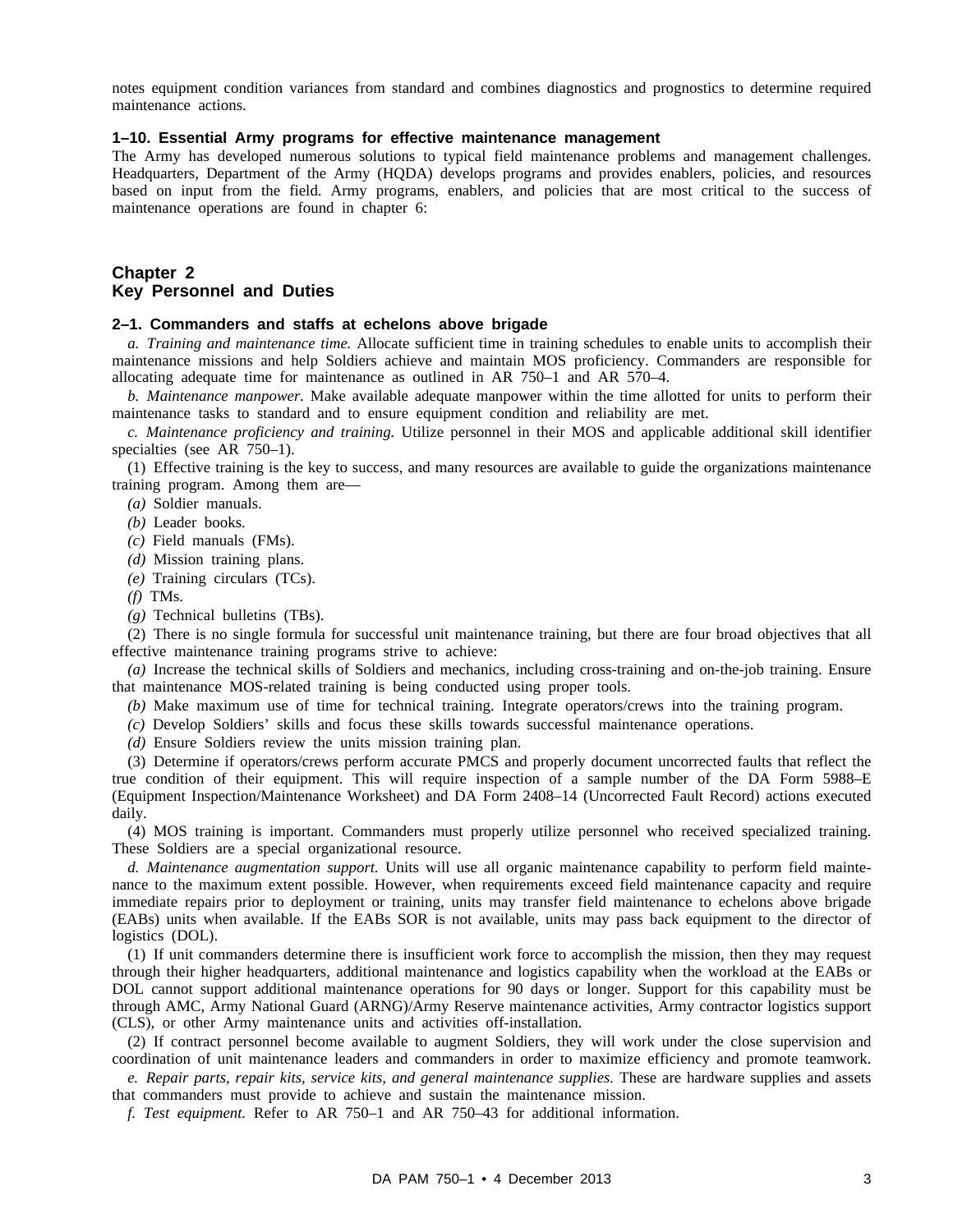*g. Maintenance facilities.* These structures are significant maintenance enablers and centers of production that ensure the unit meets the maintenance and readiness standards. Commanders should work closely with garrison officials to ensure the installation maintains buildings, hardstands, sheds, utilities, and waste and environmental systems.

*h. Commanders check points.* See chapter 11 to understand the key elements of a successful maintenance program.

#### **2–2. Field level and below maintenance procedures**

*a.* Leaders must implement the policies contained in AR 750–1, the procedures contained in DA Pam 750–8 and DA Pam 738–751, the automated processes contained in the Unit Level Logistics System-Aviation Enhanced (ULLS-AE) and Standard Army Maintenance System-Enhanced (SAMS-E), and in succeeding generations of maintenance software. Each level of command has its assigned and implied responsibilities.

*b.* The brigade support battalion headquarters contains the command and control elements for the brigade combat team maintenance organization, including the support operations officer (SOO), senior maintenance technician, support operations noncommissioned officer (NCO), maintenance control officer (MCO), and maintenance control supervisor.

*c.* The SOO—

(1) Synchronizes and coordinates the brigade maintenance program for the brigade commander.

(2) Makes a formal assessment of the brigade maintenance mission as described in chapter 11 at least annually, on behalf of the brigade support batallion commander.

(3) Monitors the brigade maintenance workload to support the commander's mission.

(4) Provides the brigade commander with equipment status for all brigade units (accuracy here depends on the accuracy and timeliness of unit reports). The SOO fully understands materiel and unit equipment status reporting and ensures that all reporting units within the brigade comply with reporting requirements in AR 220–1, AR 700–138, and as supplemented by DA Pam 750–8 and DA Pam 738–751.

(5) Ensures that maintenance records are recorded in SAMS-E and reported to LOGSA as required by AR 750–1.

(6) Evaluates the overall brigade PMCS operation.

(7) Enforces the Army Maintenance Standard within the brigade.

(8) Assists the commander in planning tactical maintenance support.

(9) Coordinates with external support maintenance organizations.

(10) Ensures TMs and lubrication orders (LOs) are available to brigade units.

(11) Assesses training and competence level of brigade operators, crews, and maintenance personnel.

(12) Requests support from the AMC logistics assistance representative (LAR).

*d.* The senior maintenance technician—

(1) Fulfills the role of technical expert in maintenance operations for the brigade.

(2) Assists the SOO.

(3) Organizes battalion, company, troop, and battery maintenance teams.

(4) Monitors the scheduling and performance of equipment services.

(5) Monitors the brigade quality assurance program.

(6) Implements and monitors the maintenance, SOUMs, modification work orders (MWOs), warranty, calibration, and oil analysis programs within the brigade.

(7) Plans and conducts technical training for maintenance personnel.

(8) Assists unit commanders in setting up PMCS training programs.

(9) Monitors the flow of brigade work requests to external support maintenance organizations and ensures that requested repair cycle time is achieved.

(10) Monitors the flow of brigade requests to external supply support activities and ensures that required delivery date timelines are achieved. Ensures that brigade supply personnel submit supply requests (using DA Form 2765–1 (Request for Issue or Turn-In) and DD Form 1348–1A (Issue Release/Receipt Document)) and make pickups in accordance with SOPs.

(11) Coordinates the use of unit recovery assets.

(12) Coordinates requirements for external support teams with a supporting sustainment maintenance provider organization.

*e.* The support operations NCO—

(1) Executes and supervises the mission by assigning tasks.

(2) Assigns work to the various sections.

(3) Supervises TAMMS and supply procedures.

(4) Supervises quality-control inspectors.

(5) Enforces safety standards within the brigade's maintenance operations.

(6) Coordinates directly on support issues with installation support organizations.

(7) Submits work requests to the installation facilities engineer, when required.

(8) Coordinates and monitors the brigade test measurement and diagnostic equipment calibration requirements.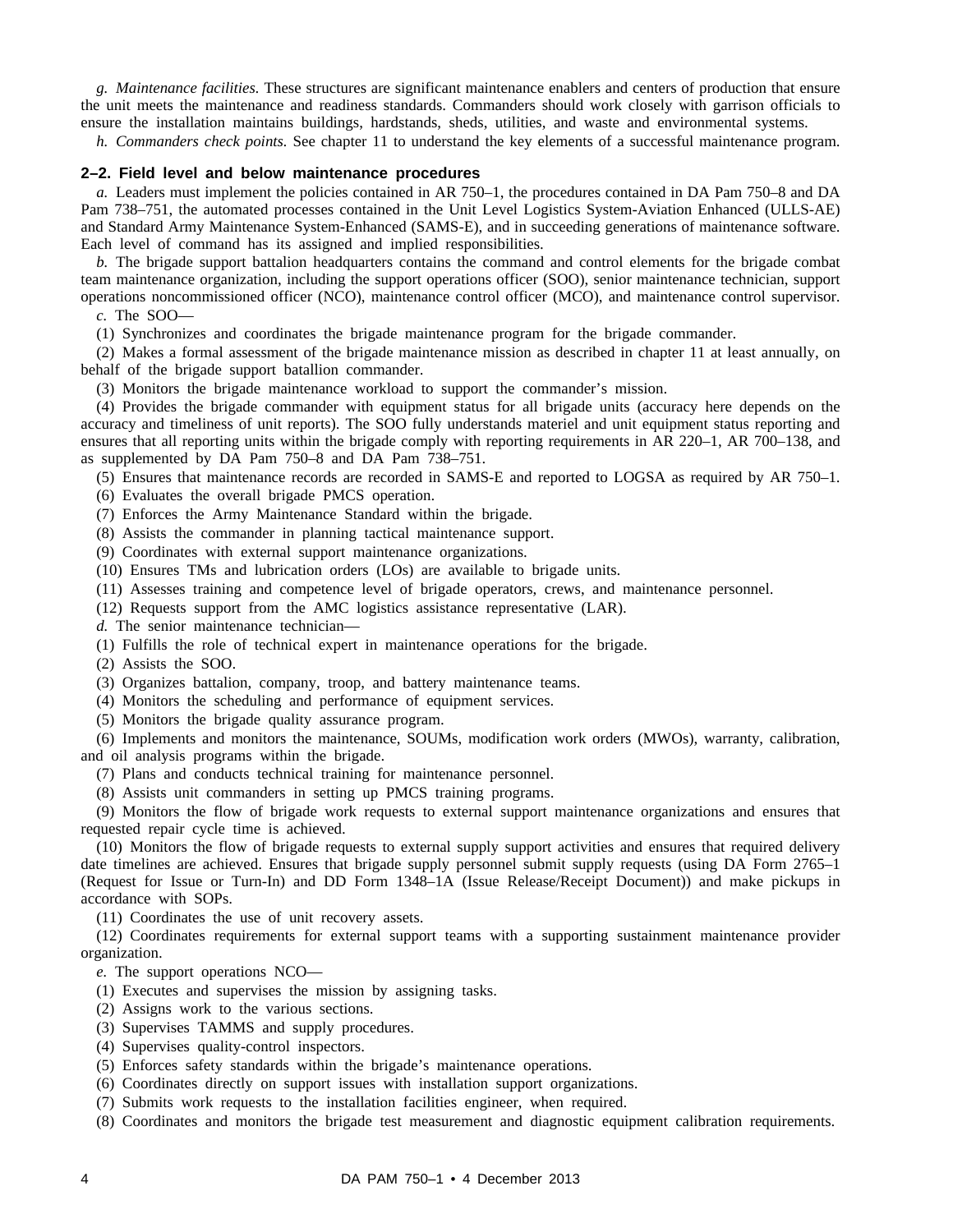*f.* The MCO—

(1) Controls the total maintenance effort of the maintenance platoon when no assigned platoon leader is available.

(2) Prioritizes the maintenance workload to support the commander's mission based on priorities received from support operations section.

(3) Coordinates frequently with support maintenance organizations to ensure that logistics response time on work requests is kept to a minimum.

(4) Implements the brigade's corrosion prevention program.

(5) Ensures that work request submission time and completed job pickup time are within standard.

*g.* The maintenance control supervisor—

(1) Assists the MCO and senior maintenance technician.

(2) Assigns work to various sections.

(3) Supervises the scheduling and performance of scheduled services, TAMMS and shop supply list procedures.

(4) Supervises the actions of all sections and combat repair teams based on the guidance of the MCO.

(5) Monitors overall responsibility for the actions of each section or combat repair team and the utilization, cleanliness, and organization of all maintenance facilities.

(6) Interfaces daily with the MCO to receive guidance on job orders, mission requirements, and administrative requirements; and directs each shop section based on this guidance; discusses actions required and resolves potential conflicts for each open job order with the MCO.

(7) Directs the production control functions of the MCO for all maintenance and supply actions, including opening and closing direct support job orders, status changes, requisition of Class IX, and receipt and processing of parts.

(8) Monitors the pickup of supplies from the supply support activity (SSA) and the turn-in of recoverable items.

(9) Ensures that all maintenance facilities (including maintenance bays, welding bays, equipment maintenance facilities, missile shop areas, base shop section offices, and storage areas) are cleaned daily and secured when not in use.

(10) Enforces safety standards and provides a safe working environment for all Soldiers by maintaining neat and orderly maintenance bays and ensuring the presence and serviceability of safety equipment (such as fire extinguishers, gloves, and hearing and eye protection).

(11) Directs the turn-in of all recoverable items by each section to the shop office within 72 hours of job completion.

#### **2–3. Maintenance Soldiers and other support personnel**

*a.* The commander must ensure that maintenance SOPs provide clear guidance to the maintenance platoon and maintenance section. The size and capability of the internal maintenance operations may vary from command to command, however roles of unit leaders, the unit equipment records clerk, and TAMMS clerk generally are common to all organizations.

*b.* The commander or leader often finds that maintenance cells are small. Critical skills that are obtained from formal training courses are often only possessed by a single individual at the unit level. In those cases where skills are one deep, the commander or leader must ensure that multiple individuals are cross trained.

*c.* Some unit-level skilled positions in the modified table of organization and equipment (MTOE) require Soldiers to undergo extensive training that identifies them with a three-character additional skill identifier code along with the appropriate MOS code. Commanders will fully utilize these personnel in these positions.

*d.* Transactions with the SSA are in accordance with priorities assigned by the unit commander or leader. Unit leaders will ensure that Soldiers fully understand and practice the disciplined evacuation of unserviceable and excess serviceable assets, as this is critical to the success of the Army maintenance system.

*e.* Soldiers must comply with all licensing, dispatching, and maintenance procedures outlined in DA Pam 738–751, DA Pam 750–8, associated Logistics Information System (LIS), and local SOPs. These are fundamental to unit safety, management, and equipment reliability.

*f.* Soldiers must complete the records and forms (DA Form 2408–4 (Weapon Record Data), DA Form 2408–5 (Equipment Modification Record), DA Form 2408–9 (Equipment Control Record), DA Form 2408–14 (Uncorrected Fault Record), and DA Form 2408–20 (Oil Analysis Log)) as required by DA Pam 738–751, DA Pam 750–8, and local SOPs in order to capture data necessary for maintenance management.

*g.* Process work orders within the priority timeframe required by AR 750–1 and in accordance with procedures in DA Pam 738–751 and DA Pam 750–8.

*h.* In cases where support is required from local organizations and commands that are external to the command (for example, installation and corps-level organizations), leaders and Soldiers will use the external SOPs of these organizations to request support.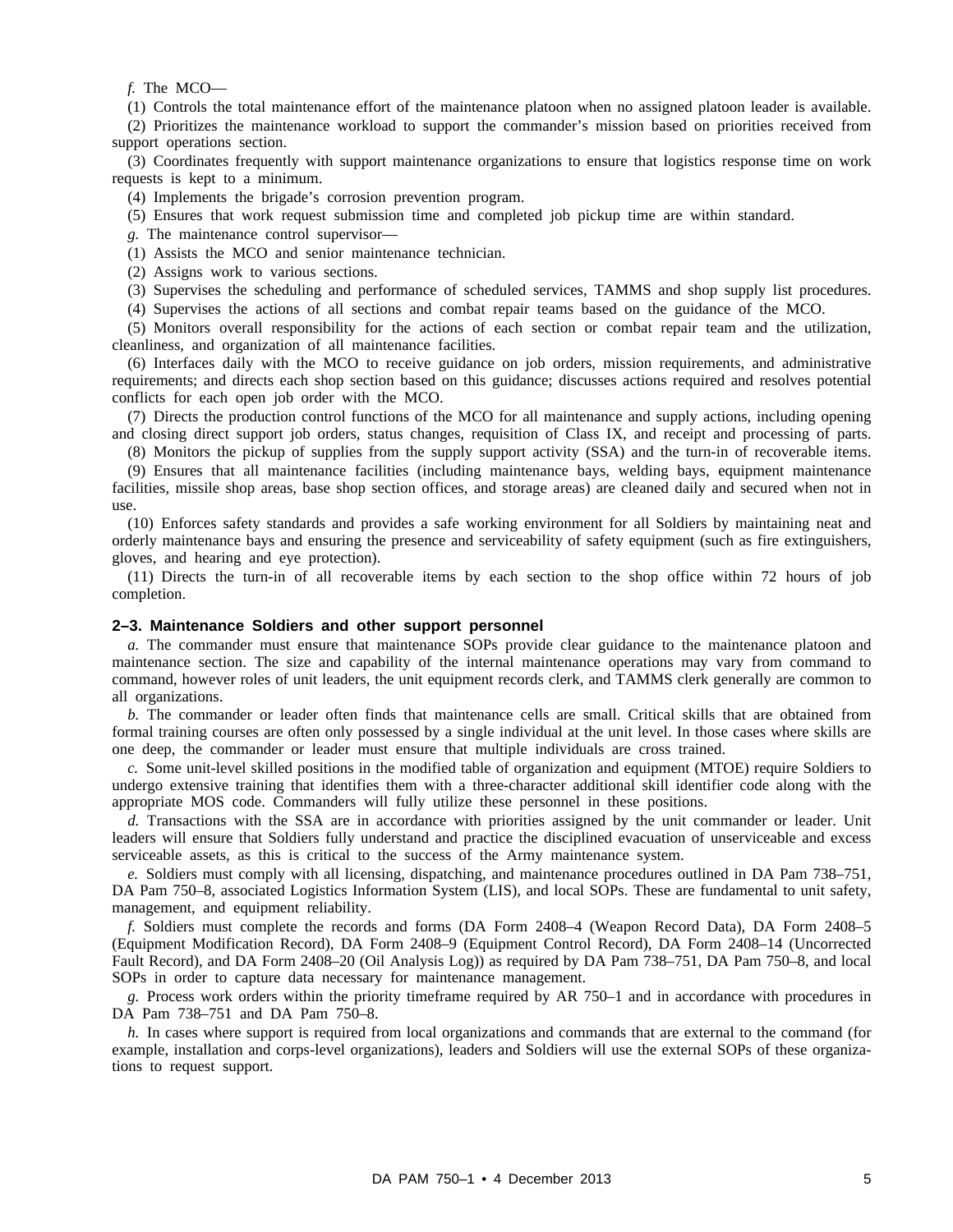#### **2–4. First-line supervisors**

The unit's supervisors provide leadership to the operators/crews and support the achievement of the Army Maintenance Standard by—

- *a.* Preparing for and ensuring that their subordinates fully participate in scheduled preventive maintenance periods.
- *b.* Attending, leading, and supervising preventive maintenance operations.
- *c.* Being technically competent.
- *d.* Checking and updating SOPs.
- *e.* Knowing the responsibilities for their areas of supervision and maintenance operations procedures.

*f.* Enforcing maintenance standards for the equipment and ensuring that the desired sense of ownership applies to subordinate supervisors, leaders, crews, and operators/users.

*g.* Training operators/crews to operate equipment and perform PMCS properly.

*h.* Enforcing safety.

*i.* Recording and reporting maintenance data in accordance with DA Pam 738–751, DA Pam 750–8, and associated LIS.

*j.* Informing the chain of command when sufficient time, personnel, funding, tools, TMs, or other maintenance means are not available to accomplish required equipment maintenance.

#### **2–5. Equipment operators/crews**

To have a successful unit maintenance program that supports mission accomplishment, leaders must start with their operators/crews. Operators/crews must know how to detect and report malfunctions as well as operate equipment properly and safely. Do operators/crews—

*a.* Know their responsibility in achieving the Army Maintenance Standard for their assigned equipment and, on a teamwork basis, for all unit equipment?

- *b.* Have appropriate TMs on hand and in use during PMCS and scheduled services?
- *c.* Ensure that all equipment faults are identified and corrected?
- *d.* Understand the fault-reporting process?
- *e.* Verify that all associated support items of equipment are on hand or on order?
- *f.* Follow TM safety procedures when operating and maintaining the equipment?
- *g.* Have up-to-date licenses to operate all assigned equipment?
- *h.* Keep the equipment in a clean and secured condition?
- *i.* Have the necessary facilities, manuals, tools, and time for maintenance?
- *j.* Participate with maintenance personnel during services?
- *k.* Have adequate supervision by technically competent leaders?

# **Chapter 3 Maintenance Structure**

#### **3–1. The Army maintenance structure**

*a. Field maintenance.* Field level maintenance is generally characterized by on-(near) system maintenance, often utilizing line replaceable units (LRU's) and component replacement, in the owning unit, using tools and test equipment found in the unit. Field Level maintenance is not limited to simply "remove and replace" actions but also allows for repair of components or end items on-(near) system. Field maintenance also includes adjustment, alignment, service, applying approved field-level MWOs, fault and failure diagnoses, battle damage assessment, repair, and recovery. Field level maintenance is always repair and return to the user, and includes maintenance actions able to be performed by operators.

(1) Crew maintenance is the responsibility of a using organization's operators/crews to perform maintenance on its assigned equipment. These operators/crews receive formal training from their proponent (for example, normally advanced individual training and new equipment training) on a specific system. Tasks normally consist of inspecting, servicing, lubricating, adjusting, replacing minor components and assemblies as authorized by the maintenance allocation chart (MAC) using basic issue items and onboard spares. The remove and replace authority for this level of maintenance is indicated by the letter "C" in the third position of the source maintenance and recoverability (SMR) code. A "C" appearing in the fourth position of the SMR code, though rare, would indicate complete repair is possible at the crew maintenance level.

(2) Operator and maintainers are system specialists in those military occupational specialties (for example, signal, military intelligence, or a maneuver unit's Master Gunner) that receive formal training from their proponent (normally advanced individual training, and specialized functional courses) on diagnosing specific system faults. Their primary focus is on a system's performance and integrity. These personnel troubleshoot the entire system using simplified (or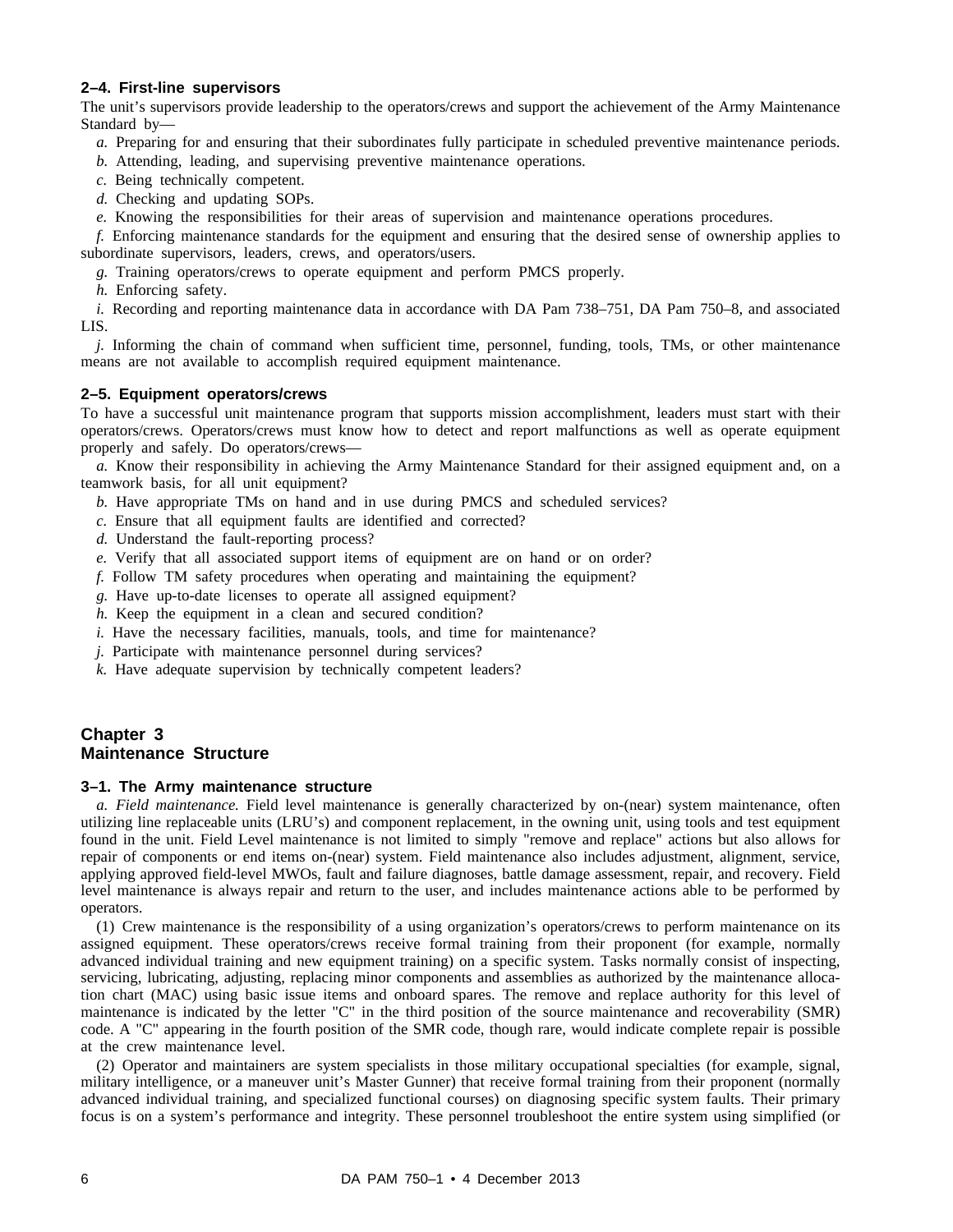embedded) diagnostic equipment to identify, isolate, and trace problems to a faulty LRU, LRU replacement (utilizing on-board spares), and identifying or correcting crew training deficiencies.

(3) Maintainer maintenance is maintenance accomplished on a component, accessory, assembly, subassembly, plugin unit, or other portion either on the system or after it is removed by a trained maintainer in CMF 91 or 94. The remove and replace authority for this level of maintenance is indicated by the letter "F" appearing in the third position of the SMR code. An "F" appearing in the fourth position of the SMR code indicates complete repair is possible at the field maintenance level. Items are returned to the user after maintenance is performed at this level.

*b. Sustainment maintenance.* Sustainment-level maintenance is generally characterized by "off system" component repair or end item repair and return to the supply system, or by exception, back to the owning unit. It is performed by national-level maintenance providers (including the Army Materiel Command (AMC) and Installation DOL Maintenance Activities). The sustainment maintenance function can be employed at any point in the integrated logistics chain. The intent of this level is to perform commodity-oriented repairs on all supported items to return them to a national standard, providing a consistent and measureable level of reliability, and to execute maintenance actions not able to be performed at the field level of maintenance. Sustainment maintenance supports both operational forces and the Army supply system. There are exceptions when sustainment level maintenance activities may conduct maintenance and return items to the using unit. Sustainment maintenance will normally be performed by industrial-type activities operated by the Army; it may also be performed by contract and interdepartmental or interagency agreement. Sustainment maintenance is comprised of below depot sustainment and depot sustainment.

(1) *Below depot sustainment level maintenance.* This level of maintenance is maintenance accomplished on a component, accessory, assembly, subassembly, plug-in unit, or other portion generally after it is removed from the system. The remove and replace authority for this level of maintenance is indicated by the letter "H" appearing in the third position of the SMR code. An "H" appearing in the fourth position of the SMR code indicates complete repair is possible at the below depot sustainment maintenance level. Items are returned to the supply system after maintenance is performed at this level. Below depot sustainment level maintenance can also apply to end item repair and return to the supply system.

(2) *Depot maintenance.* Depot maintenance is maintenance accomplished on end items or on a component, accessory, assembly, subassembly, plug-in unit, either on the system or after it is removed. The remove and replace authority for this level of maintenance is indicated by the letter "D" or "K" appearing in the third position of the SMR code. Depot sustainment maintenance can be performed by either depot personnel or contractor personnel when authorized by AMC. A "D" or "K" appearing in the fourth position of the SMR code indicates complete repair is possible at the depot maintenance level. Items are returned to the supply system, or by exception directly to a using unit after maintenance is performed at this level.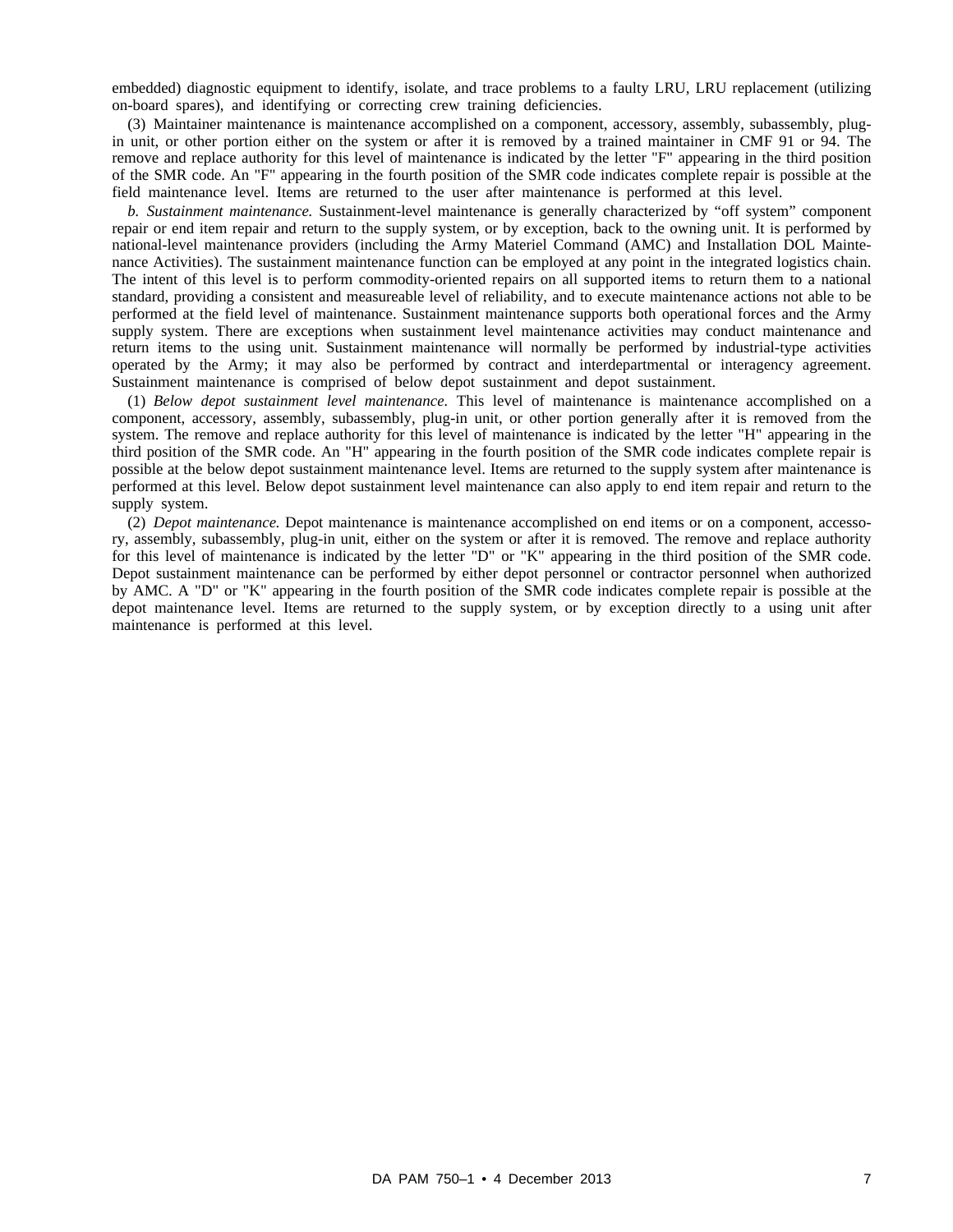

**Figure 3–1. Repair flow of a field-level maintenance fault**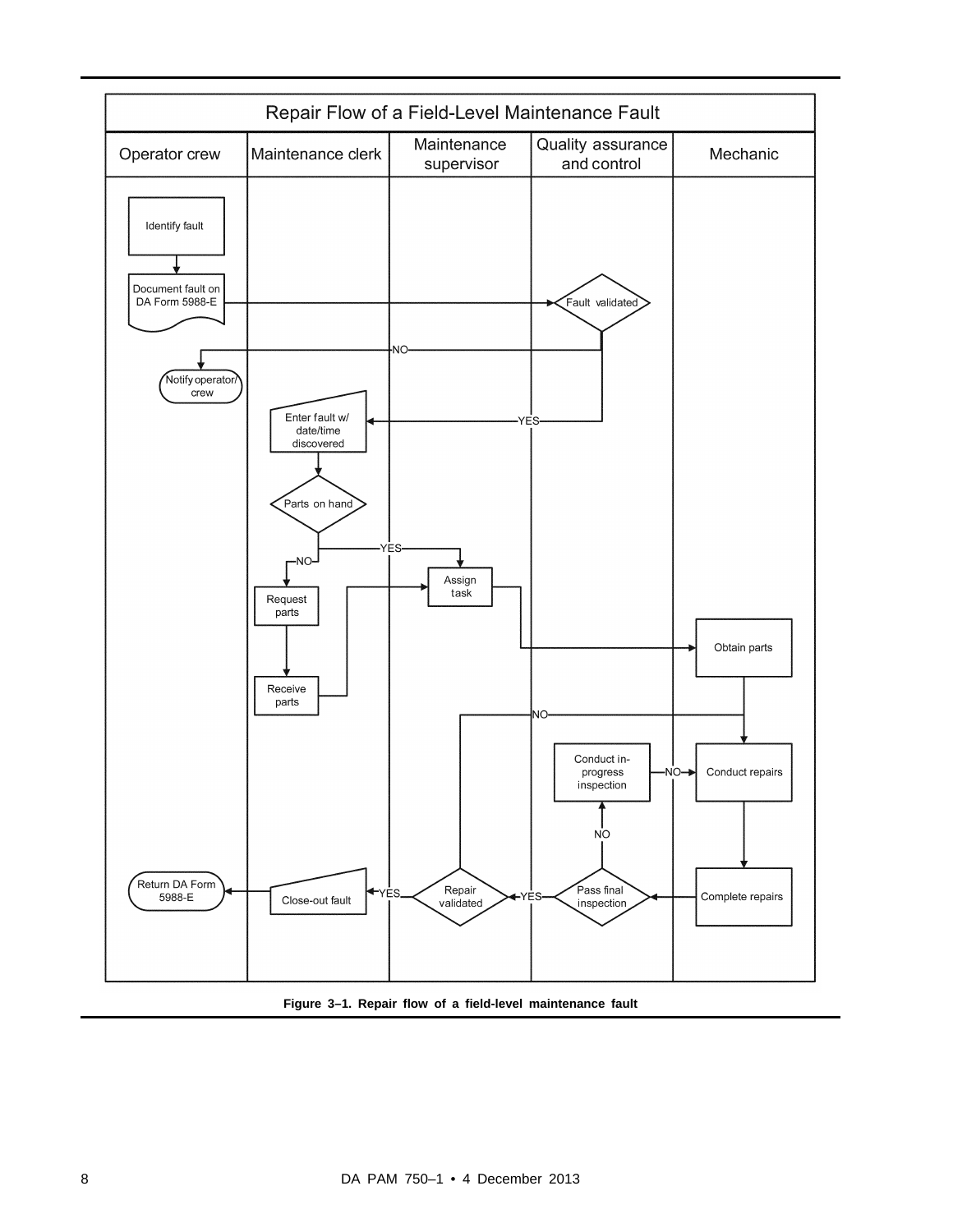#### **3–2. Support to modification table of organization and equipment organizations from external maintenance and supply organizations**

*a.* Unit leaders are encouraged to become familiar with the types of support obtainable from support organizations on their installations or otherwise available to provide support. These organizations typically publish external SOPs for use by organizations requiring service. External SOPs are often the best source of information on how to obtain maintenance services, supplies, technical expertise, and other support. Units will need this assistance to sustain equipment operational readiness rates at required levels and to maintain equipment at the Army Maintenance Standard. A sample of typical support organizations and officials includes the following:

(1) Unit organic maintenance capability.

(2) MTOE or supporting SSA.

*b.* Maintenance augmentation requirements for Soldier shortfalls should be addressed through your higher chain of command or your local AMC representative or DOL.

*c.* For installation supply or local procurement support, contact AMC, DLA, or the DOL.

*d.* Inter-Service support agreements are documented arrangements between organization officials of different military Services for the provision of support from a designated provider in one Service to a recipient organization in another Service. As we continue to deploy as a Joint force, we will continue to rely on other Services for logistics support from non-Army providers. When this occurs, follow Army policy found in AR 5–10 to establish and maintain support agreements with organizations from other military Services.

*e.* Figure 3–2 depicts a typical field maintenance management structure.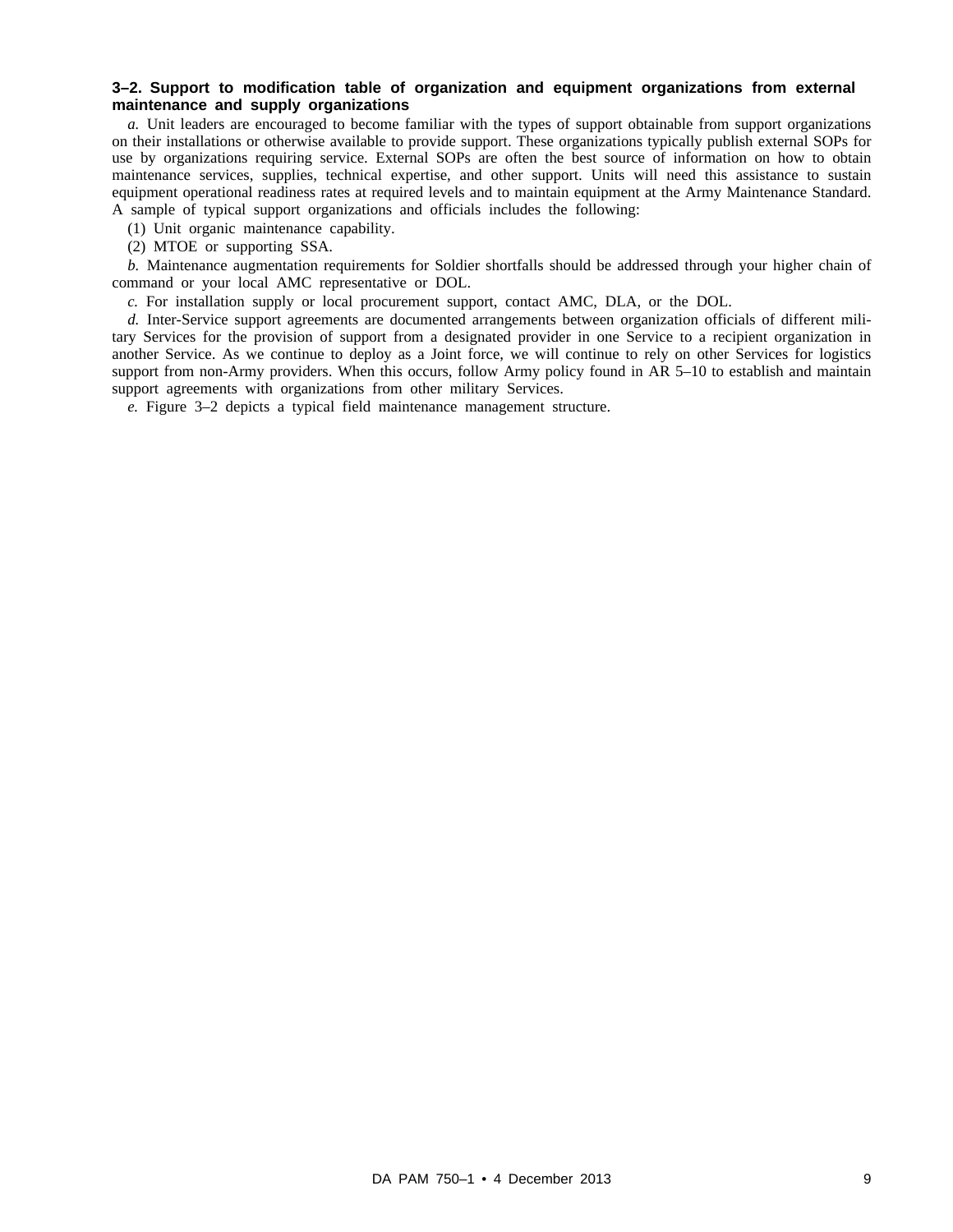

# Forward Support Company Organizational Chart



service section

team  $(x5)$ 

control section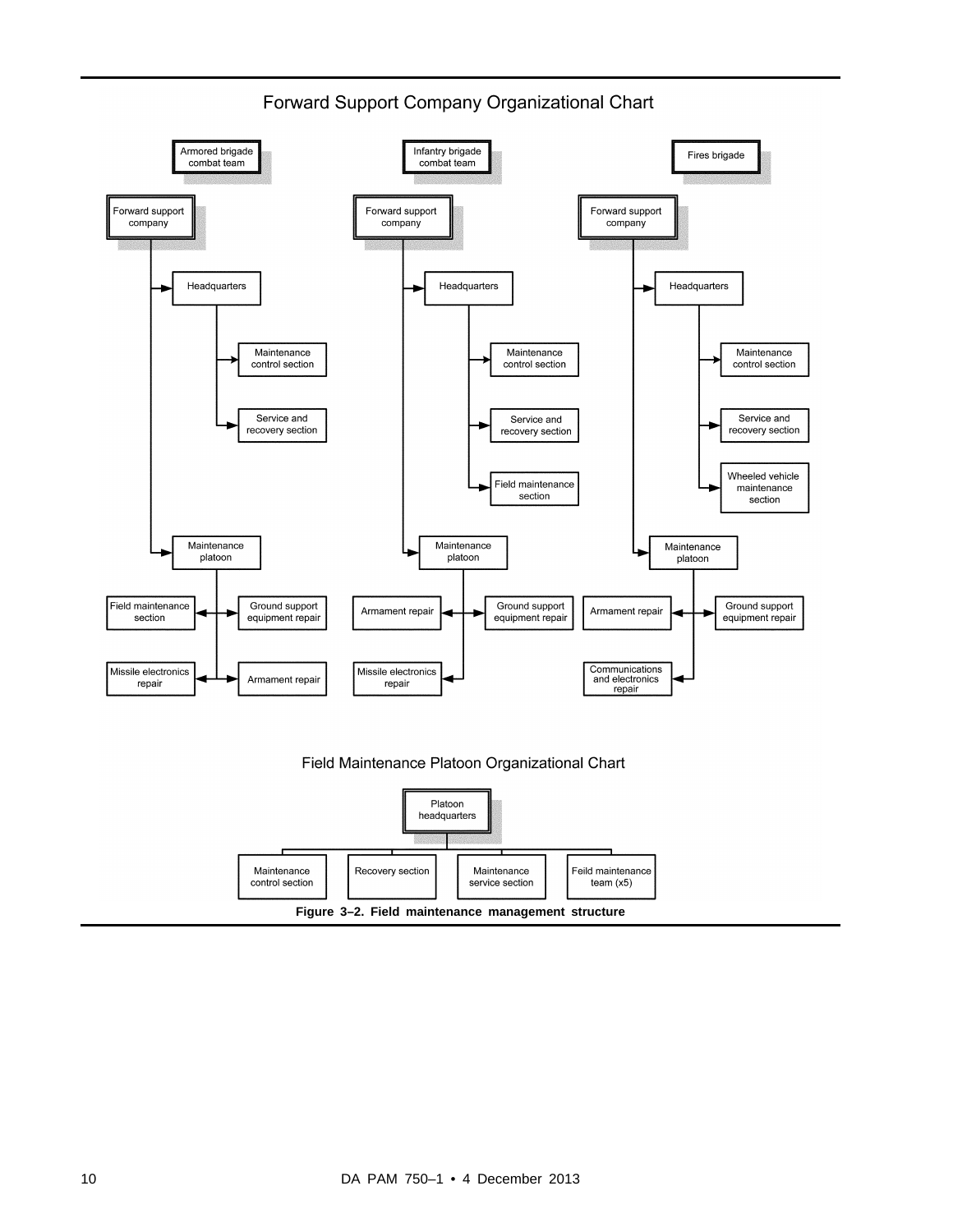*f.* Units will use all organic maintenance capability to perform field maintenance to the maximum extent possible. However, when maintenance requirements (for example, time to repair the equipment once supplies are on-hand) exceed capability for 8 days or longer or require immediate repairs prior to deployment or training for deployment, units may pass back maintenance to EAB units when available (for example, to the installation sustainment brigade or Soldier maintenance activity (maintenance company) on the installation). If the EAB's SOR is not available or maintenance is beyond its capability or capacity, then pass back maintenance is to the DOL.

#### **3–3. Retrograde of serviceable excess and unserviceable reparable items**

*a.* All commanders and maintenance managers must ensure that serviceable excess, unserviceable reparable items, critical items, intensively managed items, and automatic return items are returned through retrograde channels within the timeframes required by AR 750–1. These items must be returned to the SSA within 10 days after change of item status to excess or unserviceable. Additional guidance is in AR 710–2, AR 725–50, and AR 750–1. Commanders will establish local controls and SOPs and closely monitor performance in this area.

*b.* Commanders should monitor their supply and maintenance personnel by using information management reports from the LIS, including exchange price management reports.

#### **3–4. Contractors on the battlefield**

Refer to AR 715–9 for additional information.

#### **Chapter 4 Operations and Procedures**

# **4–1. Maintenance and supply procedures at organization or unit level**

*a.* Commanders, leaders, and supervisors must emphasize the importance of establishing and implementing effective maintenance and supply procedures in all Army units. In order to do this effectively, they must understand the relationship between the policies in ARs and the procedures in DA Pamphlets and local SOPs.

*b.* Army policies found in AR 710–2, AR 750–1, and similar publications are expressed in general language and often establish broad goals and objectives. Army procedures found in pamphlets and similar publications are more specific and help Soldiers implement these policies. DA Pamphlets and SOPs provide detailed, step-by-step guidelines and successful methods for achieving policy objectives. In order for a unit or organization to have a successful and effective maintenance program, the unit must have successful and effective maintenance and supply procedures along with local SOPs to implement them.

*c.* In addition to this pamphlet, DA Pam 738–751 (aviation materiel), DA Pam 750–3, DA Pam 750–8, and provide important procedural guidance for maintenance. DA Pam 710–2–1 provides detailed procedural guidance for unit supply operations. The LIS described in paragraph 4–2 and the detailed procedural manuals that support them will enable implementation of policies and procedures in a faster, more complete and precise manner.

#### **4–2. Logistics information systems**

Many maintenance and supply management operations and procedures used to assist commanders in the management of maintenance operations are accomplished through LIS. LIS are automated systems that support maintenance management, record-keeping, and the reporting of mission critical readiness and logistics information to higher command levels.

*a.* SAMS-E and SAMS–1Enhanced (SAMS–1E) are the primary LIS for field maintenance operations and will transition to the Global Combat Service Support-Army as the future LIS.

*b.* ULLS-AE supports the specialized equipment control, readiness reporting, system safety/surveillance and maintenance management procedures of aviation assets.

*c.* Property book unit supply-enhanced (PBUSE) supports related property accounting, management and general supply functions in units.

#### **4–3. The Army Maintenance Management System and Standard Logistics Information System**

It is critical that all commanders, leaders, Soldiers, and their supervisors know how the Army maintenance system works. Two pamphlets describe TAMMS, DA Pam 738–751 for aviation materiel and DA Pam 750–8 for ground equipment. This procedural guidance provides information and assistance to Soldiers in a systematic format. LIS are enablers to assist commanders in accomplishing their mission and achieving the maintenance standard.

*a.* Using the LIS, leaders may track a large number of maintenance actions that are on-going and require monitoring. Because Army maintenance is a technical operation, accurate records are essential to success.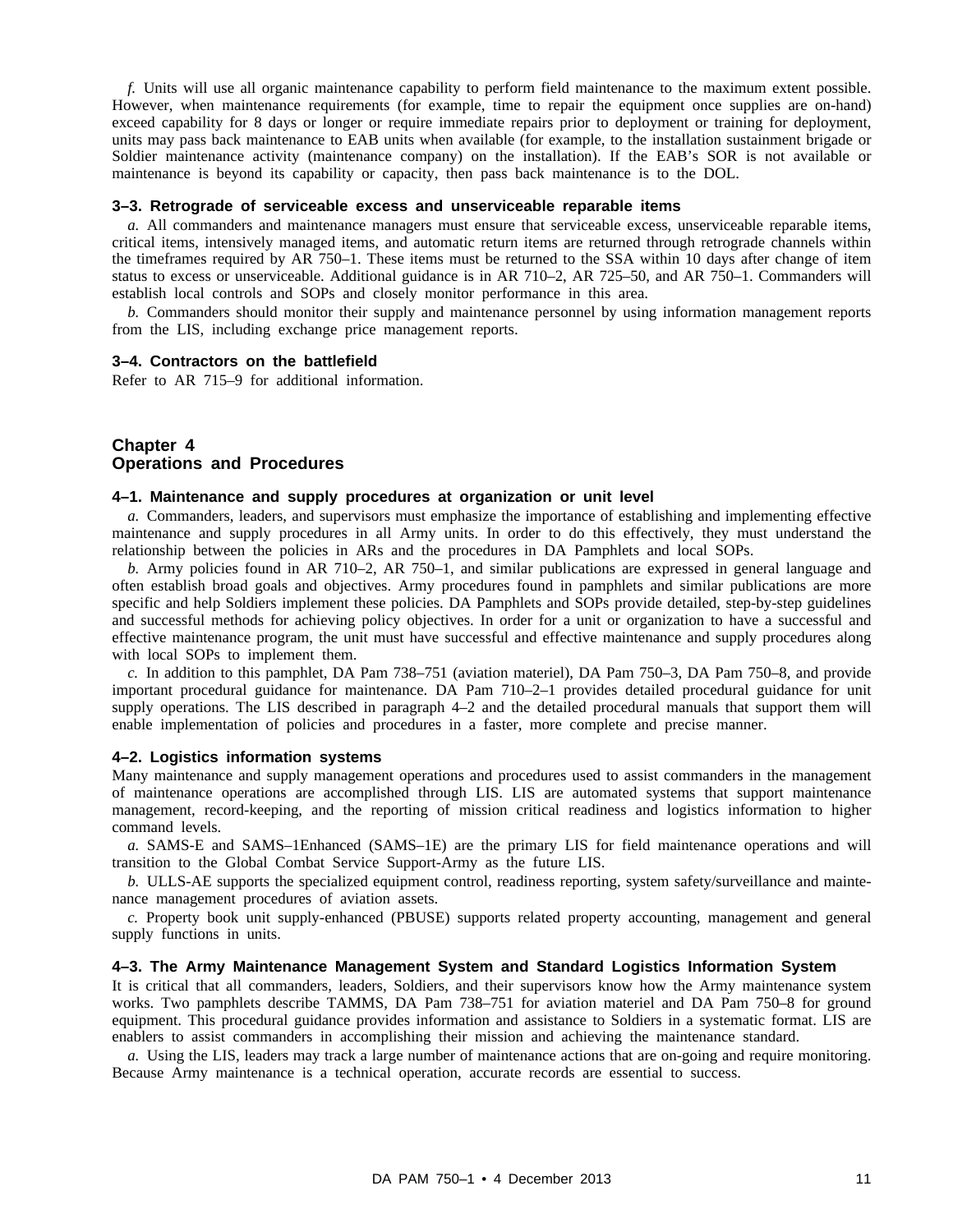*b.* Digital data transfer devices include optical and electromagnetic scanners, radio frequency identification devices, and electronic contact sensors. These devices use automatic identification technology (AIT) to capture data from equipment and feed the data to the LIS.

#### **4–4. Managing the battalion (or company) maintenance program**

*a. Managing a successful unit program.*

(1) Commanders are responsible to screen, train, license, and supervise Soldiers who are selected as system operators, drivers, and users. Unit leaders and supervisors who employ and dispatch equipment during training and mission operations are also in this group.

(2) Commanders must ensure that preventive or corrective maintenance is performed in accordance with TMs and under the supervision of trained leaders.

(3) Commanders will ensure that daily LIS maintenance records are forwarded to LOGSA. This reduces the burden on the commander to keep complete and extensive records in local files and enables the Army to develop reports that are useful to commanders at all levels.

*b. Managing mission operations and equipment usage.* TAMMS records and procedures in DA Pam 738–751, DA Pam 750–8, and associated LIS provide information to identify, qualify, and control equipment usage by users and operators.

(1) DA Form 348 (Equipment Operator's Qualification Record (Except Aircraft)) will be maintained on each vehicle (or equipment) operator. They are a record of an operator's qualifications, experience, and performance and a permanent record maintained by the unit. DA Form 348 is also a record of training and accompanies the operator when reassigned.

(2) Optional Form (OF) 346 (U.S. Government Motor Vehicle Operator's Identification Card) is the equipment operators permit or drivers license. The operator must carry it when operating Army equipment. Vehicle or equipment operators retain the card to identify vehicles and types of equipment they are qualified to operate.

(3) DA Form 5823 (Equipment Identification Card) is not required when a unit uses LIS.

(4) DA Form 5987–E (Motor Equipment Dispatch). Figure  $4-1$  depicts the dispatch process for equipment operators.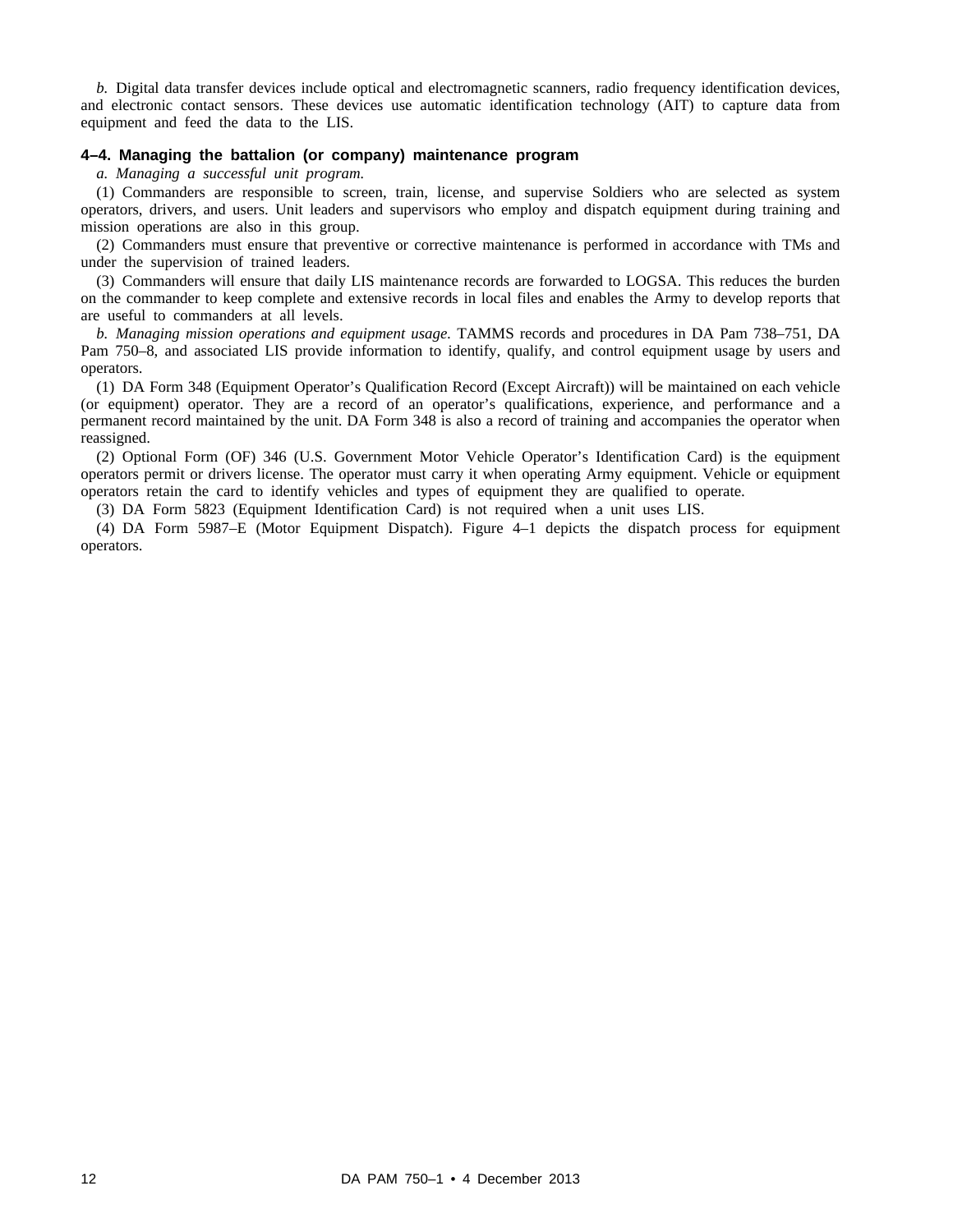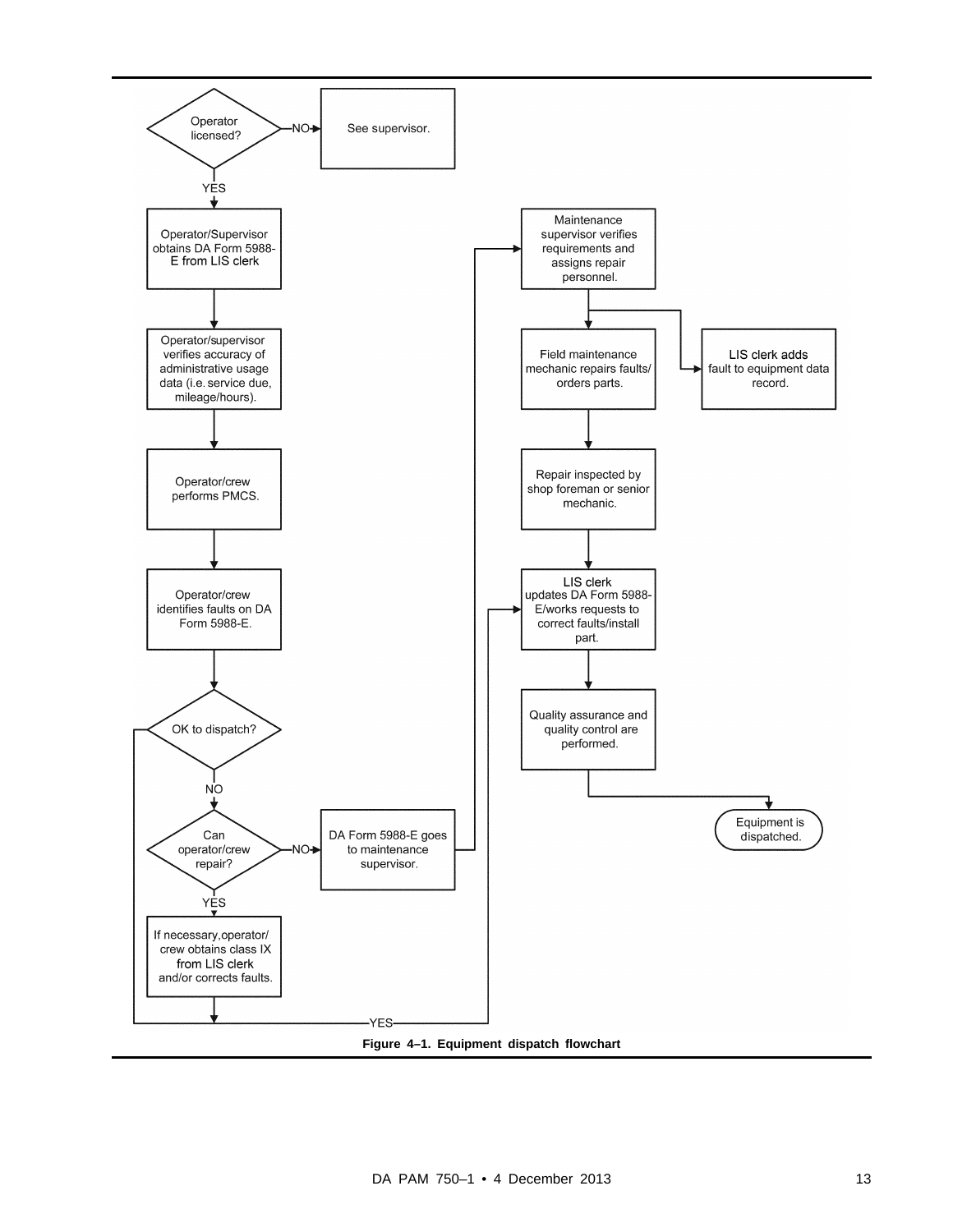(5) DA Form 5982–E (Dispatch Control Log).

(6) AR 600–55 provides the basic requirements for the Army Driver and Operator Standardization Program (Selection, Training, Testing, and Licensing). DA Pam 750–3 and TC series 21–305 contain more details.

*c. Managing maintenance operations.*

(1) The LIS will provide a record of all completed daily workload by local commanders, maintenance leaders, and supervisors. These records are the foundation for directing unit maintenance priorities toward meeting operational readiness rate requirements and achieving the maintenance standards for assigned equipment. Details of these records will indicate where the priority workload is and how organization manpower and materiel assets are allocated.

(2) Units will forward closeout records to the logistics information warehouse (LIW) within 30 days upon completion and will be part of the organizations maintenance history. These records will also be highly useful in managing day-to-day maintenance operations at the unit level.

(3) Commanders will use the basic mission metrics of total logistics response time-maintenance (TLRT-M) and turnaround time in modularized organizations in accordance with AR 750–1. Commanders will also use the metrics in AR 750–1 to manage exclusively the MAC code F capable element in modularized commands.

(4) On a priority basis, commanders and leaders will focus closely on uncorrected faults found on individual equipment. The maintenance LIS software records all uncorrected faults from DA Form 5988–E and automatically updates DA Form 2408–14 (Uncorrected Fault Record).

(5) TAMMS procedures are established to assist commanders and maintenance leaders in workload prioritization, scheduling, inspection, maintenance, and repairs. These procedures outline how to report, request outside support, and record equipment maintenance, services, and repair work. They also help determine the status of equipment for readiness, equipment use, and logistics reports. Some of the more frequently used maintenance forms and reports include the following:

*(a)* DA Form 5988–E (Equipment Inspection/Maintenance Worksheet).

*(b)* DA Form 2407 (Maintenance Request).

*(c)* AHN 007 (Work Order Register Status).

(6) Maintenance leaders will assign all fault correction, PMCS, and other service tasks using DA Form 5988–E as a working document for the Soldier. Leaders will list all work requested on DA Form 5989-E (Maintenance Request Register) and record all work performed on DA Form 2407 in accordance with TAMMS procedures. The DA Form 5988–E and DA Form 2404 (Equipment Inspection and Maintenance Worksheet) will serve as the equipment fault correction record for that day. DA Form 5989–E will reflect assigned maintenance tasks and status so that leaders can manage and prioritize assets.

*d. Managing total logistics response time-maintenance.*

(1) Commanders will use LIS to manage TLRT-M.

(2) Commanders will take expeditious action to obtain support and return equipment to serviceability. AR 750–1 describes TLRT-M as the period of time that elapses between the time an item of equipment or component becomes unserviceable and the time the item or component is returned to a serviceable status, after receiving requested maintenance repair or services.

(3) The TLRT-M countdown begins when the item becomes unserviceable. The unit has 3 calendar days to deliver the item for field-level repairs or to the designated maintenance activity for repair. DA Pam 738–751 and DA Pam 750–8 requires submission of DA Form 2407 to a field-level capable maintenance provider.

(4) Units and organizations that have undergone transformation, and have internal field-level capable maintenance cells, have a time and capability advantage. These units will follow internal SOPs to work order equipment to internal maintenance providers. All organizational elements will follow the applicable procedures in DA Pam 738–751 and DA Pam 750–8. Once the equipment is received on a work order from the owning unit, the turnaround time clock starts for the field-level repairs, whether the provider is internal or external to the requesting organization. Turnaround time standards, established in AR 750–1, depend upon which maintenance priority designator the requestor lists on the work order. Turnaround time is the period from acceptance of a work order to closeout but does not include time awaiting customer pickup. Commanders will use sound judgment when selecting maintenance priority designators because of their effect on readiness and significant impact on the maintenance provider workforce and resources. A monthly metric report provides average turnaround times for work orders completed by SOR. Turnaround time metrics ratings are calculated by dividing average turnaround times for a SOR by the turnaround time national average (for national item identification numbers repaired at the SOR). The turnaround time cycle begins when all parts and supplies are on hand in the maintenance shop to complete a work order.

- (5) The turnaround time requirements associated with maintenance priority designators are as follows:
- *(a)* Maintenance priority designator 01–03: turnaround time standard 5 days.
- *(b)* Maintenance priority designator 04–08: turnaround time standard 8 days.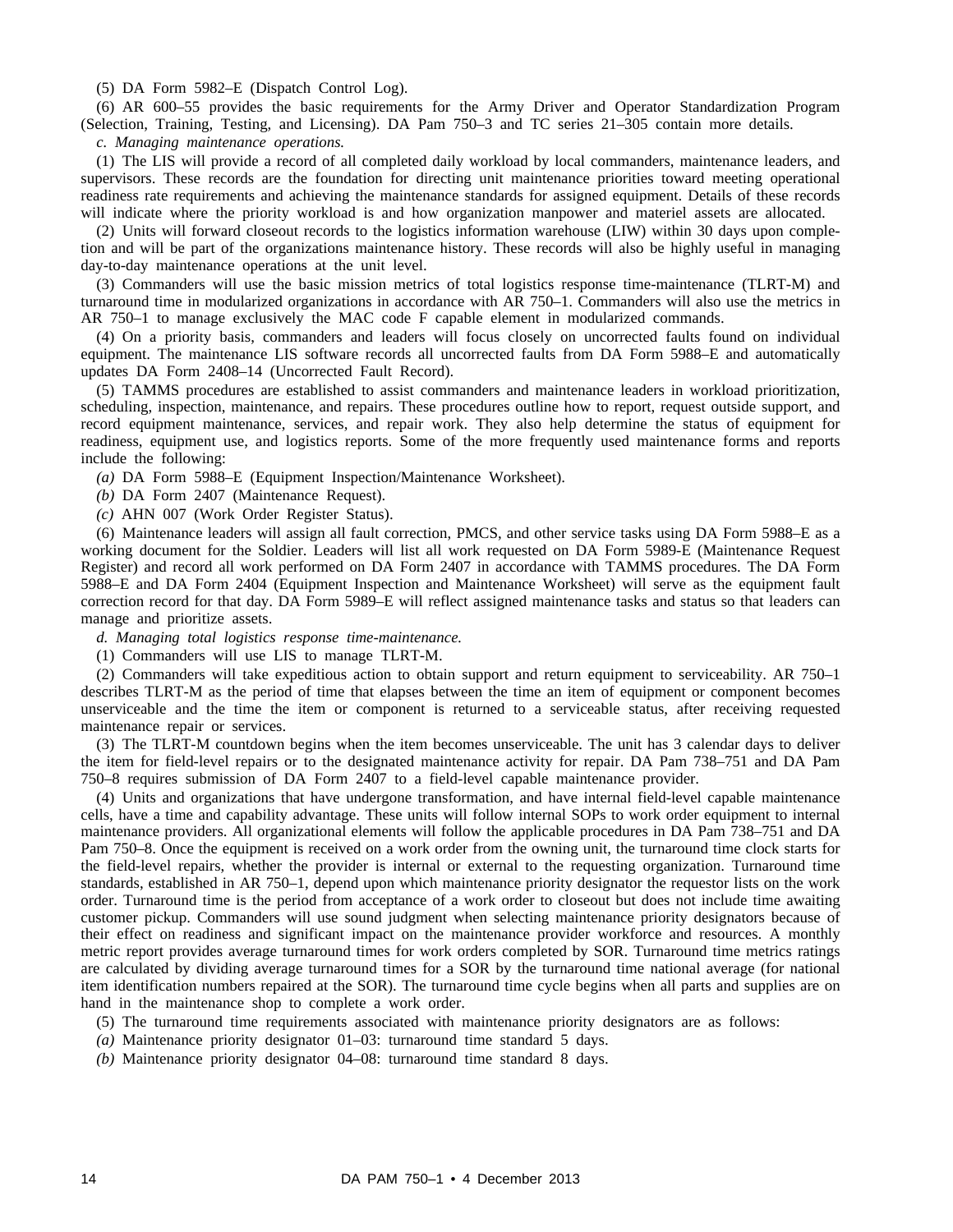*(c)* Maintenance priority designator 09–15: turnaround time standard 30 days.

(6) If repairs are not required within 30 days, the requesting unit is required to specify a required delivery date on the work order.

(7) All organizational elements will follow the applicable procedures in DA Pam 738–751 and DA Pam 750–8. *e. Managing historical maintenance records.*

(1) There are two primary locations for unit historical records.

*(a)* The first location is with the unit, in the LIS electronic files, in leadership paper files, and on the equipment. These records show the receipt, operation, maintenance, modification, transfer, and disposal of equipment. These records assist commanders in maintaining maintenance standards and achieving operational readiness rates.

*(b)* The second location for unit historical records is in the LIW. The LIW is a database with the capability of storing and manipulating logistics data for Armywide or individual unit management. Successful maintenance management programs require units to forward designated reports to LOGSA as required by AR 750–1.

(2) Some of the most frequently used historical records are—

*(a)* DA Form 2408–4 (Weapon Record Data).

*(b)* DA Form 2408–5 (Equipment Modification Record).

*(c)* DA Form 2408–9 (Equipment Control Record).

*(d)* DA Form 2408–14 (Uncorrected Fault Record).

*(e)* DA Form 2408–20 (Oil Analysis Log).

*Note.* While historical records are important to ensure the overall success of unit maintenance operations, leaders must review DA Form 2408–14 frequently to determine if maintenance was deferred because of a shortage of repair parts, labor, time, tools, or other factors. An automated review of historical record from all commands will assist in determining Armywide requirements for future missions. Therefore, it is imperative that commanders and leaders complete the DA Form 2408–14.

#### **4–5. Managing unit and organization repair parts and maintenance-related supplies**

In order to ensure that Army units can independently sustain successful operations for brief periods, Army policy requires commanders to establish and maintain limited quantities of supplies.

*a.* Shop supply listings and their maintenance-related supplies of common hardware and other items will be combined as directed in AR 750–1. AR 710–2 outlines Army policy for managing individual elements of these stocks. Commanders will develop an overall listing of repair parts assets in accordance with supply policy in AR 710–2.

*b.* Maintenance and supply managers will conduct semiannual shop supply listing reviews using the LIS and in accordance with AR 710–2.

(1) Maintenance providers will maintain shop supply listings when not co-located with a SSA. Under co-location conditions, supplies must be made accessible within minutes of the supply requirement. These conditions apply equally to MTOE or table of distribution and allowances (TDA) organizations.

(2) Bench stocks must be available in all maintenance operations.

(3) Repair parts needed to complete repairs and not available from shop supply listings will follow AR 710–2, with issue priority designator consistent with the maintenance priority designator.

#### **4–6. Using The Army Maintenance Management System and spares management for successful maintenance operations**

*a.* Leaders and commanders must ensure that supply and TAMMS team members are fully cross trained with backups available from other elements in the organization as necessary. The operation of this organization should be in unit SOPs so that the unit's mission is not inhibited by unexpected absences or losses.

*b.* TAMMS clerks must conduct the following operations:

(1) Record data from equipment inspections and fault correction worksheets (see DA Form 2404, DA Form 5988–E, and DA Form 5989–E).

(2) Record data on work referred to support maintenance (see DA Form 2407).

(3) Record equipment faults that could not be corrected that day (see DA Form 5988–E or DA Form 2408–14).

*c.* When the operator finds equipment faults that cannot be worked off by the operator, the TAMMS clerk records it on a DA Form 5988–E or DA Form 2404. If using DA Form 2404, post the fault to the DA Form 2408–14. The DA Form 5988–E generated by LIS includes both uncorrected faults and parts ordered. This alerts the equipment operator and unit leader of the current condition of the equipment. When an operator/crew identifies a non mission capable (NMC) fault, they will notify unit maintenance immediately. Unit maintenance will verify the NMC item and initiate repair actions in accordance with AR 750–1 and the appropriate TMs. When an equipment operator/crew identify a NMC fault, unit maintenance will coordinate with the operator/crew for verification and corrective actions in accordance with AR 750–1 and appropriate TMs. Once the unit completes all corrective action, the clerk will update DA Form 5988–E or DA Form 2408–14 with the new information.

*d.* Unit maintenance personnel will conduct maintenance and supply operations in accordance with applicable ARs, pamphlets, and local SOPs.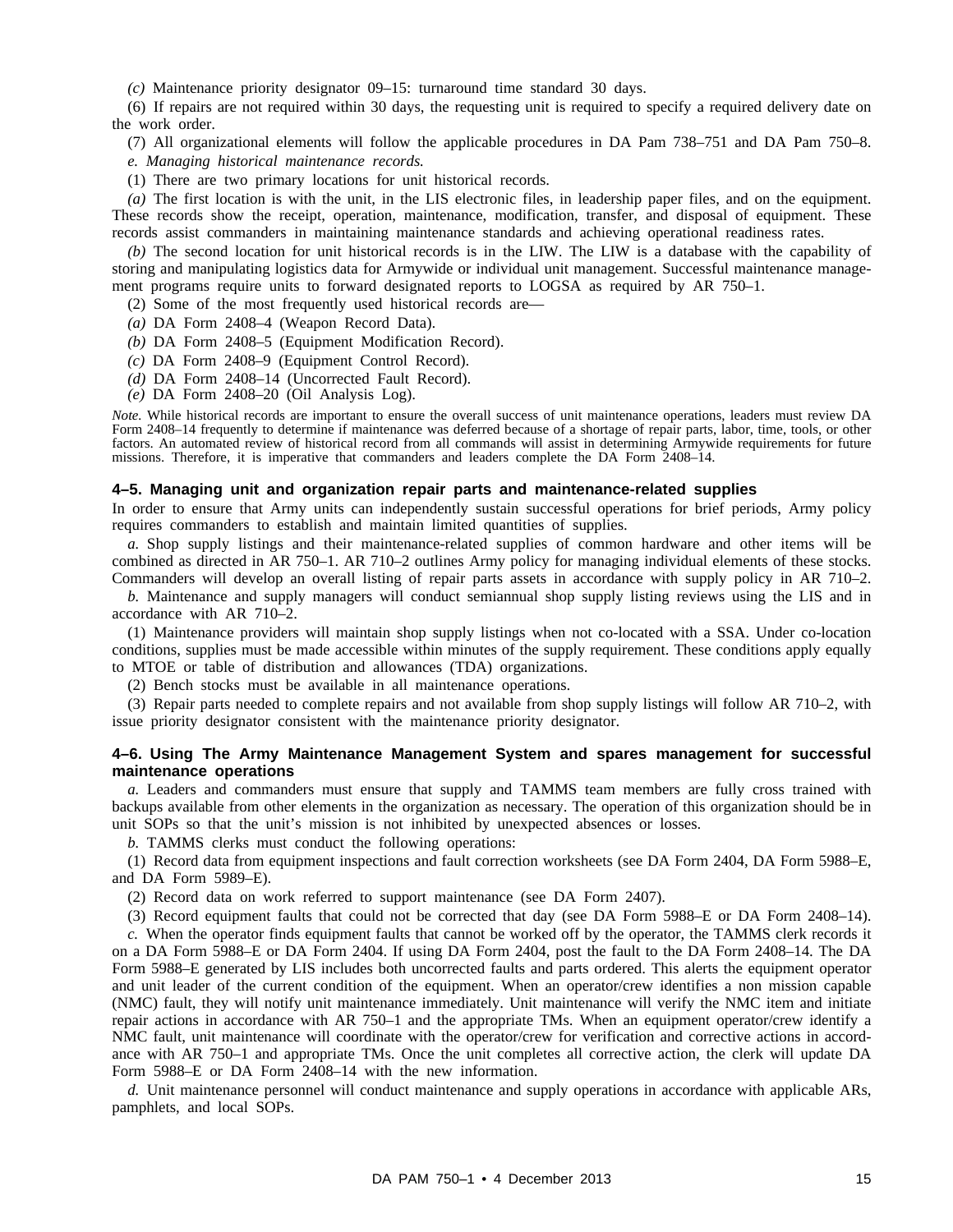#### **4–7. Using supply support activity to support maintenance operations**

The SSA provides Class IX and other supply support to assigned customer units and transient organizations on an area support basis. Quantities stocked are based on demand history in accordance with applicable policy in AR 710–2. *a.* The SSA receives and processes unit requisitions in accordance with AR 710–2, DA Pam 710–2–1, and local

SOPs. The SSA will compare requests for issue (or turn-in) against SSA stock records.

(1) Parts are issued in accordance with unit assigned priorities.

(2) If stock is not available, the SSA will establish a due-out status to the unit and pass the requirement to the next supply level (see AR 710–2).

(3) The SSA periodically provides status reports on open requests to all supported units in accordance with AR 710–2 (for example, daily supply status updates and parts received report).

*b.* Controlled exchange is the removal of serviceable components from unserviceable, economically repairable end items for immediate reuse to restore a like item or weapon system to a FMC condition. Controlled exchange is authorized only when—

(1) Required components are not available from the source of supply within the timeframe reflected by the issue priority designator.

(2) A valid requisition is submitted to replace the unserviceable item.

(3) The maintenance effort required to restore all of the unserviceable reparable material involved is within the MAC authorization and the capability of the unit performing the controlled exchange.

(4) The end item or weapon system from which the serviceable component is removed is classified not mission capable supply.

(5) Classify serviceable components removed from aircraft as one of the following: not mission capable supply, NMC-maintenance, or partially mission capable.

(6) Aircraft maintenance manual instructions require that a known serviceable component be temporarily used while troubleshooting. Such components may be temporarily exchanged from a FMC or preventive maintenance check aircraft.

(7) The end item or weapon system will not be degraded to an uneconomically reparable condition.

(8) Protect the end item or weapon system from further degradation.

(9) Tag and retain the unserviceable component with the end item or weapon system the serviceable item came from. In addition, record the removal of the component on DA Form 2407 or DA Form 5988–E/DA Form 2404 or DA Form 2408–13–3 (Aircraft Technical Inspection Worksheet) for the end item or weapon system. This retains the identity and integrity of the reparable end item or weapon system.

(10) The organization performing the controlled exchange takes prompt action to restore the unserviceable equipment to a FMC condition.

(11) When the controlled exchange take place when a requisition is already in the Army supply system, use the incoming part to restore the unserviceable end item or weapon system to FMC.

(12) All the unserviceable reparable material involved is owned or under control of the organization performing the controlled exchange.

(13) It is the only means reasonably available to eliminate an adverse effect on the operational readiness of the unit, organization or activity performing the controlled exchange.

(14) Approved by the commander of the organization performing the controlled exchange.

*c.* Controlled exchange by direct support field and DOL levels of maintenance will be authorized only when— (1) It is the only means of providing a FMC end item or weapon system to a supported unit within the timeframe indicated by the issue priority designator on the maintenance request.

(2) The direct support commander, DOL, or a designated representative approves the exchange.

*d.* During mobilization or combat, Army command (ACOM), Army service component command (ASCC), direct reporting unit (DRU), or Joint commanders may modify the controlled exchange conditions as deemed necessary. *e.* Controlled exchange is not authorized when the investigating officer has not formally released materiel involved

in an accident or AR 15–6 investigation.

*f.* Controlled exchange is not authorized on operational readiness float assets.

*g.* Maintain controlled exchange documents and logs in accordance with AR 25–400–2 with documentation filed with the record retention schedule located at https://www.arims.army.mil.

#### **4–8. Automated readiness reporting using the Army Materiel Status System**

*The Army Materiel Status System.* is a component of the maintenance LIS. It collects, calculates, and reports materiel readiness data for ground and missile equipment. Army Materiel Status System (AMSS) reduces the level of effort needed to report readiness and ensures data accuracy.

*a. Readiness reporting provisions.* AR 700–138 outlines Army policy on readiness reporting and sets the following provisions:

(1) It contains guidance on collecting and reporting the materiel status of equipment.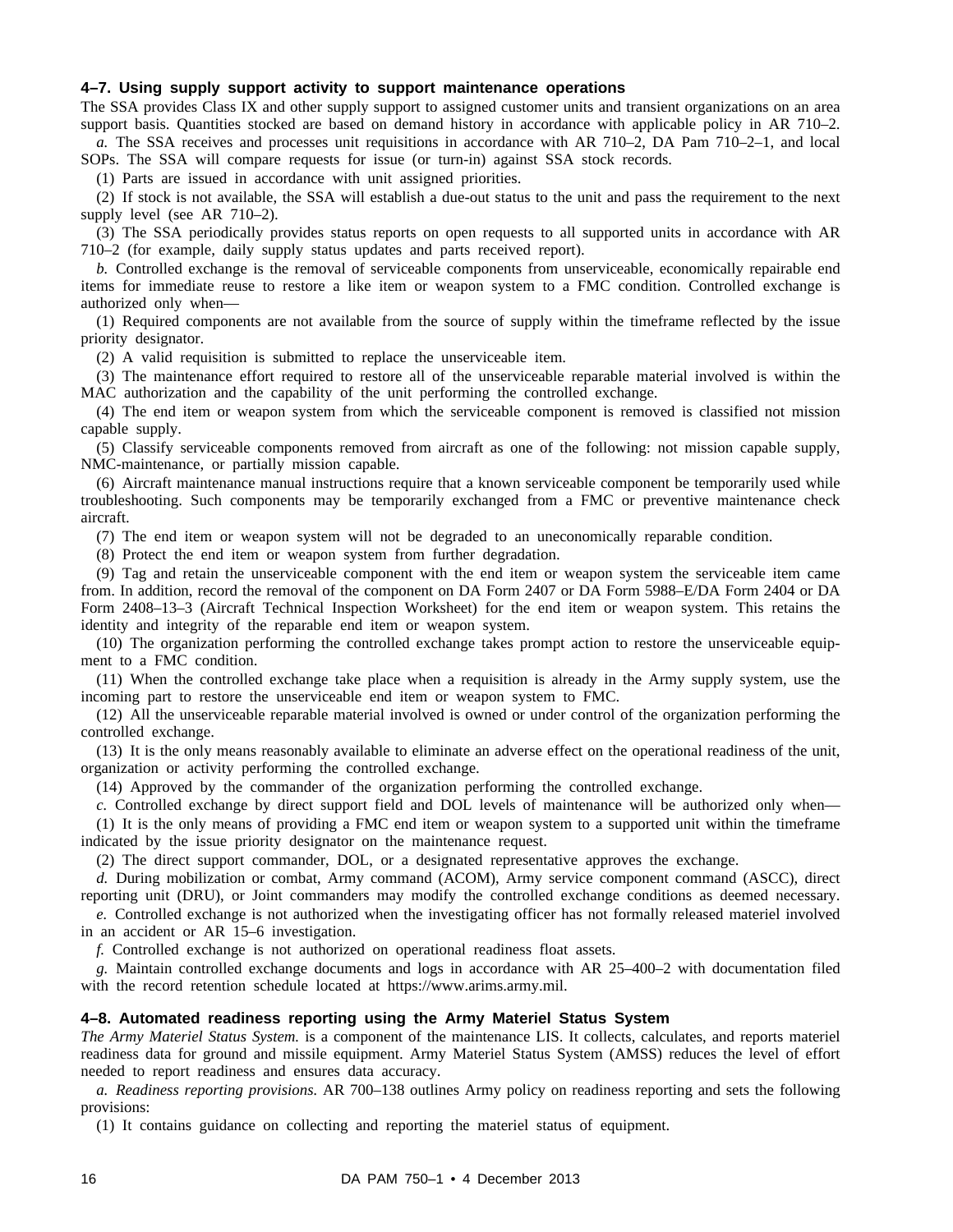(2) It requires units to submit readiness data to LOGSA no later than 2400 hours on the seventh workday (excluding weekends and Federal holidays). Report periods extend from the 16th of the previous month to the 15th of the current month.

*b. General reporting instructions.* To report readiness status, units will enter reportable equipment into the LIS, Equipment Data File. Personnel will also use the subsystem configuration process to configure a major item with its associated subsystems to report readiness for a complete system (for example, subsystems of an M1A2 tank system would consist of the tank, a radio, and machine guns).

(1) The AMSS application automatically tracks maintenance and supply actions for equipment. Unit personnel update maintenance faults associated with specific items using LIS. They also obtain digital status records from their field-level maintenance providers. These records contain information on maintenance and supply actions. Unit personnel need to reconcile their records with work orders and requisitions from LIS and the Standard Army Retail Supply System, respectively. The use of manual reporting procedures is only authorized when automated AMSS capability is not available.

(2) The LIS uses the maintenance master data file (MMDF) to identify equipment for readiness reporting. The MMDF identifies reportable items, system configurations, and authorized substitutes as well as pertinent maintenance and supply information. Units upload the MMDF into the maintenance LIS. The LIS have edit checks that restrict readiness reporting to only those items listed in the MMDF. The Sustainment Automation Support Management Office (SASMO) typically distributes the MMDF to units.

(3) Company-level units provide readiness data to their battalion. Personnel at the battalion headquarters consolidate company-level data into a battalion readiness report using their LIS. Battalion personnel send the consolidated battalion readiness data to brigade personnel who then send the data to LOGSA in accordance with AR 220–1 and AR 700–138. LOGSA stores organization readiness reports in the LIW readiness integrated database.

#### **4–9. Manual readiness reporting**

*a.* The most useful part of the DA Form 2406 (Materiel Condition Status Report) is page 2 of the completed form. Some commanders require their maintenance personnel to complete the second page daily, to ensure the visibility of NMC equipment. Equipment that is non-operational for administrative or safety reasons should also be noted on the page 2.

*b.* Page 1 of the completed monthly DA Form 2406 is the historical report on equipment availability over the reporting period. Leaders should review this completed form carefully to ensure its accuracy.

(1) Check first hand to ensure the quality of preparation by your organization. Check random DA Form 5988–E/DA Form 2404 against the corresponding DD Form 314 (Preventive Maintenance Schedule and Record).

(2) Check a specific model and compare the authorized quantity with the MTOE authorization, counting items that make up a system. If a part of a system is NMC, the whole system is NMC. Check AR 700–138 against the MTOE equipment line item numbers to determine if the correct number and types of systems are included on the report. (3) Compare the on-hand quantity of an equipment model against the number of copies of DD Form 314, noting

substitute line items. Check the report period to verify the possible days for reporting purposes.

(4) Total the non-available days taken from the copies of DD Form 314 and subtract from the possible days to verify available days.

(5) Ensure that the non-available days are divided correctly into the supply and maintenance categories.

(6) Compare these numbers to the daily DA Form 2406 (see DA Form 5409 (Inoperative Equipment Report)/DA Form 5410 (Unit Level Deadlining Parts Report), if not using LIS) and file copies of DA Form 2407.

(7) In modularized organizations, readiness information is available from the internal field maintenance element. If the field maintenance provider is external to your organization and uses SAMS/SAMS-E, request automated reports to double-check DA Form 2406. Ask for the following:

*(a)* A nonoperational equipment report covering the number of reported days, compiled for each unit (reparable items by unit report and product control number (PCN) AHO 003).

*(b)* A nonoperational equipment report covering the number of reported days, compiled for each battalion (reparable items by battalion report, PCN AHO 026).

*(c)* Customer work order reconciliation report, PCN AHN 004.

(8) Ensure SAMS–2 Enhanced (SAMS–2E) adds maintenance significant items prior to distribution and uploads. The SAMS-2E, located in the SOO office, downloads the MMDF from LOGSA and pushes the updated data to the SAMS-1E.

(9) Request the equipment nonoperational reports to cover a company or battalion-sized units for as many days as needed. The report period for a DA Form 2406 should provide data to match the DA Form 2406 backside. The customer reconciliation report lists all work orders the maintenance organization has in an open status for the customer unit. The report contains non-mission capable-supply and NMC maintenance time.

*c.* Examine readiness profiles in the unit status report closely and identify any degradation to readiness. Review broad factors and indicators, including the following: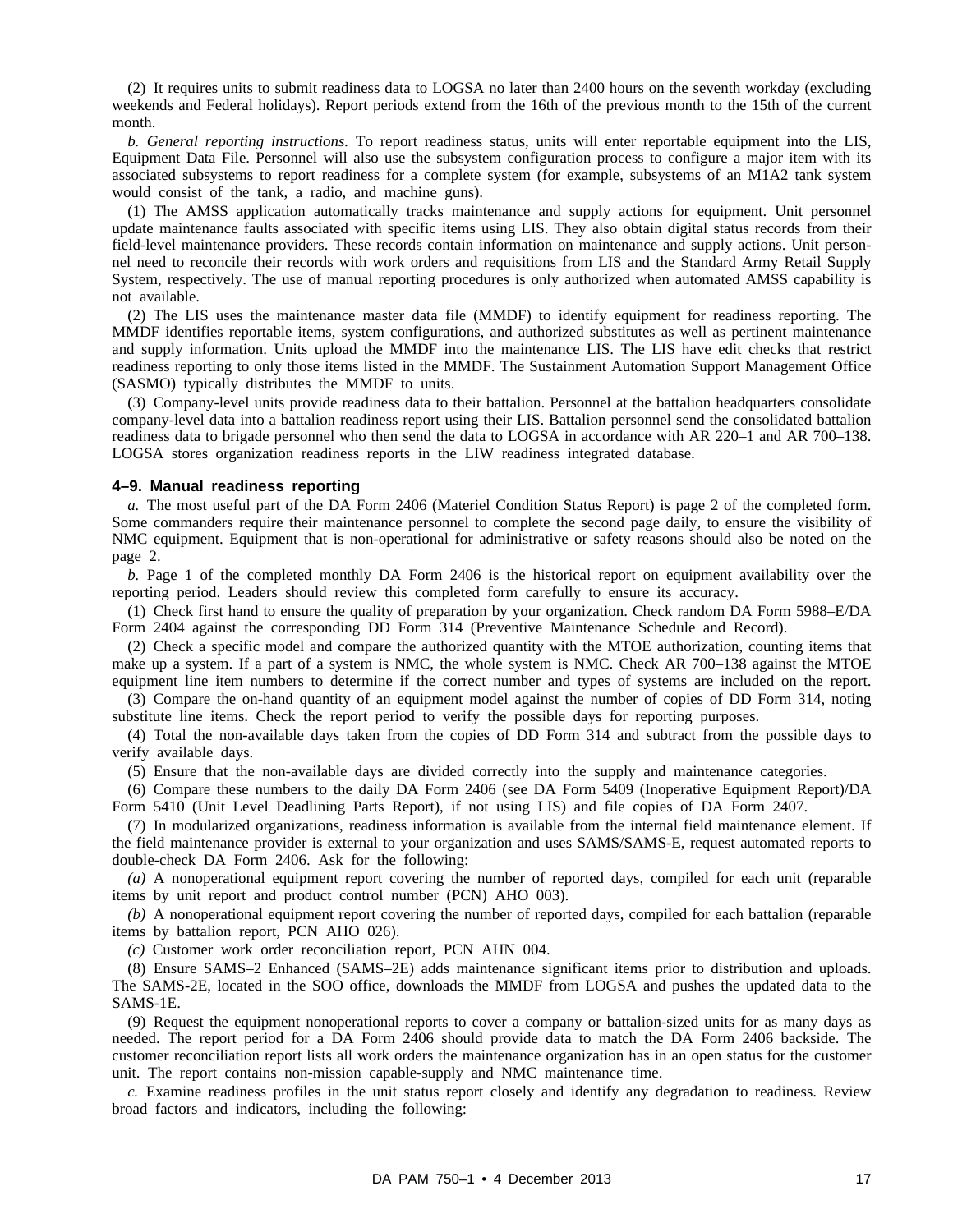(1) Unit maintenance performance during the most recent readiness exercise or the Army Training Evaluation Program.

(2) Availability of maintenance leadership and skills.

(3) Maintenance training requirements and shortfalls. Commanders decide the overall readiness status based on their observations, statistical data, and informed judgment. If help is needed, note this on the unit status report.

#### **4–10. Maintenance module of the logistics information warehouse**

*a.* All organizations can obtain access to the LIW to assist with improving internal operations and identifying support from external organizations.

*b.* A section in the maintenance module identifies each reporting organization by a unit identification code.

*c.* Unit commanders, leaders, and managers in the chain of command can access records in the LIW in order to assess performance and provide direction, support, and resources to ensure the accomplishment of the overall mission.

*d.* All unit commanders and leaders are strongly encouraged to use the resources of the LIW maintenance module to achieve readiness rate objectives for assigned and attached equipment.

*e.* An additional data capability related to the LIW is the Integrated Logistics Analysis Program which leverages the data in the LIW to present frequently used management reports for the benefit of commanders of field organizations.

*f.* Permissions and access to the LIW can be obtained through a system access request via https://liw.logsa.army.mil.

*g.* The SAMS-E/PBUSE Reconciliation Tool is in the LIW/Integrated Logistics Analysis Program. This tool validates on-hand equipment and serial/USA registration numbers between SAMS-E and PBUSE and enhances the accuracy for readiness reporting.

#### **Chapter 5**

#### **Preventive Maintenance Checks and Services, Equipment Technical Literature, and Standard Army Maintenance System**

#### **5–1. Overview**

PMCS are the primary building blocks and the starting point for Army maintenance operations. Equipment performance and condition observation by operators/crews is the basis for PMCS and requires documentation and reporting of findings. The equipment TMs require PMCS before, during, and after operation. A key point to remember is commanders must provide adequate supervised time during operations and training for Soldiers to perform PMCS.

#### **5–2. The preventive maintenance checks and services process**

The commander will appoint, in writing, maintenance, readiness, and CMDP officers. The TM XX–10 and TM XX–20 series designate the maintenance standards for all equipment. DA Pam 750–8 establishes the elements of the process. An abbreviated version is described below.

*a.* Operators/crews will use the TM to perform PMCS before, during, and after operation.

*b.* During before-operation checks, correct all repairable faults. Enter uncorrected faults not already recorded on a previously completed DA Form 5988–E or posted to DA Form 2408–14 (Uncorrected Fault Record) on the current DA Form 5988–E.

*c.* Make operation check during actual operation of the weapon system, vehicle or other equipment, using the TM. If during the equipment mission, an opportunity is not presented for corrective action, the operator/crew chief will report the fault to the leadership at the dispatch point.

*d.* During after-operation checks, the operator/crew and mechanic will correct all known new faults. The commander's representative will decide if any remaining faults require recording on the uncorrected fault section of DA Form 5988–E or DA Form 2408–14. The nature of any uncorrected faults may dictate that the equipment may or may not be cleared for future use until the faults are corrected.

*e.* Leaders and Soldiers will use the TAMMS and LIS procedures to record equipment faults.

#### **5–3. Technical manuals and other technical literature for Army equipment**

Army commodities are unique and each has its own maintenance and sustainment requirements. No one checklist can identify the specific maintenance requirements of all commodities or equipment systems. Each equipment system has its own TM, ETM, and IETM. Army policy for complying with the special requirements of each commodity is contained in AR 750–1. Maintenance Soldiers and their leaders must follow the technical procedures applicable to the equipment at hand. LOGSA maintains the Army TM library. Equipment TMs are available electronically and may be requested by any command at https://www.logsa.army.mil/etms/welcom1.cfm. Technical publication CDs for major end items can be obtained at http://www.apd.army.mil/.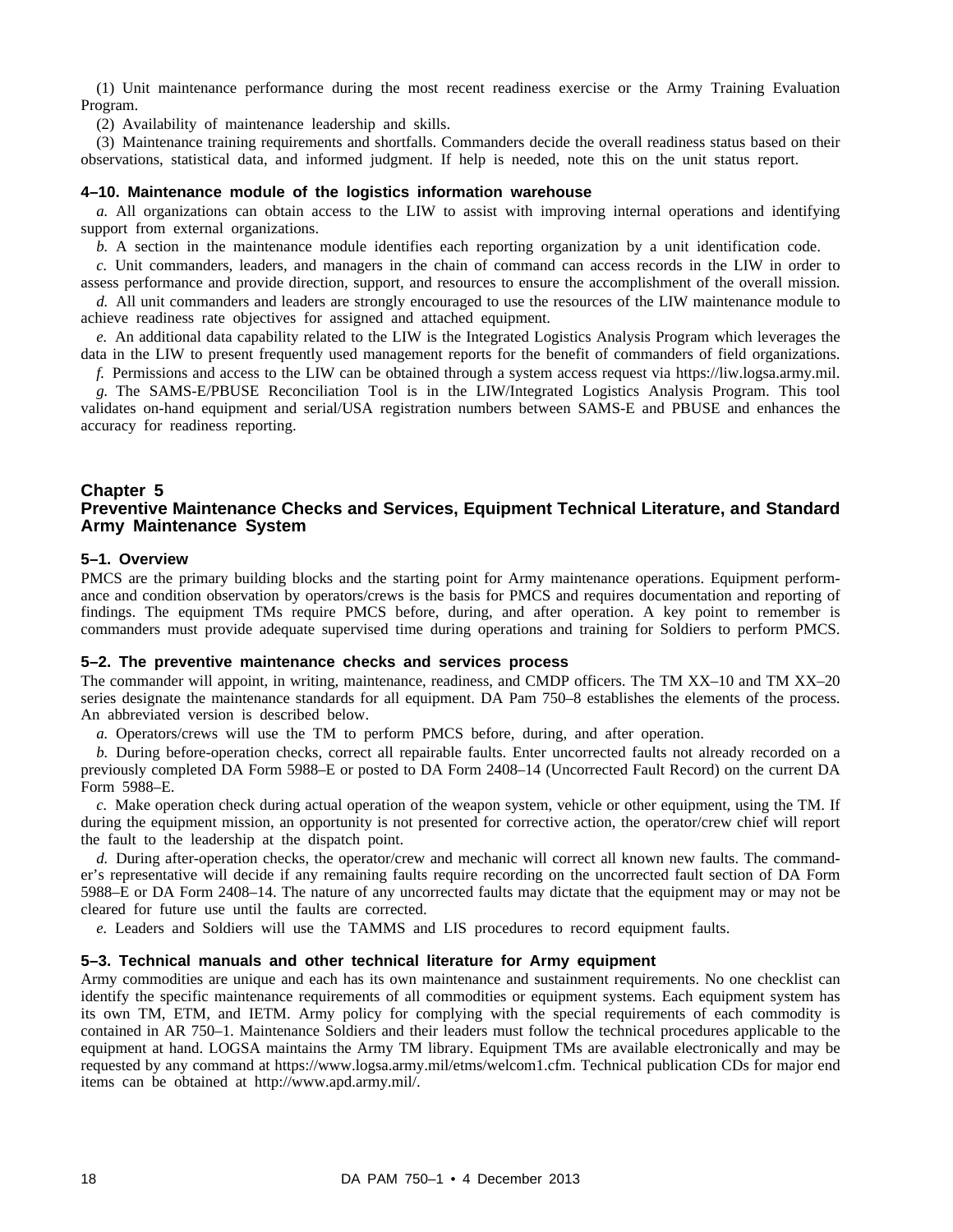#### **5–4. Standard Army Management Information System used to support maintenance operations**

*a.* Tactical LIS software packages include the following:

- (1) ULLS-AE.
- (2) SAMS-Level 1(SAMS–1)/SAMS–1E and SAMS-Level 2 (SAMS–2)/SAMS–2E.
- (3) SAMS-Installation Enhanced (SAMS-IE).
- (4) Global Combat Service Support-Army.

*b.* The unit's information system personnel, in coordination with the SASMO, will support the user/operator in diagnosis and restoration of LIS computer systems. The SASMO provides a mobile support team to restore and repair LIS.

# **Chapter 6 Maintenance Programs**

#### **6–1. Recognition of Soldiers and units**

Soldiers perform best when commanders and supervisors check and recognize performance. Command review and recognition of high achievement are elements of command emphasis for the success of an organizations maintenance program.

*a. Individual and Soldier recognition.* Effective commanders identify numerous methods to recognize individual achievement. In accordance with AR 600–8–2, commanders (lieutenant colonel (LTC) or higher) can award driver and mechanic badges (with appropriate bar(s)) to persons who demonstrate a high degree of ability in equipment operation or mechanical maintenance.

*b. Unit recognition.* DA has established a unit recognition program-the Army Award for Maintenance Excellence (AAME) program that can serve as the catalyst or cornerstone for ACOM, ASCC, or DRU unit maintenance recognition programs.

- (1) The objectives of the AAME program are to—
- *(a)* Improve and sustain maintenance readiness.
- *(b)* Assess the status of total unit maintenance operations.
- *(c)* Improve efficiency and reduce waste.
- *(d)* Recognize outstanding accomplishments and initiatives.
- *(e)* Promote competition at major commands, HQDA, and Department of Defense (DOD) levels.
- (2) The four component competition areas are—
- *(a)* Active Army table of organization and equipment (TOE)/MTOE units.
- *(b)* ARNG TOE/MTOE units.
- *(c)* U.S. Army Reserve TOE/MTOE units.
- *(d)* TDA units (any component).

(3) Representatives from winning units receive their award and recognition at a ceremony conducted annually by the Chief of Staff, Army in Washington, DC. A winning unit and runner up are selected for each of the three categories (light, medium, and heavy) for each of the four components listed above. Each of the 12 winning units can select up to three Soldiers to represent their unit at the awards ceremony.

*c. The Secretary of Defense Maintenance Award Program.* This program annually recognizes the top six maintenance units across all services. An HQDA board selects nominees from a list of units that won the AAME. The top AAME winners are the Army's nominees for the DOD Maintenance Award. The Secretary of Defense Phoenix Trophy is given to one of the six units as the best overall throughout DOD.

#### **6–2. Unit safety management and maintenance advisory messages**

Maintenance-related accidents are responsible for 20 percent of all on-duty injuries. Accidents reduce a unit's effectiveness, impact adversely on morale and discipline, and degrade operational capabilities. Army policy for the prompt notification by field commands for safety issues is in AR 750–6.

*a. Unit-level safety inspections and command emphasis in the motor pool and equipment areas.* Inspections, including management by walking around, are a must for units to have an effective safety program. A dirty or disorderly shop should be a supervisors first indicator of unsafe maintenance operations.

*b. Ground Safety Notification System.* This is the Army's system used to disseminate high, medium, and low category safety messages to the field. When safety conditions surrounding operation of equipment meet risk levels or accidents occur, AMC or Army-level organizations send messages to the field to alert them of potential hazards. AR 750–6 defines these procedures which are characterized by two defining conditions:

(1) Materiel defects or hazardous conditions that cause death or injury to personnel.

(2) Materiel defects or hazardous conditions that cause damage to equipment.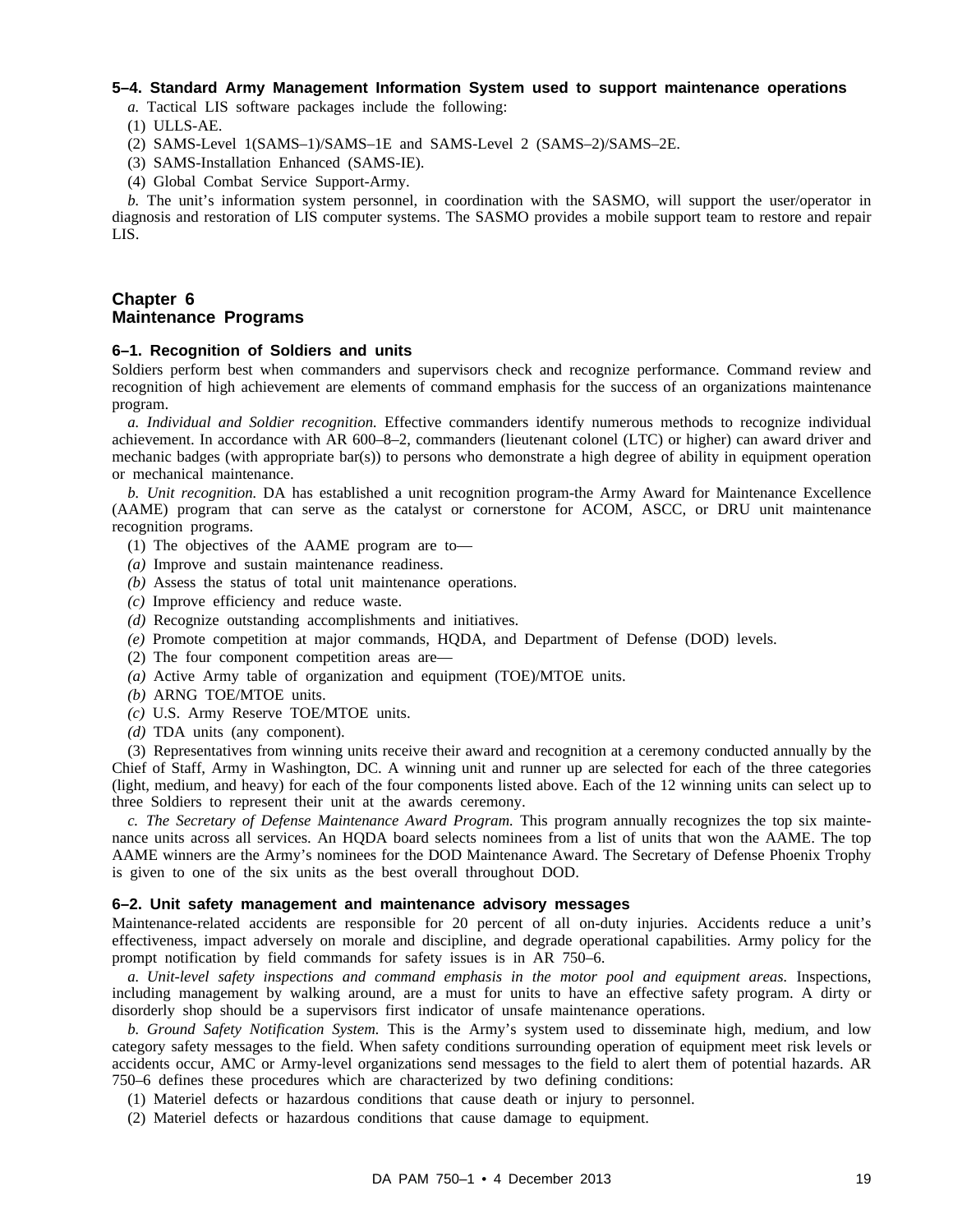#### *c. Message types and action required.*

(1) A safety of use message (SOUM) is used to notify Army field commands of a medium or high level of risk condition or factor associated with equipment. Major commands are to acknowledge receipt immediately and disseminate to all subordinate commands within 24 hours for compliance. Users are to execute provisions without delay and report compliance in accordance with instructions and directives. An official in the Army Program Office or other Army level official, called a program sponsor, will initiate the SOUM.

(2) A ground precautionary message (GPM) is a medium- to low-risk safety notification to the field. The GPM is for low-risk safety notifications to field commands; however, the program sponsor may notify field commands via GPM if other factors indicate that the less urgent notification method is appropriate. For more information regarding SOUM information, go to https://www.mmis.army.mil/ and https://tulsa.tacom.army.mil/. For detailed guidance on disseminating, tracking, managing, and responding to safety of flight messages, SOUMs, aviation safety actions, field alerts, ground precautionary actions, GPMs, maintenance actions, maintenance advisory messages (MAMs), and maintenance information messages (see AR 750–1 and AR 750–6).

#### **6–3. Test, measurement, and diagnostic equipment**

TMDE is any system or device to evaluate the operational condition of equipment or subsystems or to determine if a part or item is installed within specifications.

*a.* AR 750–43 explains the Army TMDE Calibration and Repair Support Program and requires units to appoint, on orders, a TMDE calibration coordinator.

*Note.* Commanders must ensure that a unit TMDE calibration coordinator is actively providing support to commands as outlined in AR 750–43.

*b.* TB 43–180 is the authority to validate calibration items. Units will receive their monthly calibration listing from the TMDE support unit.

- *c.* TB 750–25 addresses TMDE records keeping. The following labels and forms require review:
- (1) DA Label 80 (U.S. Army Calibrated Instrument).
- (2) DA Label 163 (U.S. Army Limited or Special Calibration).
- (3) DA Form 2417 (U.S. Army Calibration System Rejected Instrument).

#### **6–4. Technical publications**

The Army Publishing Directorate (APD) is the primary source for publications (visit Web site http//:www.apd.army.mil for additional information). Units and activities can use, review, print, and download the electronic version of both publications and forms at this site or be linked to another library.

*a. Technical manuals.* TMs are available in multiple formats and from numerous sources.

(1) *Paper technical manuals.* Paper TMs are available for all operator manuals, wiring diagrams or schematics, firing tables, safety of use and safety of flight TBs, and pre-combat/flight checklists. Commanders may elect to maintain limited paper copies for contingency plan purposes in accordance with DA Pam 25–33. APD will provide paper copies only by request. Operator manuals (for example TM XX–10, TM XX–12, and TM XX–13 series) will continue to be printed on paper even when they are part of an electronic manual.

(2) *Electronic technical manuals and interactive electronic technical manuals.* ETMs and IETMs are intended for use at field and sustainment levels of maintenance to support operator/crew, and user requirements. Many TMs, TBs, and safety bulletins are available on CD for use on electronic maintenance support devices. The LOGSA Web site (http://www.logsa.army.mil) will provide the information upon request.

*b. Technical publication compact discs.* There are two types CDs available at LOGSA. One includes major end items or weapons systems, including publications on their components. A second type includes publications covering common-use equipment. CDs for grouped equipment generator sets, tools, and shop sets are available to each Active Army, Army Reserve, and ARNG account.

*c. Manufacturers (User) manuals.* Commanders and supervisors will use manufacturers' manuals for commercial materiel (for example, N-SE) procured or leased for use at all levels of maintenance.

#### **6–5. Tools and the Tool Improvement Program**

Maintenance cannot be accomplished correctly without proper tools. This includes not only MTOE authorized tools, but also special tools. Leaders of units with effective maintenance programs do the following routinely:

*a.* Check and ensure that authorized MTOE and TM tools are on-hand and replace missing tools promptly.

*b.* Account, control, and maintain tools in accordance with AR 710–2 and DA Pam 710–2–1. Assign accountability and properly hand receipt tools. Use hand receipts and supply catalogs when conducting inventories. Commanders and leaders should ask the following key questions for the tool program:

(1) Are authorized tools on hand or on order?

(2) Are tool kit component lists from the most current supply catalogs?

*c.* Conduct 100 percent physical inventory of tools when taking command of a unit or responsibility for an element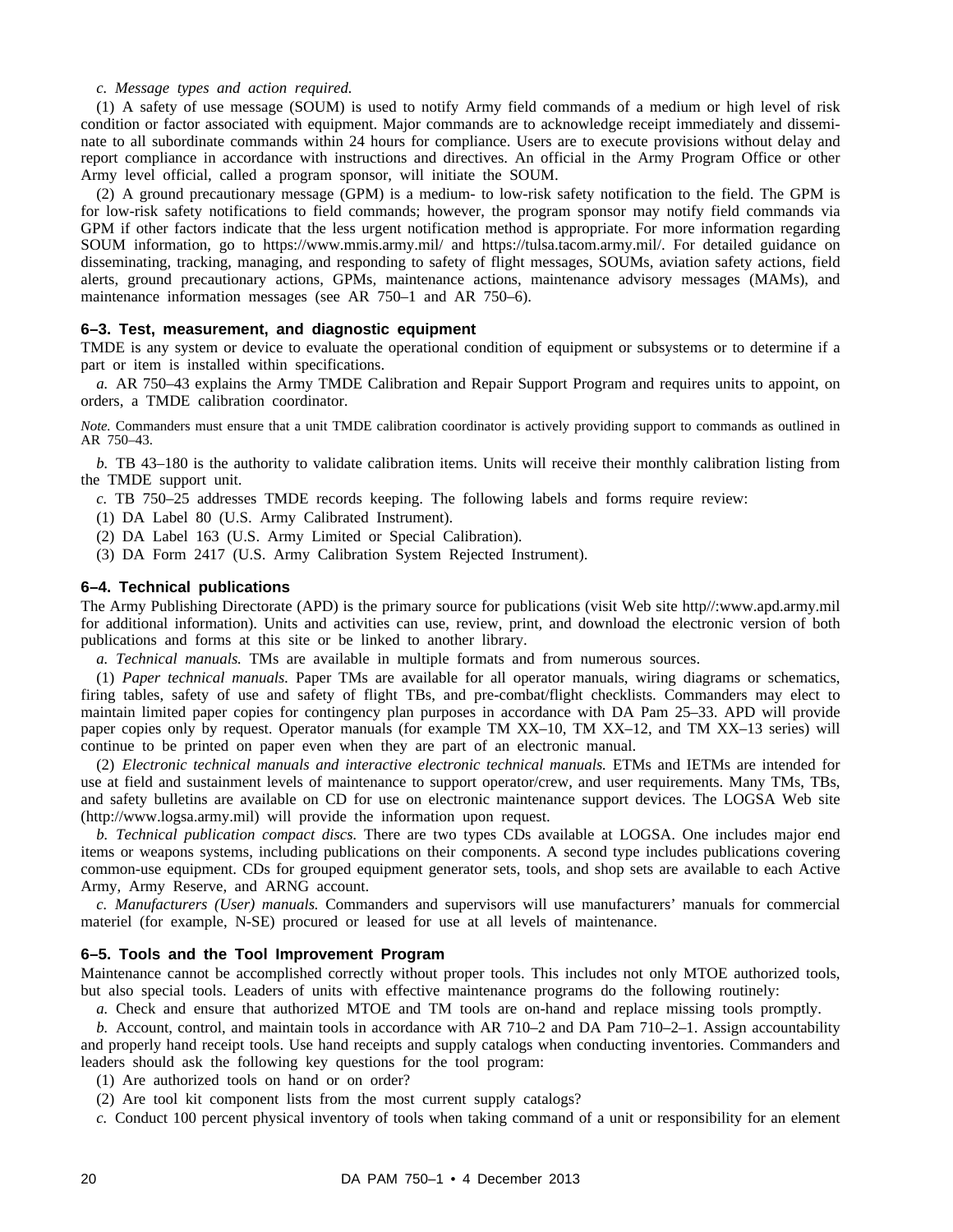or section. After the 100 percent inventory is completed, 10 percent monthly inventories should continue by selecting several tool sets/kits at random. Do the same with special tools. Proper accountability is the responsibility of the commander as well as of the hand-receipt holder.

*d.* Give special attention to inventory sets, kits, and outfits. Inventory sets, kits and outfits must be accounted for in the same timeframe as individual tool kits and toolboxes. Some of these collections contain other end items such as multi-meters, which when not part of a collection are considered separate accountable items.

#### **6–6. Maintenance assistance and instruction team**

The primary purpose of the MAIT is to upgrade materiel and units to a high state of readiness by providing effective and responsive assistance and instruction. This is a decentralized program.

*a.* Teams are at installations or comparable levels in continental United States and at corps, division, separate brigade, or comparable levels in overseas areas. MAITs instruct units and assist with improving operations and management in the following areas:

- (1) Operator requirements.
- (2) Preventive maintenance and equipment repair.
- (3) Equipment condition and serviceability.
- (4) Materiel condition status reporting.
- (5) Administrative storage.
- (6) Maintenance records and reports management.
- (7) Calibration management.
- (8) Proper use of tools and test equipment, troubleshooting, and fault diagnosis.
- (9) Maintenance personnel management and training.
- (10) Proper use of publications and distribution procedures.
- (11) Shop layout.
- (12) Planning, production, and quality control procedures.
- (13) Safety.
- (14) Shop operations, including SOPs.
- (15) Facilities.
- (16) SSL, bench stock, and spares procedures and accountability.
- (17) Equipment recovery and evacuation.
- (18) Proper implementation of the Army Warranty Program.
- (19) Army modernization training.
- (20) AOAP.
- (21) DOD Phoenix Award.
- (22) AAME.
- (23) Quality deficiency reports.
- (24) Scheduled services.
- (25) Chemical agent resistant coating and camouflage painting pattern.
- (26) Hazardous materials (HMs) handling.
- (27) Tire maintenance.
- (28) Corrosion prevention.

*b.* Upon conclusion of the visit, the MAIT chief conducts an informal review of the visit. The review should cover the total scope of the visit and include problem areas, remedial action initiated or recommended, areas requiring follow-up, and discussion with the unit commander on areas requiring external assistance. MAITs provide semiannual overview briefings or published status reviews to brigade, division, corps, installation, and senior-level Reserve component (RC) commanders. Briefings may highlight significant problems encountered that apply command wide.

#### **6–7. Army Oil Analysis Program**

*a.* The purpose of the AOAP is to assist unit leaders by providing an oil analysis and report service on combat equipment, aircraft, and watercraft. The AOAP can detect potential equipment component failures, and unit leaders can prevent catastrophic failure of equipment if they take prompt action. Specifically, AOAP identifies lubricant conditions through evaluation of equipment oil samples. The AOAP can save oil, repair parts, labor, and organization funds. The AOAP cycle consists of the following steps:

(1) Complete DA Form 2408–20 for each component. Detailed procedures and equipment identified for AOAP are in DA Pam 738–751, AR 750–1, and DA Pam 750–8.

(2) Schedule sampling dates on DD Form 314.

(3) Complete and label the oil sample bottle, place the bottle in the plastic bag and insert into the shipping sack or box along with DD Form 2026 (Oil Analysis Request) and DA Form 5991–E (Oil Analysis Request).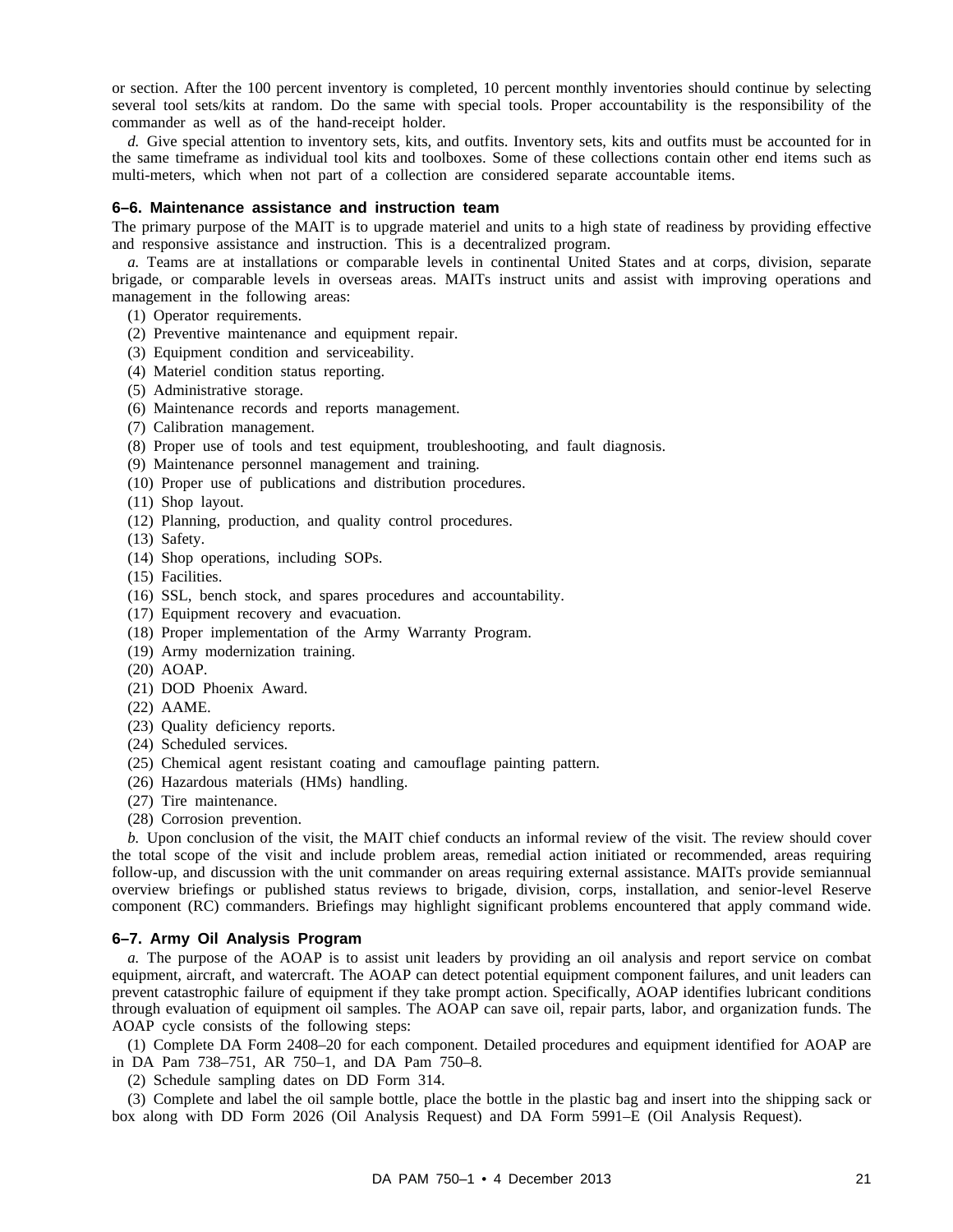(4) Send the completed DD Form 2026 and oil sample to the laboratory as soon as possible.

*b.* When the laboratory analyzes the sample, one of two things occur:

(1) The lab returns DD Form 2026, stating if results are normal. File the DD Form 2026 and DA Form 5991–E and annotate DA Form 2408–20.

(2) Using DA Form 3254–R (Oil Analysis Recommendation and Feedback), the laboratory will advise the unit of any suspected problems and indicate the required actions. If MAC-Code F or higher maintenance is required, the unit will submit DA Form 2407, DA Form 2408–20, and DA Form 3254–R to the appropriate support activity along with the equipment. The maintenance provider will annotate the forms, indicating the actions taken.

*c.* Units will record a laboratory identified deficiency on equipment maintenance records and notify the laboratory using DA Form 3254–R (Oil Analysis Recommendation and Feedback) within 5 days of the action taken. Each organization will ensure that subordinate units implement AOAP procedures within the command in accordance with AR 750–1.

#### **6–8. Army Warranty Program**

The overall policies for the Army Warranty Program are contained in AR 700–139. Highlights for Army maintainers and their leaders include the following:

*a.* ACOMs acquire warranties only when they are in the Army's best interest. Acquiring commands or activities are to establish local warranty implementation procedures.

*b.* AR 700–139 requires each command to appoint a warranty control officer.

*c.* In warranty applications, unit readiness and mission effectiveness take priority over warranty actions. If the field maintenance provider is not able to get an effective response through the warranty process in a timely manner, the maintenance provider will repair first and initiate settlement action later in accordance with local SOPs and AR 700–139. Notify the supporting warranty control officer immediately when equipment requires repair first and the warranty settled later.

*d.* The warranty bulletin will specify the application of the AOAP to items under warranty. AOAP procedures supplement the instructions directing oil changes for equipment under warranty.

*e.* Apply via a MWO all warranty actions that require a modification. Apply and report the MWO per AR 750–10.

*f.* Units may accept manufacturers' standard warranties for locally procured items. Special warranties are included in local purchases only when they are cost effective and executable by the user.

*g.* When warranty actions are completed they will be reported in accordance with DA Pam 738–751 and DA Pam 750–8.

*h.* AMC LAR personnel are available to assist field organizations. Commanders and leaders should call the local AMC representative for assistance with warranty issues.

#### **6–9. Unique Item Tracking Program**

The Unique Item Tracking (UIT) Program requires the visibility and tracking by serial number of selected items and installed components as outlined in DOD 4140.1R and AR 710–3. The objective of the UIT program is to maintain visibility of each unique identified asset for the primary purpose of inventory control and engineering analysis. Security, accountability, safety, maintenance, operational readiness, warranty, and other areas that may benefit from the tracking process are subsets of the inventory control or engineering analysis functions.

*a.* UIT reporting requirements for Army-controlled small arms, security risk non-nuclear missiles and rockets, controlled cryptographic items, and radiological testing and tracking assets are outlined in AR 710–3. HQDA will approve additional assets for serial number tracking via UIT.

*b.* All assets within the supply system subject to UIT tracking have a unique item identifier for each individual asset being controlled or managed. A unique item identifier can be the item's serial number, the vehicle identification number, and so on as long as no other UIT asset has the same identifier within the national stock number or national item identification number. Installed components, as specified in AR 710–3, also require unique item identifier assignment.

*c.* All UIT programs will include provisions for data entry into LIS and other information systems using AIT. AIT enables the capturing of source data in an almost error-free process, enhancing the maintainers ability to identify, track, document, and control materiel and maintenance processes. Optical and digital scanning and reading devices are included in the family of AIT enablers.

*d.* Army procurement policies for the 21st century require materiel developers to ensure manufacturers place readable serial number markings on equipment.

#### **6–10. Logistics Assistance Program**

*a.* The Commanding General, AMC manages the worldwide Logistics Assistance Program. Each AMC Life Cycle Management Command (LCMC) and Army Sustainment Command (ASC) provide technical and logistical assistance to the field for maintenance and commodities of equipment. LARs provide logistics and technical assistance in direct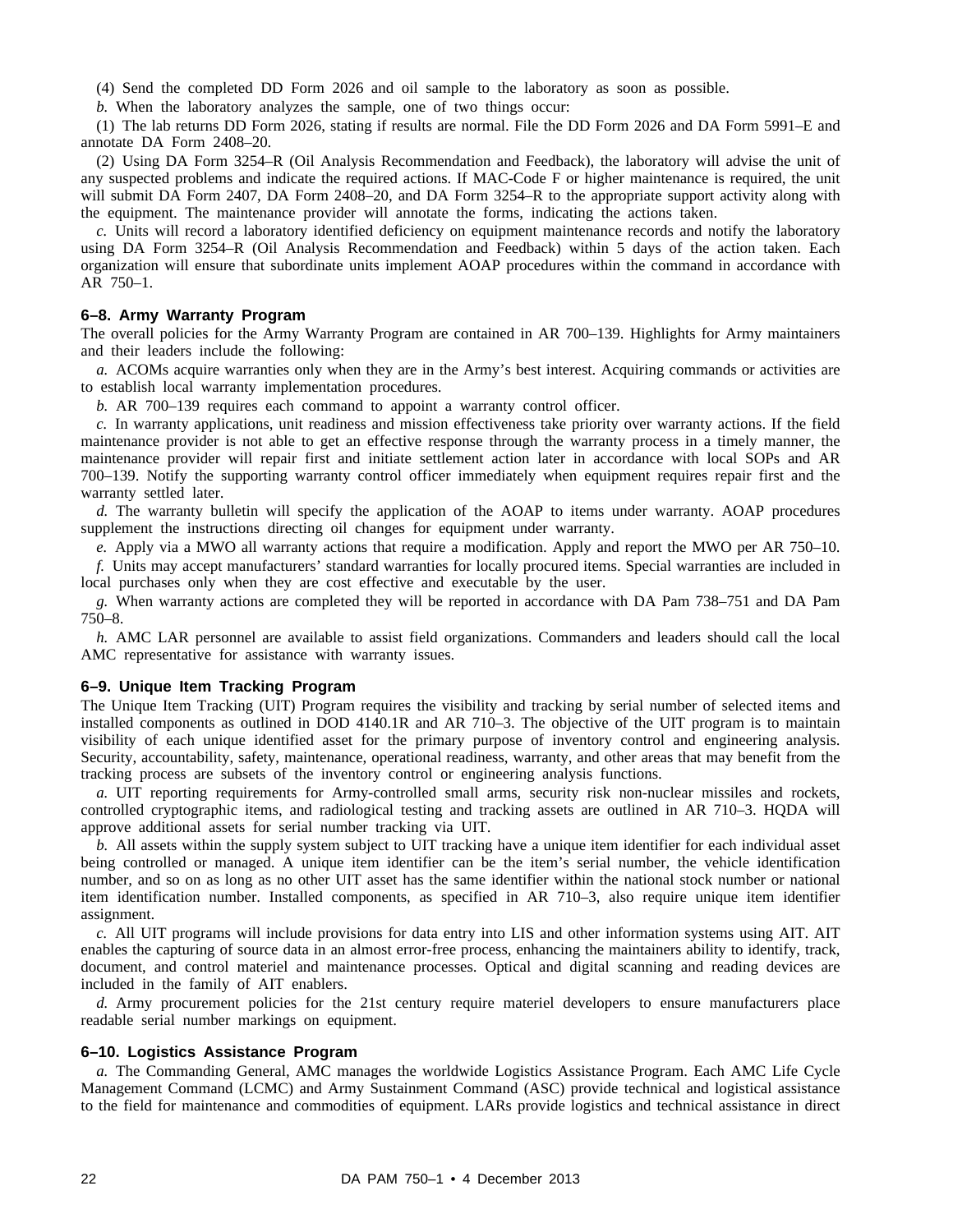support of brigades via the brigade logistics support team (BLST) or support provided on an area basis via the Army Field Support Battalion (AFSBn) that are strategically located in all major Army geographic areas.

*b.* LARs are typically found on Army installations in established areas and can perform such assistance services as:

- (1) Tracking down the exact status of a critical requisition.
- (2) Finding a critical part, module, or subassembly.
- (3) Helping resolve systemic supply and maintenance problems.
- (4) Providing assistance on warranty issues.
- (5) Coordinating and conducting specialized training on the maintenance of equipment.
- (6) Providing on-site technical assistance when needed.
- (7) Spot checking total package fielding for the LCMC.
- (8) Assisting maintenance personnel with identifying and fixing complex equipment problems.
- (9) Assisting units to obtain and expedite critical parts.

*c.* Army field support brigades are the forward command and control teams representing AMC through ASC that have been designated to supervise and coordinate all in-theater support provided by AMC activities.

#### **6–11. Army Modification Program**

The Army Modification Program is a coordinated process that the Army uses to develop, apply, and document changes in both hardware and software for end items, components, weapons, and information systems. Modification is any alteration, conversion, or modernization of an end item or component which changes or improves the original purpose or operational capacity in relation to effectiveness, efficiency, reliability, or safety of that item. Modifications to Army materiel are done with a MWO. There are three types of MWOs: emergency, urgent, and routine. Detailed policy guidance is in AR 750–10.

*a.* The proponent for the MWO is responsible for its application.

*b.* Equipment awaiting application of an emergency MWO is in a NMC status until application of the modification.

*c.* Urgent modifications require application within 2 years from the MWO effective date. The equipment is in a NMC status if the MWO application exceeds 2 years, except in the case where the Deputy Chief of Staff, G-4 (DCS, G–4) (Maintenance Directorate, DALO-MNF) grants an extension per AR 750–10.

*d.* Routine modifications require application within 5 years from the MWO effective date. Failure to apply the MWO within 5 years does not cause the equipment to be NMC.

*e.* Commanders will not modify their equipment unless there is an official MWO.

*f.* In accordance with AR 750–10, the activity applying a MWO will report its application to the modification management information system at Web site https://www.mmis.army.mil/.

*g.* Units must annotate all MWOs in the applicable maintenance LIS with an appropriate fault code based on the classification of the MWO.

*h.* Commanders should list all urgent and routine MWOs on DA Form 2406 until the MWO is applied.

#### **6–12. Battlefield damage, assessment, and repair**

The purpose of battlefield damage, assessment, and repair (BDAR) is to return disabled equipment to combat or to enable the equipment to self-recover. BDAR is the commander's responsibility and based on mission, enemy, terrain, troops, time, and civil considerations. The operator/crew and field maintenance personnel perform BDAR. Realistic training during peacetime will ensure wartime proficiency (see AR 750–1 for additional information).

#### **6–13. Standard Form 368**

All Army materiel is subject to quality deficiency reporting. The purpose of submitting an Standard Form (SF) 368 (Product Quality Deficiency Report (PQDR)) is to report conditions that are the result of below-standard quality workmanship or materiel deficiencies and to file claims for initial failure credit from the Army working capital fund for depot level repairs. Reporting instructions for SF 368 are in AR 702–7–1, DA Pam 738–751, and DA Pam 750–8 . For non-aviation and non-missile warranty, submit an SF 368 through the PQDR Web site, including all U.S. Army CECOM Life Cycle Management Command managed (B16) items at https://www.pdrep.csd.disa.mil. Submit Aviation and Missile Command (aviation and missile) deficiency reports online (warranty and quality deficiency) through the Joint Deficiency Reporting System at https://jdrs.mil/DR\_Initiate.cfm?serviceAR.

#### **6–14. Army Corrosion Prevention and Control Program**

*a.* The Army Corrosion Prevention and Control (CPC) Program responsibilities and guidance are in accordance with AR 750–1 and AR 750–59. Corrosion prevention starts with Soldiers and leaders enforcing PMCS, which includes cleaning, servicing, spot painting, identifying and replacing gaskets and seals, and properly storing equipment and repair parts. The first step in CPC is ensuring operators/crews perform PMCS and identify corrosion at its earliest stages. Keeping equipment clean and in serviceable condition is the first line of defense against corrosion.

(1) When cleaning, remove dirt, salt, and other contaminants as these accelerate corrosion. Authorized cleaning equipment, compounds, and procedures will depend on the type of surface being cleaned and the supplies being used.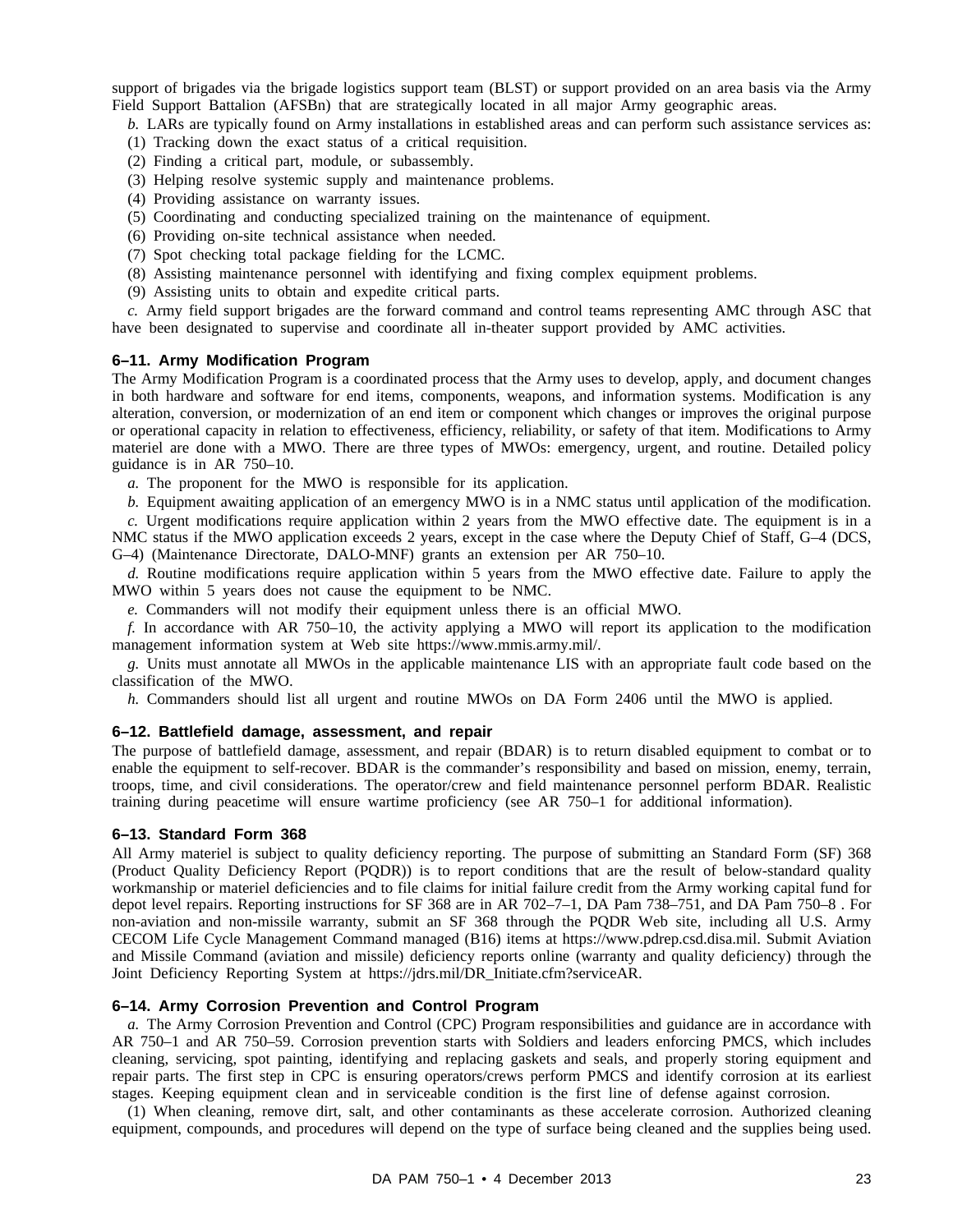The associated TM outlines the frequency of cleaning along with consideration of the operating environment. Good maintenance programs require a minimum of a monthly fresh water and detergent cleaning. Heavy-use equipment will require cleaning at least twice a month or immediately after operation, if based within 1.25 miles of a salt-water environment. Perform a wash and rinse when directly exposed to dirt, mud, salt spray or splash, and other contaminants.

(2) Neutralize, clean, and treat spilled electrolyte and corrosive deposits found around battery terminals and battery areas. Clean areas of the equipment exposed to corrosive fire extinguishing substances within 4 hours after application. Clean saltwater deposits including equipment exposed to significant amounts of salt water after shipment. Washers and a detergent cleanser are an acceptable method of cleaning for non-electronic equipment. It is important that water pressure not damage the equipment. The maximum pressure used on equipment varies (see the associating TM or TB for further guidance). Do not force water into a surface or at gaskets, seals, and protective coatings. Unplug drain holes and ensure water-pooling areas are dried.

*b.* Thorough inspection of equipment is the second step in the CPC process. Check the condition of the equipment for corrosion, coating damage, trapped water, and contaminated surfaces. The frequency of the corrosion inspection should increase with the operational tempo and severity of the operational environment. Visual inspection is an effective method for detection and evaluation of corrosion. The most common tools used in a visual corrosion inspection are a flashlight or magnifying glass to check pitting and cracking, an inspection mirror, and a non-metallic scraper. If there is evidence of corrosion, such as blistering or peeling, attempt to dislodge the paint by scraping with a non-metallic scraper. If paint does not easily dislodge and corrosion is not present, the irregularity is probably confined to the paint film itself and no further action is required. Where paint is removed, inspect and determine the extent of corrosion (if any). Remove the corrosion and clean, treat, or repaint accordingly. Document corrosion and corrective action taken in the maintenance records. Special attention for inspection should include fasteners, crevices, hinges, and points where metals join.

*c.* Always check water entrapment areas, battery compartments, vent openings, drain holes, and electrical connectors as well as bare metal components and surfaces.

*d.* Preservation of clean, corrosion-free equipment is the third step of the CPC process. Preservation helps protect equipment and parts by providing coatings, lubricants, sealants, and water displacement compounds. Reapply preservatives and sealants after washing, before and after deployment, and for extended periods of equipment storage. Corrosion preventive compounds or preservatives are used to protect metal parts and components. They function by preventing electrolytes from contacting and corroding bare metal surfaces. Many of these compounds are also able to displace water and other contaminants from the metal surface and provide lubrication and corrosion protection as well. Use approved corrosion preventive compounds provided through the supply system. The LAR can recommend alternative corrosion preventive compounds when materials are not available.

#### **6–15. Maintenance of low-usage equipment**

Services for equipment that have accumulated or are anticipated to be less than 65 percent of the forecasted annual mileage and hours of operation may have field (TM XX–20 and TM XX–23 series) and field or sustainment (TM XX–24 and TM XX–40 series) services extended. Use of low-usage criteria does not relieve commanders of the responsibility for adequate maintenance of their equipment.

*a.* To determine if your unit's equipment qualifies for low-use maintenance—

(1) Calculate the low-usage target mileage and hours by taking 65 percent of the unit's planned operational tempo by vehicle or equipment category. Use the mileage and hours outlined in DA Pam 750–8 when the unit's anticipated operational tempo is uncertain or unknown.

(2) Compare the actual accumulated mileage and hours and forecasted training or operational use (mileage and hours) against the low-use target mileage and hours calculated above. If the equipment item's forecasted actual mileage is less than or equal to the low-use target mileage and hours, low-use maintenance is authorized.

*b.* Perform all services and lubrication tasks in the equipment's TM XX–20, TM XX–34, and TM XX–40 series LO before inducting the equipment in low-usage status. Log the date, miles and hours when the equipment entered lowusage status and enter the information on DD Form 314 (Preventive Maintenance Schedule and Record) by serial number in accordance with local policy for SAMS-E users.

*c.* Return equipment that exceeds the specified criteria at any time during the year to scheduled services at normal TM/LO intervals from the date and usage data that were entered in SAMS-E or DD Form 314.

*d.* Servicing, evaluating, and exercising recoil mechanisms and gun tubes in accordance with applicable TBs and TMs.

*e.* Communications and other subsystems mounted on equipment in low-usage status require servicing in conjunction with the primary system.

*f.* Low-usage equipment service standards do not apply to armament subsystems, equilibrating systems, fire control components, sighting components of combat vehicles, and missile systems and air traffic control equipment.

*g.* Operator/crew level (TM XX–10 series) maintenance intervals in TMs/LOs will not change due to low usage unless HQDA or the LCMC provides additional guidance.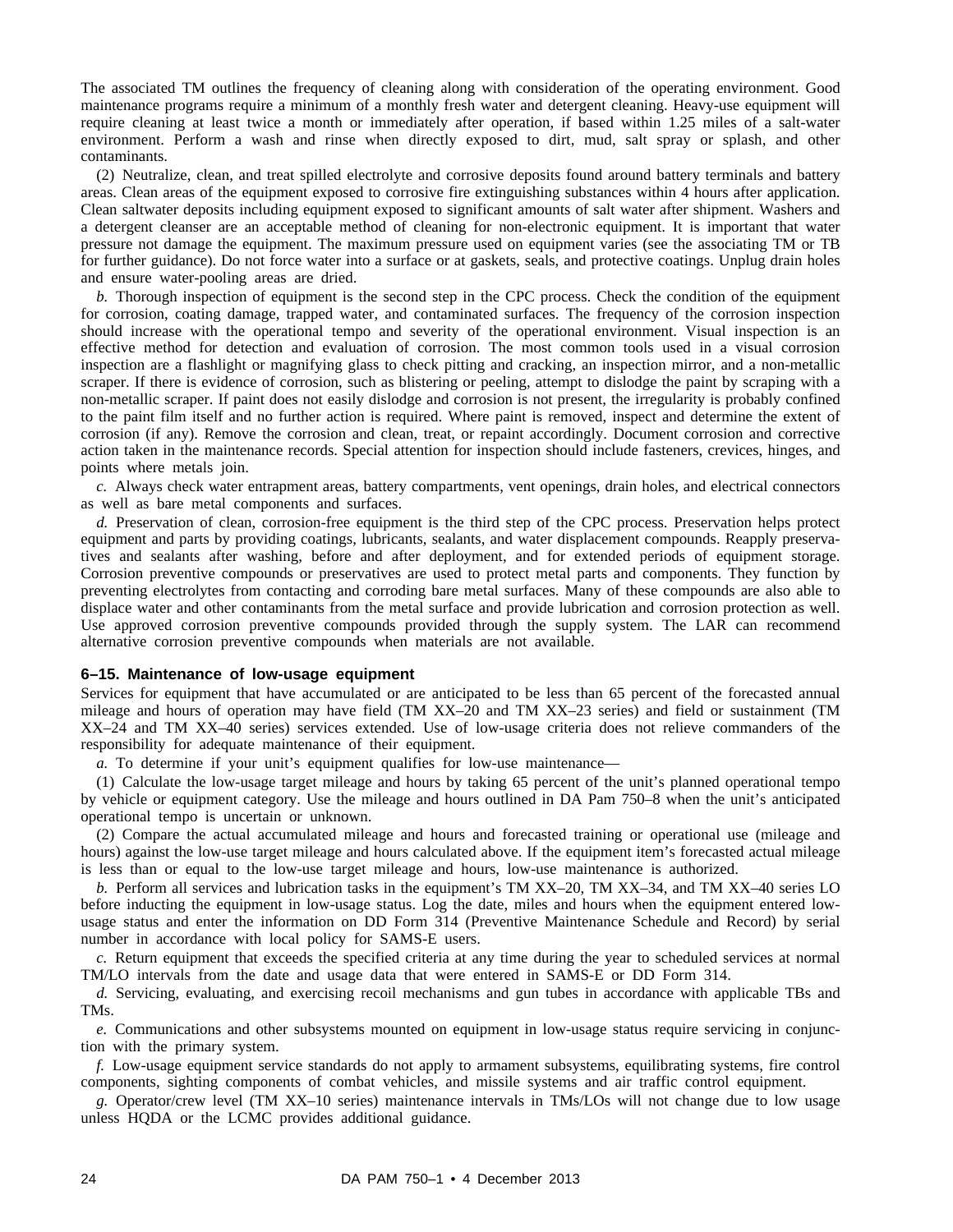*h.* The AOAP testing will remain on-schedule.

*i.* Specific criteria for equipment in a low-usage status are—

(1) Tactical wheel vehicles and trailers that have accumulated or are forecasted to accumulate less than 65 percent of the listed equipment utilization rate in accordance with DA Pam 750–8.

(2) Combat vehicles (except armament, equilibrating systems, fire control components, and sighting components), missile systems (except fire control components), material handling equipment, and construction equipment anticipated to accumulate less than 65 percent of the equipment utilization rate in accordance with DA Pam 750–8.

(3) Generators, pumps, air compressors, support equipment (for example, reverse osmosis water purification units and bath units), watercraft, rail equipment, power-driven nuclear-biological-chemical equipment, engine driven heaters, and air conditioners anticipated to accumulate fewer than 75 hours in the current year.

(4) Communications-electronic equipment in communication shelters anticipated to accumulate fewer than 75 hours of operation in the current year. All remaining communications-electronics equipment, such as ground and vehicle mounted radios, switchboards, and individual night vision goggles, will have annual services if they accumulate fewer than 75 hours of operation in the current year.

(5) Non-power-driven nuclear-biological-chemical equipment anticipated to accumulate fewer than 75 hours of operation in the current year.

(6) Erect unused tenting and canvas items, immersion heaters, field ranges, and space heaters or stoves annually.

(7) Small arms and crew-served weapons (for example, machine guns and mortars) maintained in a humiditycontrolled area and not removed (for any reason) at any time during the year require annual services.

*j.* Operators/crews that conduct inspections will—

(1) Perform all PMCS monthly (including daily, weekly, and monthly), except where HQDA or the LCMCs provide additional guidance.

(2) Drive combat vehicles, tactical vehicles, and pull trailers sufficiently (5 miles is suggested) to exercise seals and ensure mission capability. Perform all PMCS on mounted radios monthly (including daily, weekly, and monthly) per the TM.

(3) Operate construction equipment, engineer equipment, wreckers, and material handling equipment and combat vehicles with hydraulic systems sufficiently to reach operating temperature and ensure mission capability.

(4) Operate generators, air compressors, support equipment, pumps and power-driven nuclear, biological, chemical equipment to reach operating temperature and ensure mission capability (recommend 30 minutes under load or 1 hour with no load).

(5) Inspect small arms and crew-served weapons for corrosion without leaving a humidity-controlled room.

(6) Emphasize visual inspections to identify corrosion that may have formed. Inspections may be required more frequently in high humidity geographical regions.

(7) Remove corrosion found during inspections and ensure preventive measures are taken to inhibit future corrosion.

#### **Chapter 7 Equipment Reset**

#### **7–1. General guidance**

The Army conducts activities to restore equipment to a desired level of combat capability commensurate with future missions and maintains accurate visibility over equipment repair, replacement, recapitalization, and expenditures in order to meet operational requirements. Equipment Reset is a process to conduct field and sustainment maintenance while in the RESET force pool. Specifics regarding ARFORGEN and RESET are in AR 525–29.

#### **7–2. Equipment reset principles**

*a.* The diversity of today's missions demand a more tailored approach to unit Reset. In the near term, senior commanders will individually assess unit needs prior to units entering the Available Phase and through an integrated analysis of last and next missions across the unified land operations and determine what sustainment augmentation and full sustainment support the unit requires upon entering RESET. Condition-based Reset support will leave units more responsible for repairing their own equipment both during (unit-maintained equipment support) and after Contingency Expeditionary Force (CEF) and Deployment Expeditionary Force (DEF) missions.

*b.* The forward employment and funding of depot special repair teams will be a unit expense when units do not deploy on a named operation, depending on the ongoing integrated analysis during the Available Phase. The RESET phase of the future will become more or totally unit-funded, selectively supplemented by overseas contingency operation accounts if available (other than units redeploying from named operations with supplemental appropriations available for Reset).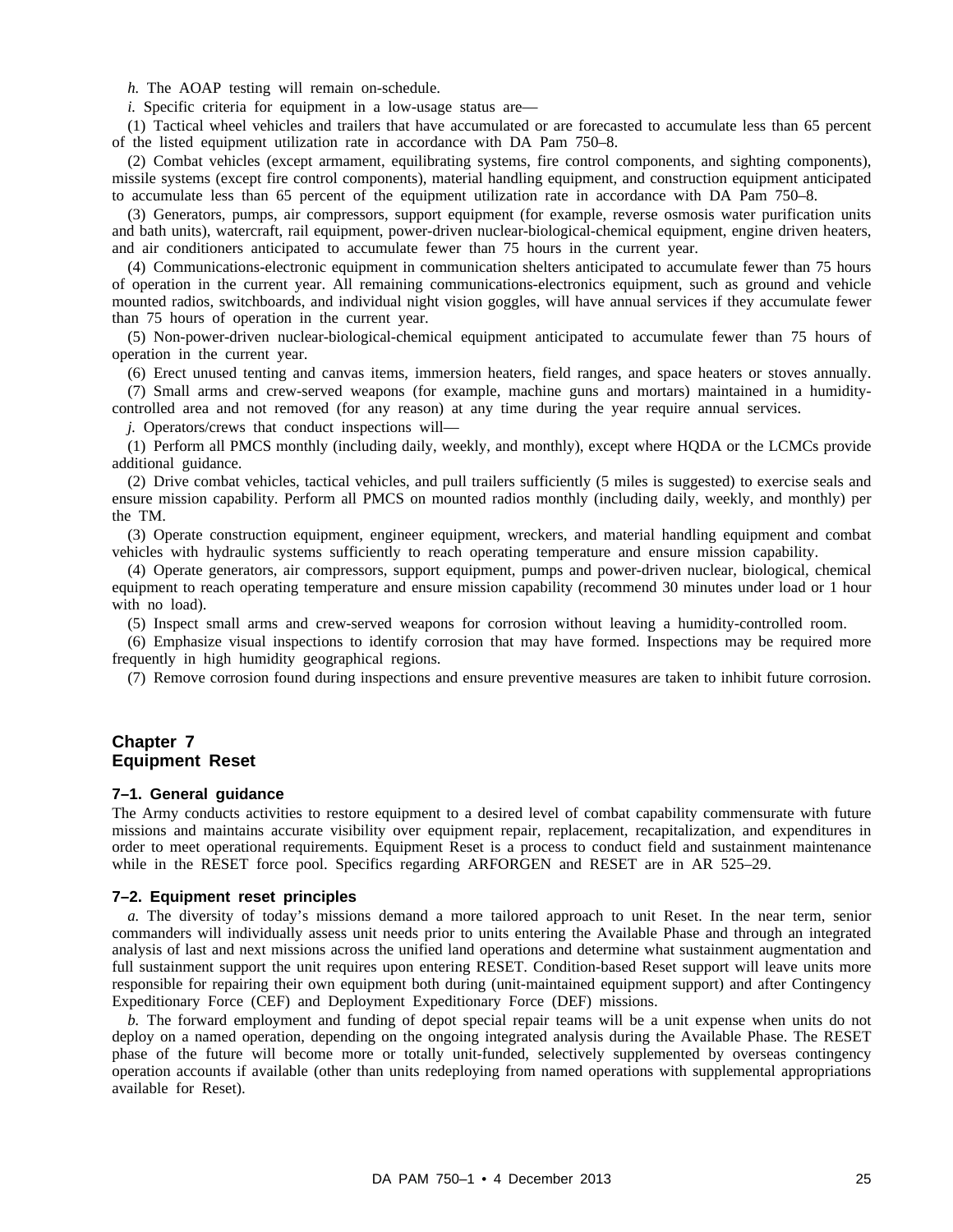*c.* Sustainment programs, such as automatic reset induction (ARI), intensively managed items, and medical sustainment items, will not exist and will be used sparingly for units redeploying from unnamed operations and major training exercises.

*d.* MTOE units with an organic field level maintenance capability are expected to perform their own field level maintenance. When unable to perform their own field level maintenance due to lack of expertise or urgency of need, MTOE units will pass back their field level maintenance requirement(s) to their supporting EAB MTOE maintenance unit or activity. When no supporting EAB MTOE maintenance capability is available, MTOE units may pass back field level maintenance requirement(s) to installation DOL or satellite maintenance support activities.

*e.* When MTOE units with an organic maintenance capability pass back field level maintenance requirement(s) to installation DOL or satellite maintenance support activities that do not meet DOL core capabilities all parts, supplies and labor utilized in performing that maintenance will be reimbursed to the DOL. In the case of field level maintenance that meets DOL core capabilities, use management decision package "WSUS" to fund the labor costs.

*f.* MTOE units with an organic maintenance capability will adhere to pass back maintenance guidance, for example, maximize their own, and then EAB maintenance unit capabilities (where available), and then utilize installation DOL/ satellite maintenance support activities in that order.

*g.* MTOE units with no organic maintenance capability will first request support from their supporting EAB maintenance unit, and if no capability exists, Utilize installation and satellite maintenance support activities in that order.

*h.* Units will continue to use the LIS as the primary means to track individual equipment Reset while in RESET. While in the Available Phase, units will continue to implement and execute the Automated Reset Management Tool (ARMT) to plan and predict workload at unit, EABs, DOL, ASCC, and field maintenance shop or combined support maintenance shop SOR prior to entering RESET.

*i.* Units will use the Army Reset Common Operating Picture (COP) tool to track and report Reset operations while in the RESET phase. The Army Reset COP is an automated tool that portrays field and sustainment Reset data as well as left behind equipment (LBE). Future development will incorporate unit-maintained equipment, giving commanders a complete picture of their overall Reset status. The tool will also standardize reporting and serve as a central repository for unit Reset completion.

(1) Units will be responsible for tracking field-level Reset execution and completion.

(2) A system access request is required to enter unit Reset information in the Reset COP located in the LIW. The initial Reset COP is created when units execute their ARMT plans and is a combination of data populated from the LIS and manual entries made by the unit.

(3) The LCMCs will enter sustainment-level maintenance data in the Reset COP. LBE and future visibility of unitmaintained equipment is an automated pull directly from the LBE Visibility Tool.

*j.* For non-deploying units, the owning unit will perform field-level Reset and only when specified by an operation execution order will automatic induction of equipment at the sustainment level occur. Units can nominate equipment for higher-level maintenance during Reset if conditions warrant in accordance with the MAC. HQDA centrally funds sustainment-level maintenance. All other sustainment-level Reset above the DOL/ASCC (such as, special repair teams provided through AMC) is reimbursable unless specified in an operation execution order.

*k.* Units in the Train-Ready and Available force pools will conduct after operations PMCS immediately following operations. Units should not wait until the RESET force pool to conduct after operations maintenance.

*l.* CEF units, in addition to after operation PMCS, will conduct the following sustainment activities: MWO installations; 100 percent inventories; LIS reconciliations between PBUSE, the Standard Army Retail Supply System, and SAMS-E (or Global Combat Support System-Army when fielded); and command-focused validation of property books, locating, and turning in excess equipment, and receiving new or replacement equipment.

*m.* Units that are unable to meet the Army boots on the ground dwell ratio of 1:2 years due to global operational requirements will require commensurately prioritized support and resourcing from HQDA and AMC. These unit's force pools are compressed in comparison to standard ARFORGEN force pools, resulting in abbreviated Reset force pools and requiring coordination with HQDA and AMC for applicable Army Reset policies.

*n.* U.S. Army Special Operations Command (USASOC) is the designated Army special operations force (ARSOF) generator and manager, in accordance with AR 525–29. ARSOF is solely reliant on the Army for Reset of Armystandard equipment. Special Operations-peculiar equipment is Reset through support from USASOC. ARSOF equipment Reset is not managed through ARFORGEN and Army-designated aim points. USASOC plans, synchronizes, and coordinates ARSOF Reset support, to include resourcing and prioritization against other Army Reset support requirements with HQDA and AMC.

#### **7–3. Automatic reset induction**

*a.* The ARI program is for units redeploying from a named operation and does not apply to non-deploying units or units participating in unnamed operations and exercises in general. The list contains items that are automatically inducted into the sustainment level Reset program. Items on the ARI list require repair because of extensive wear and tear that require refurbishment or rebuilding. Unless a unit receives a waiver, they are required to enter 100 percent of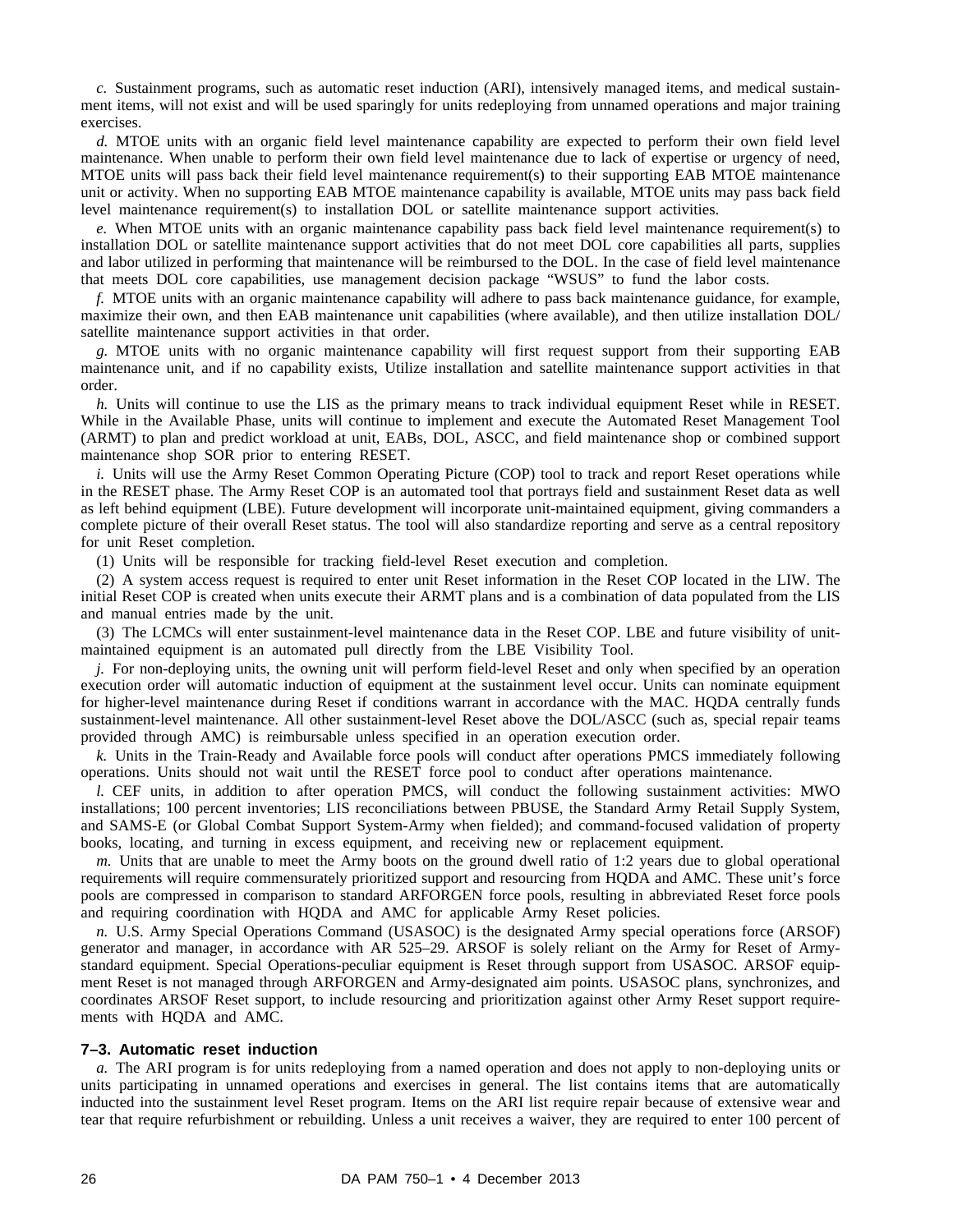their ARI equipment into ARMT so that their ARI equipment can receive the appropriate disposition instructions before the unit departs theater.

*b.* Sustainment level Reset is initiated through a supply transaction. The equipment is removed from the units property book and the unit receives a similar piece of equipment in return at home station. Units must requisition replacement items upon return to home station.

*c.* Units that do not meet the 1:2 boots on the ground dwell and have compressed force pools will not require waivers and will receive ARI support by exception only with coordination through AMC and HQDA.

#### **7–4. Non-standard equipment maintenance**

*a.* N-SE Reset maintenance standard: N-SE meets the maintenance standard when the equipment is FMC and safe to operate (as best as can be determined from the applicable manufacturers TM), uncorrected faults are identified, repaired or recorded, it has been serviced in accordance with the manufacturer specifications, and it is complete with all associated items of equipment for operation.

*b.* Units must document maintenance actions for N-SE in SAMS-E. In general, the AMC LCMCs will be the lead for repair and Reset of N-SE and are the only agencies authorized to enter into maintenance contracts with N-SE manufacturers or service providers.

*c.* Modification or alteration of N-SE has potential operational and safety implications and will not be made without clearing the action through the original equipment manufacturer or materiel developer. Requests for modifications of N-SE by the manufacturer will only be made through the appropriate AMC LCMC.

*d.* Maintenance policies, programs, and procedures unique to N-SE medical equipment will be maintained in accordance with AR 40–61.

#### **7–5. Automated Reset Management Tool**

*a.* LOGSA developed ARMT to provide an automated capability for unit commanders to claim and execute both field-level and sustainment-level plans. Once executed, these plans trigger centralized visibility of the equipment Reset for units as they migrate through the RESET force pool. ARMT also provides a collaborative integrated tool for commanders to view Reset planning and disposition. The repair status for both field and sustainment maintenance is captured in the Army Reset COP.

*b.* LOGSA has enhanced ARMT to allow the automatic build of Reset plans, which eliminates the need for units to build plans. ARMT auto-generates Reset plans for unit identification codes using PBUSE data to identify on-hand equipment eligible for Reset.

*c.* Deployed units will use ARMT to claim Reset plans no later than 120 days before return. Non-deployed units must do so no later than 120 days before leaving the available force pool. Execution of Reset plans is no later than Return –90 days for deployed units or –90 days before leaving the available force pool for non-deployed units.

*d.* The ACOM and ASCC will ensure redeploying units induct all equipment to the appropriate SOR not later than 30 days after the equipment arrives at home station and 30 days after a non-deployed unit leaves the available force pool.

#### **7–6. Army reset common operating picture**

*a.* AMC developed and automated the COP as a tool to portray Reset data as well as LBE. The COP gives commanders a complete picture of their overall Reset status. The tool will also standardize reporting and serve as a central repository for unit Reset completion. Units are responsible for tracking field-level Reset execution and completion.

*b.* Units will use the COP to track and report Reset operations and completion while they are in the RESET phase. Units must update COP (found in LIS) a minimum of once per month or as directed by their higher headquarters. ACOMs, ASCCs, and DRUs will set the monthly report date in coordination with the Deputy Chief of Staff, G–4 (Maintenance Directorate, DALO-MNF).

*c.* LOGSA teams will train COP users upon request; however, it is the units responsibility to begin reporting upon return + 60 days for redeploying DEF units and at reception station date for CEF and non-deploying DEF units. COP training should occur before the return date or reception station date.

#### **7–7. Reports and metrics**

*a.* Reset execution requires the monitoring and reporting of financial accountability in our efforts to restore equipment readiness to ensure effective management of Army resources.

*b.* Misinformation and the lack of Reset information could result in the lack of funding support to effectively regenerate forces and capabilities for the next fight.

*c.* It is important to continue to capture and report the effects of terrain and weather on our Reset requirements and what this means to our Reset efforts in terms of level of effort, time, cost, and readiness.

*d.* AMC and ASC will focus on field-level and sustainment-level Reset reporting, including the Army Reset COP.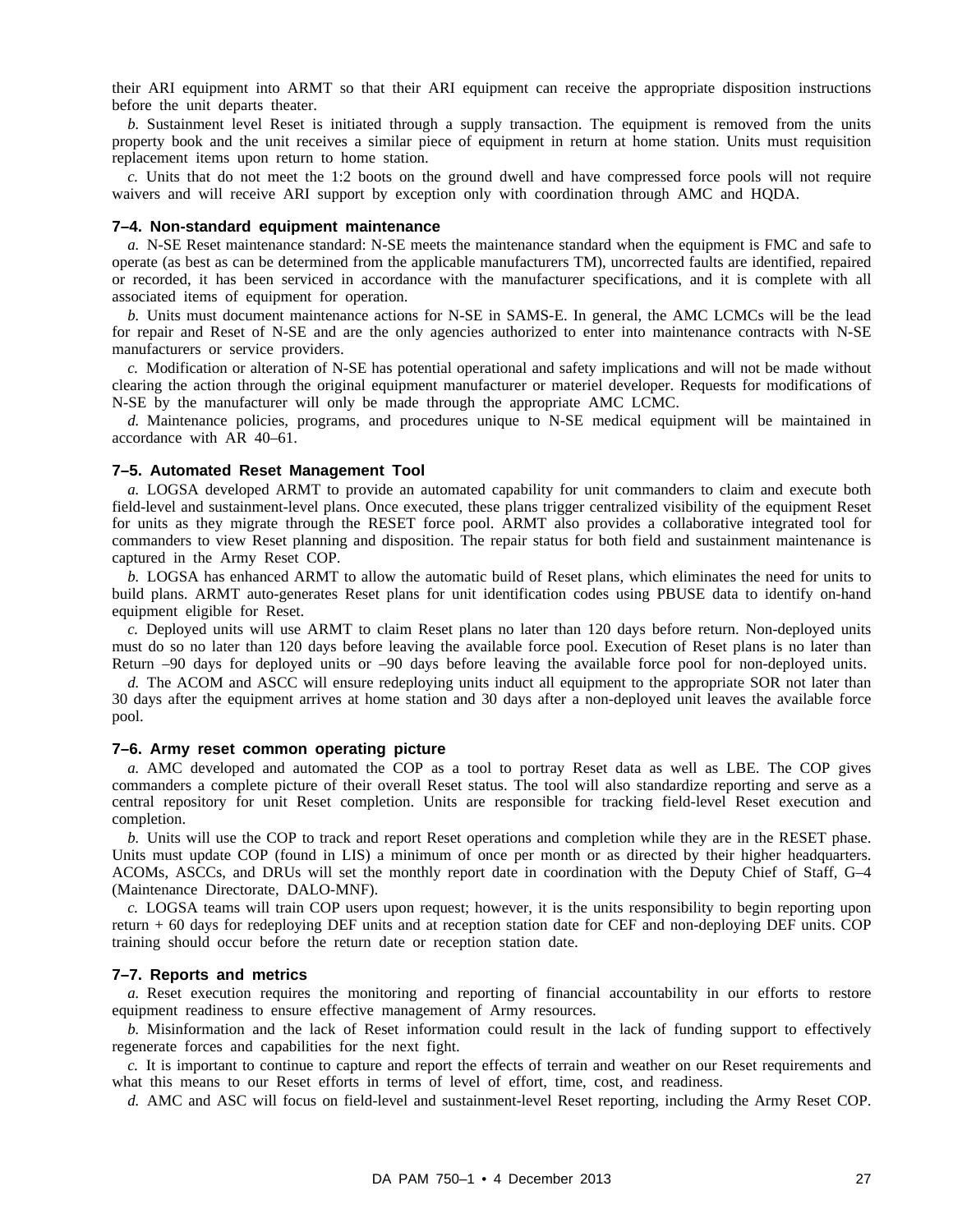ACOMs, ASCCs, and DRUs in coordination with AMC and ASC, will input their unit Field Reset data in the Army Reset COP.

*e.* At the macro level, the metrics fall into four categories: cost, schedule, performance, and readiness.

(1) Cost is the award of contracts and the obligation of dollars within a certain time period.

(2) Schedule is the number of systems to be completed within a certain time period.

(3) Performance is procurement, recapitalization, and repair of systems within a threshold of estimated cost and time.

(4) Readiness is the impact on R (equipment serviceability) and S (equipment on hand) in accordance with Army readiness metrics. The Army Reset COP will capture Reset readiness as units progress through RESET.

*f.* Electronic transmission is the preferred means to facilitate speed and consolidation efforts above the ACOM, ASCC, and DRU level.

*g.* USASOC will develop similar reports and metrics as they apply to Special Operations Force Generation and submit them through AMC and HQDA.

# **Chapter 8 Pre-Deployment Training Equipment**

#### **8–1. Predeployment training equipment maintenance**

*a.* Units that lateral transfer equipment to the predeployment training equipment (PDTE) property book will perform a Joint PMCS with the designated PDTE site manager in accordance with the equipment TM prior to lateral transfer. Units will transfer electronic maintenance and service records for all equipment as part of the transfer process.

*b.* Transfer standard is in TM 10/20 condition with shortage annex.

*c.* Unit equipment work ordered to a SOR prior to designation as PDTE will transferred after release from the SOR. The Joint inspection by the unit and gaining PDTE site manager is required upon release of the equipment.

*d.* Evacuated PDTE for sustainment maintenance is a supply transaction and may not return to the PDTE site. *e.* Using unit is responsible for field maintenance during and after use:

(1) Units will perform all field maintenance for standard Army and MRAP family of vehicles while in their possession. For MRAP maintenance support, if special tools are required, the unit will coordinate support requirements with the PDTE site manager. The PDTE site manager will hand receipt to the unit MRAP special tools to repair the equipment. Units will work order equipment to the SOR once determined it is outside their repair capability.

(2) PDTE will be returned in the same condition it was issued prior to clearing the supporting AMC and/or DOL installation. If a unit cannot perform or complete required maintenance prior clearing the DOL, units must provide a waiver (with a minimum of 06/colonel commander approval) to the DOL in conjunction with funds for labor and parts not provided based on required maintenance determined from a joint technical inspection.

#### **8–2. Predeployment training equipment maintenance reporting**

*a.* The PDTE team will continue to track and report AMSS for equipment on temporary loan for 30 days or less.

*b.* Units with temporary loans greater than 30 days will immediately load PDTE equipment into SAMS-E, track, and report AMSS for the duration of the loan.

# **Chapter 9 Non-Standard Equipment Maintenance and Sustainment**

#### **9–1. General guidance**

This chapter outlines the procedures to sustain tactical N-SE used by Army forces and defines requirements for the performance and management of N-SE.

#### **9–2. Non-standard equipment maintenance procedures and structure**

*a.* The basis of tactical N-SE maintenance is does the N-SE provide the capability it was procured to do? N-SE operator manuals are likely the only information available to the user.

(1) Performance observation is the basis of the preventive maintenance checks per the operator.

(2) The user must document observed performance against established capability needed to accomplish the mission and report problems that degrade the equipments reliability.

(3) Maintenance standard: Tactical N-SE meets the maintenance standard when the following conditions exist:

*(a)* N-SE meets the maintenance standard when the equipment is FMC and safe to operate (determined from the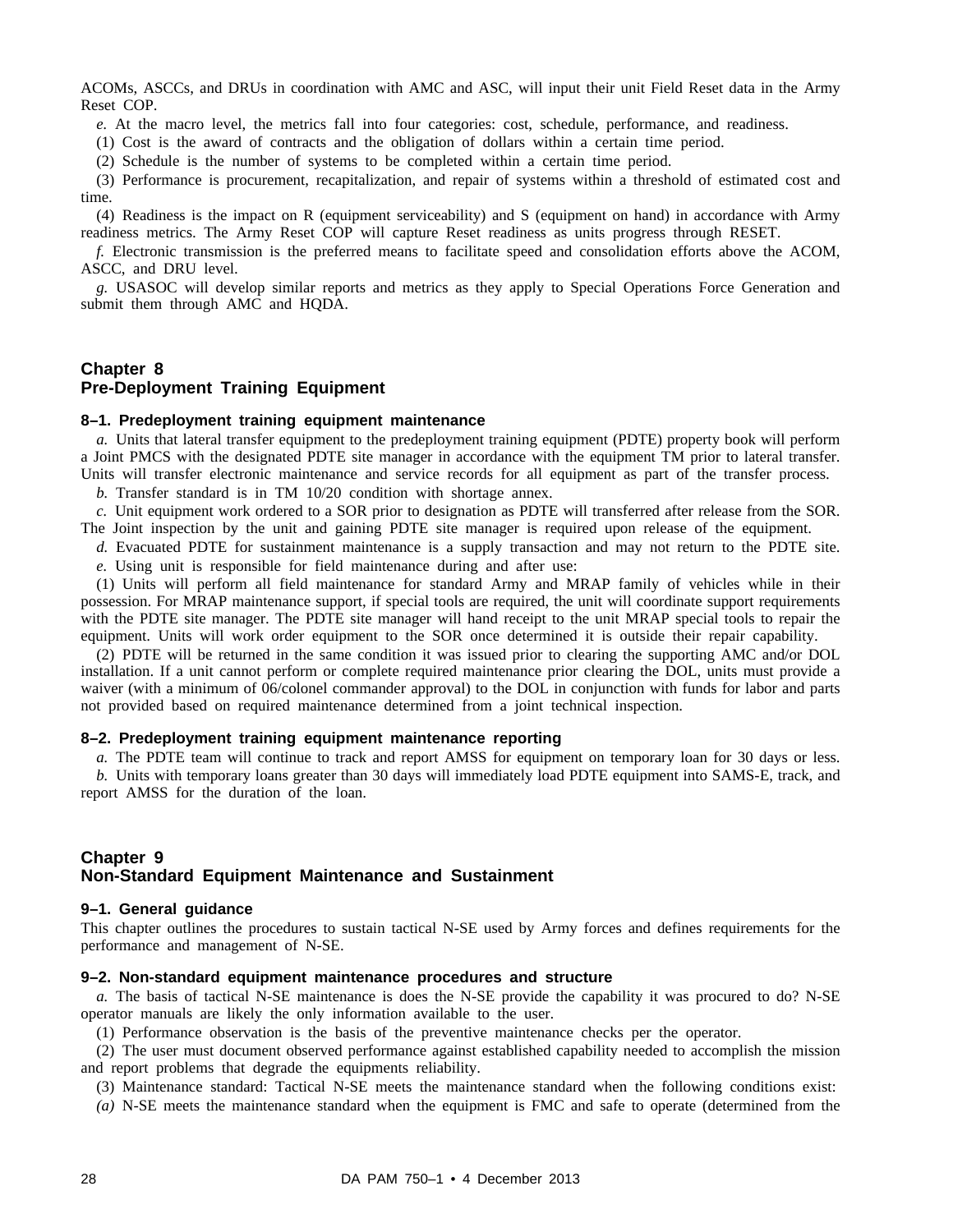applicable manufacturer TM and Material Enterprise Non-Standard Equipment (MENS-E) database found at https:// www.mens-e.army.mil/).

*(b)* Identify faults and record using SAMS-E in accordance with the owner/operator manual.

*(c)* Report corrective actions not provided at field-level to qualified personnel responsible to perform maintenance.

(4) Record scheduled services within SAMS-E and perform services at intervals required by the applicable manufacturer or by AMC/project manager (PM) organizations.

(5) Due to safety implications, units will not modify or alter N-SE and must request modifications through their ACOM, ASCC, or DRU Headquarters to AMC. AMC will consult the MENS-E database and manufacturer for approval to alter N-SE.

(6) Repair of N-SE is not authorized when maintenance costs exceed 60 percent of the replacement cost.

*b.* Maintenance records—

(1) Sustainers (for example, AMC and PM will ensure maintenance records are accurate, complete, and entered in the MENS-E Web site for items selected for storage. Records from LIS may also be used. Units will not enter unitprocured, unit-owned N-SE in LIW but will list items in the MENS-E data base in accordance with AMC process procedures.

(2) Separate SSLs to conduct user preventive maintenance are unauthorized for unit maintenance organizations when maintenance personnel have prompt, secure, walk up access to a SSA.

(3) Bench stocks recorded in SAMS-E are authorized for field maintenance operations (when N-SE is approved as part of the units Mission Essential Equipment List), except for unit procured, unit-owned N-SE.

#### **9–3. Non-standard equipment inspection and repair**

*a.* Units will conduct inspections according to equipment maintenance and serviceability standards applicable to the manufacturer.

*b.* A sustainment repair and return program is a process whereby N-SE is retrograded to AMC elements at posts, camps and stations, forward repair activities, contract facilities or PM and the same or like-item is direct exchanged or repaired and returned.

#### **9–4. Non-standard equipment contractor logistics support**

*a.* Depending on the sustainment strategy, AMC or the PM will determine when and how CLS is the primary source of repair. AMC or the PM is the only authorized activity to establish CLS contracts.

*Note.* N-SE providers such as rapid equipping force may let CLS contracts until the item transfers to AMC or the PM for sustainment.

*b.* The negotiating, awarding, funding and managing of all maintenance contracts are the responsibility of AMC or PM to support N-SE (see AR 700–127 for further guidance).

#### **9–5. Non-standard equipment Army Warranty Program**

*a.* The overall policies and procedures for the Army Warranty Program are contained in AR 700–139, which requires the Army to use warranties only when the warranty is in the Army's best interest. The decision to obtain a warranty is on a case-by-case basis.

*b.* If the maintenance activity cannot get an effective response within the warranty-specified timeframe, the maintenance activity will contact the acquiring provider or manufacturer for resolution.

*c.* AMC will manage unit procured, unit-owned N-SE warranties through a memorandum of agreement on a reimbursable basis for administrative time and labor.

*d.* Units issued N-SE items via an Operational Needs Statement or Joint Urgent Operational Needs Statement will enter the items in their respective SAMS-E. The data must include the date of manufacture and warranty expiration to facilitate the identification of items under warranty and populate the maintenance or service request DA Form 2407.

# **Chapter 10 Command Maintenance Discipline Program**

#### **Section I Supervisory and Managerial Procedures and Checklists**

#### **10–1. Overview**

This chapter establishes CMDP supervisory and managerial procedures and checklists to meet regulatory requirements and validate the units are adhering to existing Army policies. It does not prohibit or replace the formal or informal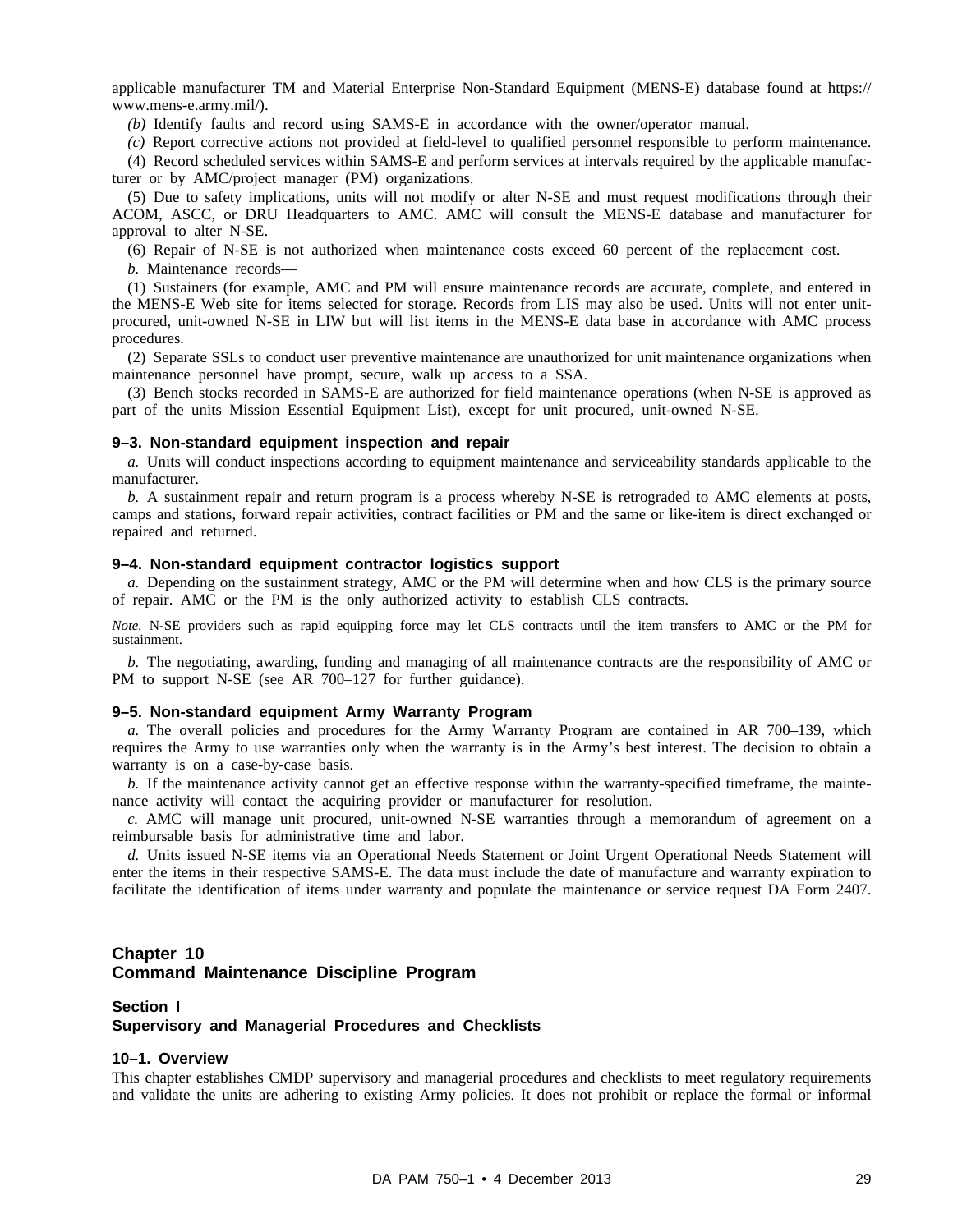evaluation of maintenance programs conducted at the discretion of commanders (for example, MAIT, COMET or IG inspections). The CMDP supplements other regulations and publications to form a solid maintenance program.

#### **10–2. Overview**

The CMDP is a commander's program. This program focuses commanders, directors and supervisors on maintenance management and operations core competencies. The CMDP is a tool to evaluate unit maintenance programs on a dayto-day basis. The CMDP will place emphasis on identifying those areas requiring attention by commanders and the resolution of systemic problems. The CMDP is oriented to combat readiness and sustainability. On the spot training and assistance is highly encouraged. The overriding principle of CMDP is the Soldier's and units' abilities to maintain their equipment in any environment.

*a.* This chapter implements the CMDP and lists Army management controls. The CMDP addresses supervisory and managerial responsibilities within the maintenance system from the user to the O–5/LTC and O–6/COL command levels.

*b.* The CMDP is a compilation of existing regulatory requirements. Therefore, commanders, supervisors and managers are required to implement the provisions of this chapter in order to standardize maintenance discipline throughout the Army. As a mandatory program, CMDP simplifies command, supervisory and managerial responsibilities by—

- (1) Compiling various regulatory requirements.
- (2) Standardizing evaluation requirements.
- (3) Formalizing follow-up procedures.
- *c.* Commanders will implement the CMDP by using their existing resources.

(1) Examples of existing resources include, Command Logistics Review Program, Command Inspection Program, Internal Review Office, and staff personnel (see AR 11–1).

(2) Whichever activity the commander designates to assist with implementing the CMDP, that designated activity will incorporate CMDP policy in its evaluation plans and procedures. All existing maintenance evaluation programs will absorb the CMDP. Additionally, local IGs at the commanders discretion may conduct special inspections using the systemic methodology for determining root causes for problems identified through the CMDP. Therefore, commanders should not establish new evaluation teams because of the CMDP.

#### **10–3. Purpose**

*a.* The purpose of the program is to—

- (1) Establish maintenance discipline as regulatory guidance.
- (2) Standardize maintenance discipline requirements.
- (3) Provide responsible personnel with a single listing of maintenance policy requirements.
- (4) Make the Army more efficient with respect to time spent monitoring subordinates actions.
- (5) Eliminate repeated findings of non-compliance with policy.
- (6) Serve as a checklist for internal management controls.
- (7) Identify and resolve logistical problems adversely affecting readiness.

(8) Establish reporting procedures required to identify maintenance issues in order to improve the conduct of maintenance and sustainment of all MTOE and TDA equipment.

- *b.* To achieve the stated purposes, implementation of the CMDP will—
- (1) Ensure compliance with DA maintenance policy and procedures.
- (2) Determine the adequacy of established DA maintenance policy and procedures.
- (3) Identify maintenance problems to permit timely corrective action within the chain of command.

#### **10–4. Applicability**

These procedures apply to all personnel within the field maintenance arena, from unit to ACOM, ASCC, and DRU levels.

# **Section II Program Guidance**

#### **10–5. Concept**

To assure proper implementation of the CMDP, the intent of the program is as follows:

*a.* The CMDP in conjunction with other maintenance programs helps eliminate non-compliance with maintenance regulations and policies. To accomplish this, the CMDP assists commanders by making them aware of maintenance conditions in their command.

- *b.* **CMDP** is an inspection program. Responsible personnel expect to use the program to—
- (1) Gain familiarity with established policies.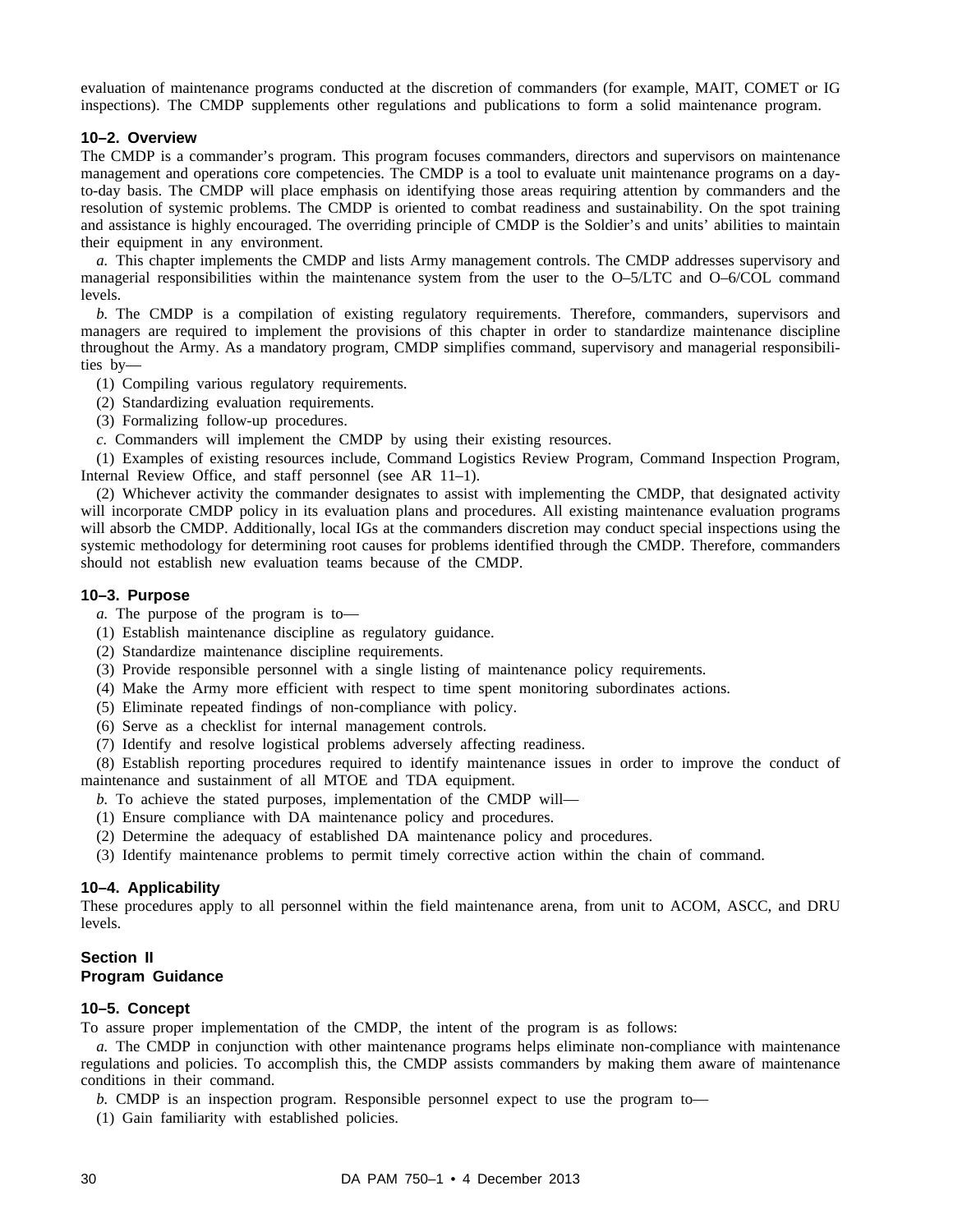(2) Enforce compliance with policy by subordinate personnel.

*c.* Inspections are a necessary part of the CMDP in order to monitor performance. The intended result of these evaluations is to present the facts to the commander so the chain of command can initiate prompt corrective action.

#### **10–6. Requirements listing**

*a.* Each command level will review the Requirements Listing for completeness and make the necessary additions to account for uniqueness within the command.

*b.* The intent of the Requirements Listings is to provide supervisors with a single source of maintenance policy requirements.

(1) Table 10–1 lists requirements checklist.

(2) Table 10–2 lists shop operations.

- *c.* The following format outlines the information within each of the Requirements Listing:
- (1) Regulatory requirements include a concise listing of the guidance.
- (2) Administrative procedures include the actions needed to complete the regulatory requirement.
- (3) References include the source of the requirement.
- (4) Requirements detail how to meet the standard supported by a current regulation or publication.

#### **10–7. Implementation**

*a.* Each commander provides his or her personal interest and direction to establish an effective CMDP.

*b.* The CMDP integrates existing resources in the command to avoid redundancy and to ensure unity of effort. *c.* Supervisors utilize the Requirements Listing in the normal performance of their duties.

*d.* When a requirement within the Requirements Listing is not complete, the affected organization must notify the immediate higher headquarters.

*e.* Commanders will appoint a CMDP coordinator (on orders) and ensure that they understand their responsibilities and coordination requirements.

*f.* CMDP coordinators will schedule formal and informal inspections and staff assistance visits.

#### **10–8. Inspections**

The CMDP is a day-to-day program conducted by commanders or their designated representatives. The frequency of internal inspections is set as desired. Commanders will conduct a formal inspection on brigade and lower size units by their parent organization that has training, resourcing and authority on a semi-annual basis (annual inspections by ARNG and RC units). ACOMs, ASCCs, and DRUs will conduct formal annual inspections on their next lower commands (for example, division and corps) (once every two years for ARNG and RC). The brigade, combat aviation brigade or equivalent O–6/COL command level will keep the results of the semi-annual (annual for ARNG and RC) inspections for 2 years. ACOMs, ASCCs, and DRUs will keep annual inspections on file for 2 years (4 years by ARNG and RC commands). Commands will review the results of the formal inspections as part of the overall maintenance program and ensure training and corrective actions occur.

*a.* User, battalion and brigade level staff, division or ACOM, ASCC, and DRU level—

(1) Supervisors will utilize the CMDP to ensure maintenance discipline. The most effective means of ensuring maintenance discipline is to have an internal self-administered program implemented on a routine basis.

(2) The normal recording of (for example, inventories and record keeping) is required.

(3) At the completion of an evaluation by a higher headquarters, the evaluation team along with the inspected unit or organization will determine a suspense date (get well date) to resolve discrepancies.

*b.* Parent organizations and higher commands—

(1) The immediate level above the unit or organization is the parent organization.

(2) The parent organization and higher command levels are required to evaluate the subordinate commands for compliance with established policy.

(3) Formal semi-annual evaluations (annual for ARNG and RC).

*(a)* Provide supervisors with feedback of their maintenance discipline performance.

*(b)* Identify maintenance problems and resolve difficulties before they become serious.

*(c)* Determine if resolution of past findings are complete and appropriate.

(4) Each organization and higher command (O–5/LTC) will maintain a file of evaluations per paragraph 10–8 above—

- *(a)* Date of evaluation.
- *(b)* Organization evaluated.

*(c)* Findings and associated suspense dates.

*(d)* Repeat findings.

(5) Some evaluation findings of non-compliance may be due to circumstances beyond the control of the evaluated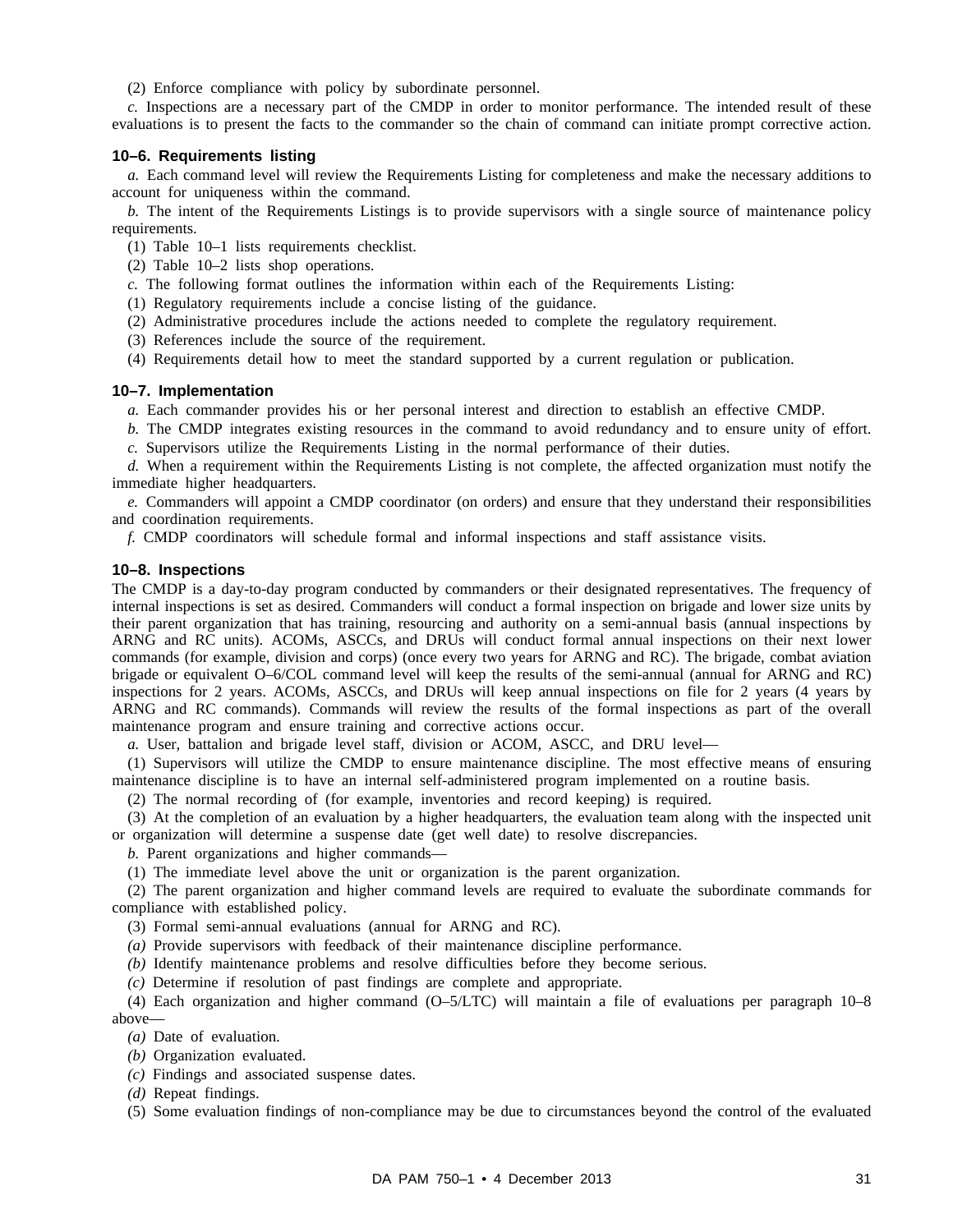organization (for example, the discrepancy is a result of conflicting command or policy guidance). The level conducting the evaluation is then responsible for elevating a finding to the appropriate level capable of resolving the discrepancy.

*c.* Formal annual evaluations (every 2 years for ARNG and RC)—

(1) The purpose of the evaluation is to determine unit compliance to regulatory guidance.

(2) The requirements listings (tables 11–1 and 11–2) establish the minimum standards. Commanders are encouraged to develop command checklists using the Requirements Listing as a baseline.

(3) CMDP evaluations will include the following:

*(a)* The review of the unit maintenance files, SOP, LIS, tool rooms, safety program, HMs and programs such as equipment licensing and drivers training.

*(b)* School-trained maintenance personnel are working in maintenance positions. Verify and review labor to determine utilization efficiencies.

*(c)* A comparison of a representative sample of completed maintenance transactions crosschecked with equipment services or repairs.

(4) Personnel undergoing the evaluation may make on-the-spot corrections without deficiencies noted on the inspection report.

(5) Inspectors will record findings on each applicable requirement in the Requirements Listing. Review the results of the last inspection to determine if past discrepancies were resolved. Inspections will be on file with the unit and headquarters per paragraph 11–8 above.

(6) Evaluators will brief the organizations supervisors and commander on the findings. For each finding, the supervisor or commander will establish an internal suspense date for resolving of each discrepancy.

(7) In the case of repeat findings, the chain of command will take action to correct the problem and to re-establish compliance.

(8) The inspected organization will receive a copy of each inspection made under CMDP. The copy will specify all non-compliance findings along with the respective suspense dates determined by the supervisor or commander. The inspector will also retain a copy of the inspection and use it for follow-up on corrective actions during the next inspection.

(9) If major problems with procedure or policy surface during the CMDP inspection, the inspection team will elevate the findings up the chain of command to appropriate level capable of resolving the problems.

(10) In summary, the sequence of events is as follows:

*(a)* Organization inspected.

*(b)* Organization's supervisor or commander establishes suspense dates for corrective actions.

- *(c)* Supervisor or commander is required to utilize inspection results to improve maintenance discipline.
- *(d)* Future CMDP inspections will include a review of corrective action(s) taken on the last inspection.
- *(e)* Repeat findings require chain of command notification and assistance.

#### **10–9. Monitoring at Army command, Army service component command, direct reporting unit, and Department of Army levels**

ACOMs, ASCCs, and DRUs will maintain visibility of the CMDP through its Command Logistics Review Program, under AR 11–1. ACOMs, ASCCs, and DRUs will forward formal inspection results on divisions and corps to DA, G–4 (DALO-MNF) under the virtual Command Logistics Review Program that allows non-unit trend analysis.

#### **Section III**

#### **Maintenance Discipline Enforcement**

#### **10–10. Methods for enforcing maintenance discipline**

Enforcement of maintenance discipline is accomplished through a combination of leadership, command emphasis, training, administrative and disciplinary measures.

#### **10–11. Administrative measures**

AR 735–5 provides various administrative measures for accounting for lost, damaged and destroyed property. The measures are not corrective or disciplinary actions.

#### **10–12. Disciplinary measures**

Military discipline goes hand-in-hand with maintenance discipline. The commander has several tools available to use, both deterrence and corrective actions. Disciplinary measures include reprimands, adverse efficiency reports and Uniform Code of Military Justice.

#### **10–13. Reacting to incidents of non-financial liability**

Use of administrative and disciplinary alternatives is not limited to cases involving the standards prescribed for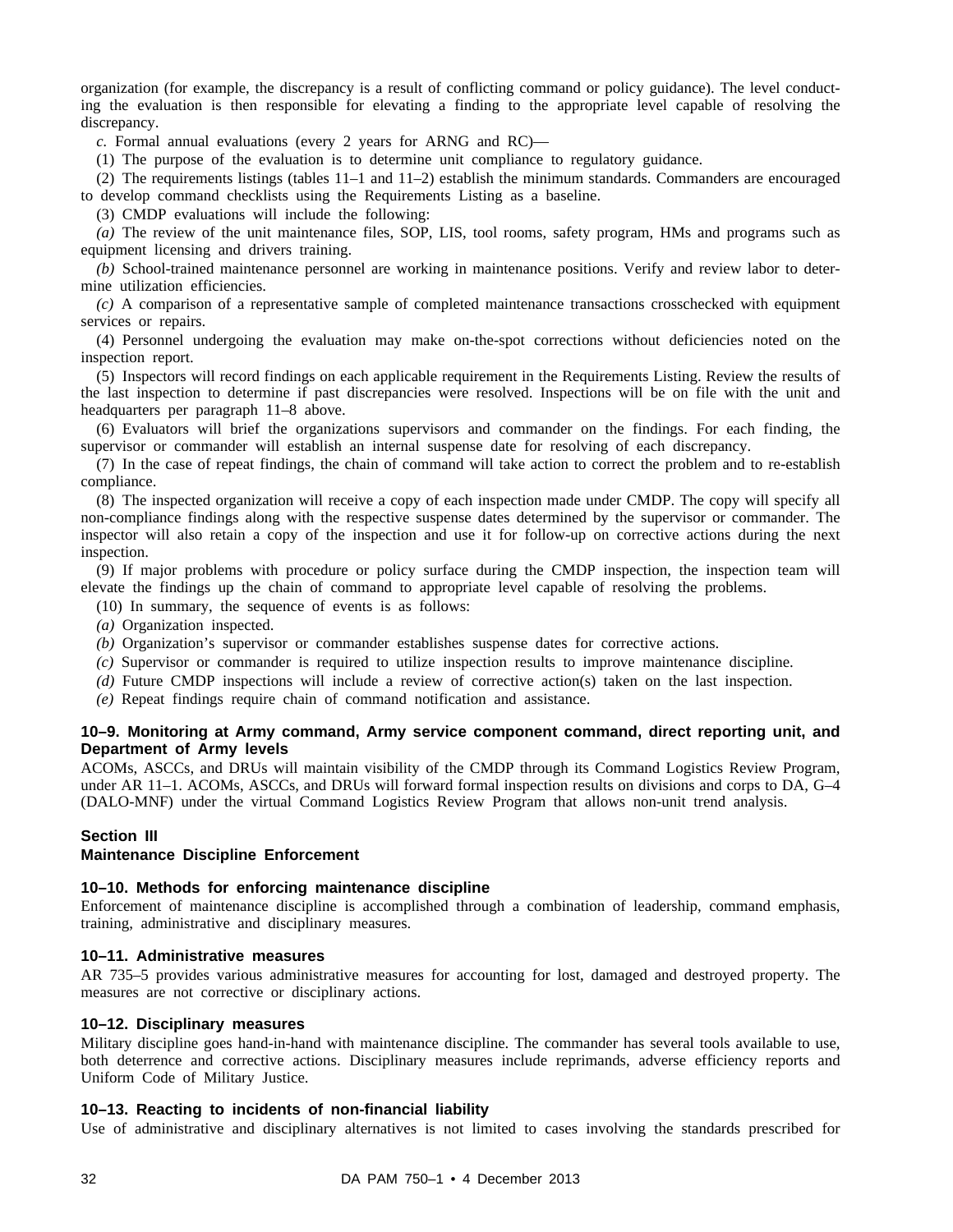financial liability. Even when no financial liability is found, the facts may warrant some form of command action, such as a failure to properly supervise an operation or a subordinates actions. For example, there is little doubt that strong measures should be taken against a maintenance person whose stocks were found by a command inspection to be 10,000 short because of his or her misconduct, neglect or inefficiency. However, similar action might also be appropriate against supervisors and commanders in the chain of command if an investigation revealed inadequate command supervision (fore example, failure to conduct or verify inventories and failure to conduct checks).

#### **10–14. Ensuring maintenance discipline and management controls**

The best means of ensuring maintenance discipline is to be proactive and not reactive in maintenance operations. Maintenance discipline does not lend itself to infrequent emphasis. Enforcing discipline and compliance with regulations requires constant command emphasis. To effectively instill and maintain maintenance discipline, commanders and supervisors must routinely adhere to CMDP procedures and conduct maintenance discipline training for all subordinates.

| Table 10-1<br><b>Field level Requirements Checklist</b>                                                                                                  |                                                                                                                                                                                                                                                                                                                                                                                                                                            |                                        |                                                                                                                                                                                                                        |
|----------------------------------------------------------------------------------------------------------------------------------------------------------|--------------------------------------------------------------------------------------------------------------------------------------------------------------------------------------------------------------------------------------------------------------------------------------------------------------------------------------------------------------------------------------------------------------------------------------------|----------------------------------------|------------------------------------------------------------------------------------------------------------------------------------------------------------------------------------------------------------------------|
| <b>Regulatory Requirements</b>                                                                                                                           | <b>Administrative Procedures</b>                                                                                                                                                                                                                                                                                                                                                                                                           | <b>References</b>                      | Frequency/Standard                                                                                                                                                                                                     |
|                                                                                                                                                          |                                                                                                                                                                                                                                                                                                                                                                                                                                            |                                        |                                                                                                                                                                                                                        |
| 1. Has an officer or civilian<br>equivalent been appointed in<br>writing as maintenance officer?                                                         | An officer or civilian equivalent qualified<br>in maintenance management will be ap-<br>pointed as maintenance officer, in writ-<br>ing, at each level of command. Mainte-<br>nance officers will provide staff supervi-<br>sion of materiel maintenance operations<br>within the organization. MTOE units that<br>have insufficient officers for these duties<br>may appoint a qualified NCO, E-7 or<br>above as the maintenance officer. | AR 750-1                               | Upon new appointment, posted<br>in unit area                                                                                                                                                                           |
| 2. Has the command estab-<br>lished a CMDP?                                                                                                              | Program procedures and processes are<br>(for example, written policy directive or<br>SOP memorandum).                                                                                                                                                                                                                                                                                                                                      | DA Pam 750-1<br>Unit training calendar | CMDP is formal evaluation(s)<br>annotated on the unit training<br>calendar. CMDP is conducted<br>semi-annual and annual formal<br>evaluations (ARNG and RC will<br>conduct annual and biennial<br>formal evaluations). |
| 3. Has a CMDP coordinator<br>been appointed at the higher<br>command and does the coordi-<br>nator have direct coordination<br>with the evaluation team? | Appointment must be in writing and di-<br>rect coordination with evaluation teams<br>authorized.                                                                                                                                                                                                                                                                                                                                           | DA Pam 750-1                           | Upon new appointment, vali-<br>date annually appointment<br>memorandum                                                                                                                                                 |
| 4. Is there a CMDP coordina-<br>tor appointed at each O-5/LTC<br>and O-6/COL command?                                                                    | Appointment orders must be in writing<br>and a copy consolidated at the O-6/<br>COL command-level.                                                                                                                                                                                                                                                                                                                                         | DA Pam 750-1                           | Upon new appointment, vali-<br>date annually appointment<br>memorandum                                                                                                                                                 |
| 5. Is there a maintenance SOP<br>or Annex published and is it<br>up-to-date (signed copy by<br>current commander)?                                       | All Army organizations and activities<br>performing maintenance operations will<br>establish and maintain SOPs.                                                                                                                                                                                                                                                                                                                            | AR 750-1                               | Update SOP by current com-<br>mander with signed copy on<br>file                                                                                                                                                       |
| 6. Does the maintenance SOP<br>clearly define responsibilities?                                                                                          | The SOP should address in detail main-<br>tenance related duties and responsibili-<br>ties for key unit personnel.                                                                                                                                                                                                                                                                                                                         | DA Pam 750-3                           | Defines key leader responsibili-<br>ties with appointment orders.                                                                                                                                                      |
| 7. Are maintenance managers<br>registered to access LIW                                                                                                  | LIW assists maintenance managers with<br>day-to-day maintenance management<br>functions and provide access to ETMs,<br>Federal logistics (FEDLOG), PS Maga-<br>zine, Parts Tracker, web logistics inte-<br>grated database, and integrated logistics<br>analysis program.                                                                                                                                                                  | DA Pam 750-3                           | Unit maintenance managers<br>have access to LIW with valid<br>and current passwords                                                                                                                                    |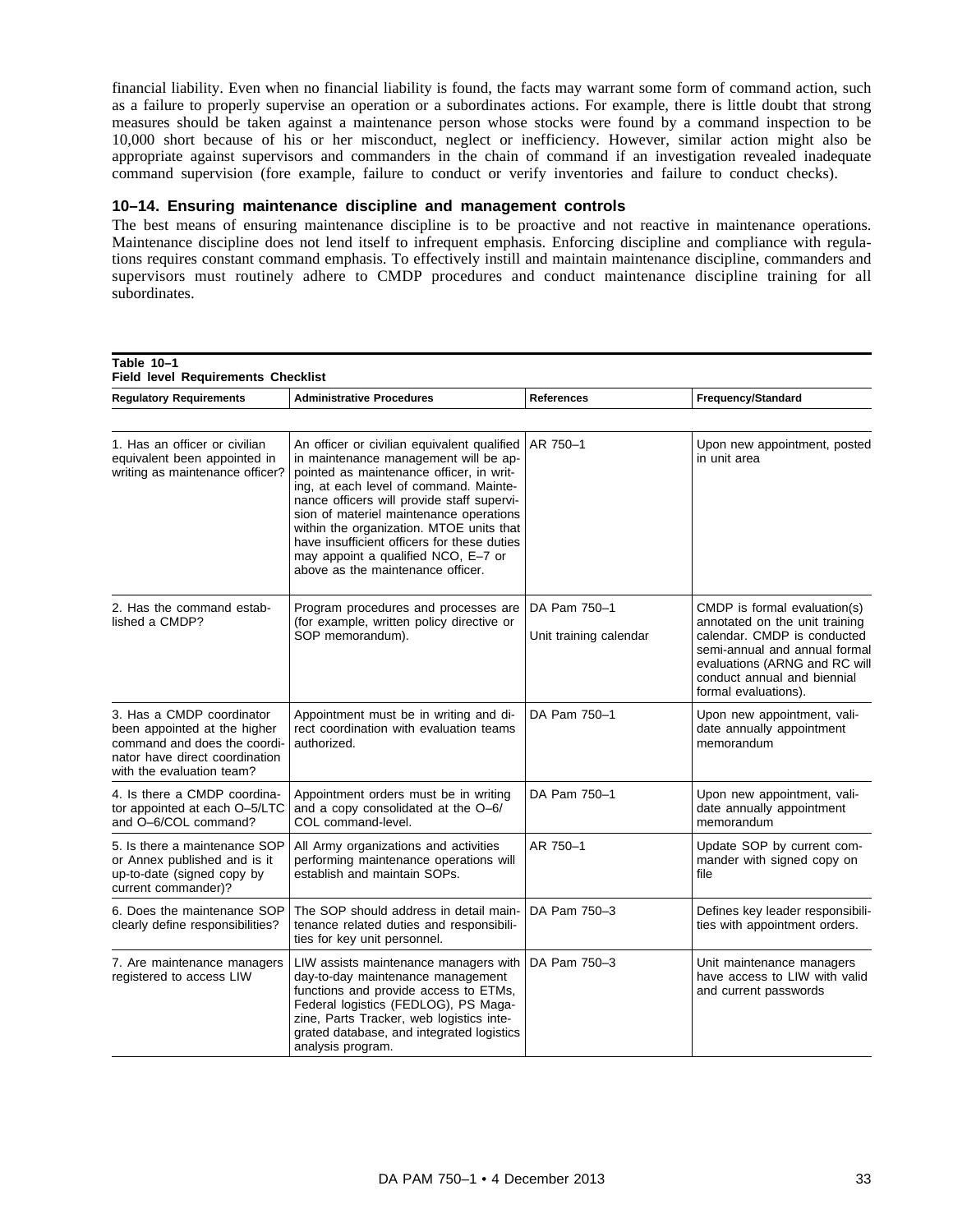#### **Field level Requirements Checklist—Continued** Regulatory Requirements Administrative Procedures **References** References **References** Regulatory Standard 8. Has an AOAP been established? The objectives of the AOAP are to improve operational readiness of Army equipment, enhance safety, detect impending component failures and conserve petroleum resources through application of the on-condition oil change policy. AR 750–1 As part of SOP, local AOAP contact information must be available 9. Has a TMDE program been established? Calibrate TMDE per the DA TMDE Calibration and Repair Support Program. AR 750–43 As part of unit SOP, local contact information must be available 10. Establish an Army Warranty Program where appropriate. Identify and maintain a materiel warranty program for selected equipment as appropriate. AR 700–139 and AR 750–1  $\vert$  As part of SOP, list warranty Items on-hand with turn-in point of contacts (POCs) 11. Is tactical N-SE maintenance annotated in SAMS-E? Does the unit have a list of all N-SE that they support? Units understand what tactical N-SE they must maintain and how the equipment is repaired or replaced. AR 750–1 and DA Pam 750–3 Maintain a file copy of N-SE and list of SAMS-E transactions 12. Does the unit have access to print or download electronic versions of TMs, technical publication CDs and manufactures manuals? The primary source for issue of publications is the U.S. Army Publishing Directorate (view Web site http://www.apd.army.mil). Units and activities can use, review, print, or download the electronic versions. Whether hard copy or electronic manuals, field-level mechanics and supervisors must have current field maintenance TMs, LOs, TCs, and TBs to maintain and service equipment. DA Pam 750–1 and Pam 750–3 Access to APD, file copy or electronic copy and LIW 13. Were MWOs applied in a timely manner? Mandatory MWOs are applied based on instructions published as an emergency, urgent or routine. Apply urgent MWOs within 2 years from effective date and routine MWOs within 5 years of effective date. AR 750–1 and DA Pam 750–1 File all MWO completions 14. Has the commander established a quality control program for maintenance, repairs and scheduled services? Fully integrate quality control into maintenance operations to ensure— (1) The identification of equipment faults. (2) Compliance with repair procedures and equipment standards contained in the TMs and equipment-specific publications. AR 750–1 **I** Inspected monthly by the unit maintenance supervisor(s) 15. Are units conducting controlled exchange within regulatory requirements and have authorization by the appropriate authority to perform controlled exchange. Document controlled exchanges for all transactions. Units ensure that controlled exchange procedures are applied correctly based on urgency of need and proper approval. Units will document and file all controlled exchange transactions and ensure replacement parts are on valid requisitions. AR 750–1 File copy of all transactions 16. Are results of the last command maintenance inspection on file (historical records)? Retain the latest MAIT visit summaries. | AR 750–1 File copy of last command maintenance inspection 17. Is there a key custodian appointed by memorandum in the motor pool to maintain keys for vehicles, tool room, petroleum, oil, and lubricants, A primary and alternate key custodian is in writing, to issue and receive keys, and maintain accountability for office, unit or activity keys. AR 190–51 Upon appointment, maintain orders on file Document on CMDP evaluation list

boxes?

prescribed load list and tool-

**Table 10–1**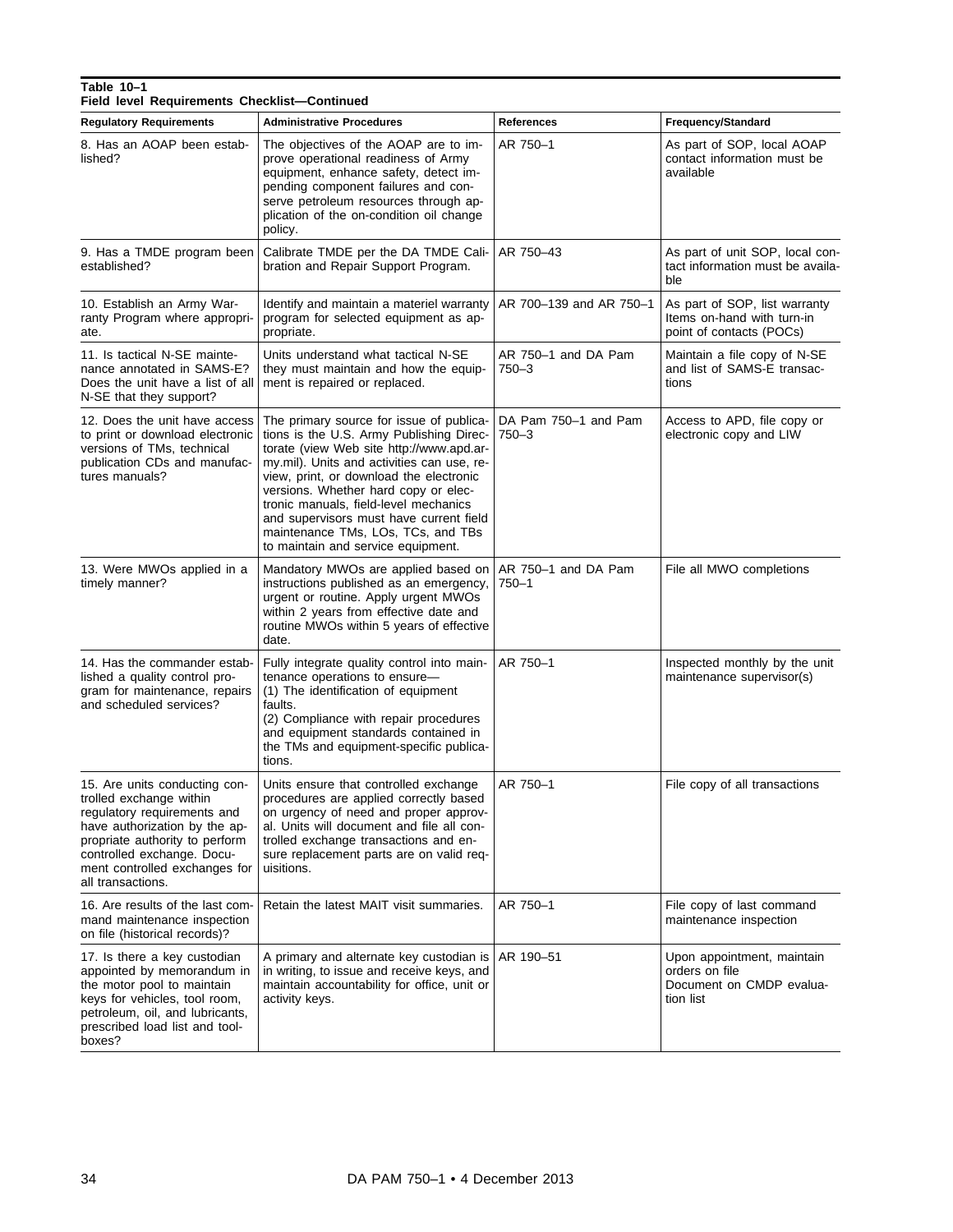# **Table 10–1 Field level Requirements Checklist—Continued**

| <b>Regulatory Requirements</b>                                                                                             | <b>Administrative Procedures</b>                                                                                                                                                                                                                                          | <b>References</b>                                                    | Frequency/Standard                                                                                                                           |
|----------------------------------------------------------------------------------------------------------------------------|---------------------------------------------------------------------------------------------------------------------------------------------------------------------------------------------------------------------------------------------------------------------------|----------------------------------------------------------------------|----------------------------------------------------------------------------------------------------------------------------------------------|
| 18. Has a CPC program been<br>established?                                                                                 | CPC is a critical consideration in assur-<br>ing the sustained performance, readi-<br>ness, economical operation and service<br>life of Army systems and equipment. In-<br>clude in a SOP that addresses corrosion<br>prevention and treatment procedures.                | AR 750-1 and AR 750-59                                               | As part of SOP                                                                                                                               |
| 19. Has a safety program been<br>established with a safety offi-<br>cer/NCO?                                               | General Army safety program responsi-<br>bility lies with all Soldiers and Army civil-<br>ians at all levels.                                                                                                                                                             | AR 385-10                                                            | As part of SOP-<br>Copy of appointment orders.                                                                                               |
| 20. Do units use risk assess-<br>ments for maintenance and<br>drivers training operations?                                 | Units need to incorporate risk assess-<br>ment within all Army operations to in-<br>clude maintenance operations.                                                                                                                                                         | AR 385-10                                                            | Copy of last safety inspection.<br>Copies of risk assessment esti-<br>mates on file                                                          |
| 21. If the unit has equipment in<br>administrative storage, are all<br>regulatory requirements being<br>met?               | Administrative storage will be consid-<br>ered when all requirements listed in AR<br>750-1 are met.                                                                                                                                                                       | AR 750-1                                                             | File copy of equipment in Ad-<br>min storage                                                                                                 |
| 22. Does the unit have equip-<br>ment properly enrolled in the<br>Low Usage Program (LUP)<br>and documented?               | Document all equipment in the program<br>and ensure scheduled services are in<br>accordance with the program.                                                                                                                                                             | AR 750-1 and MAMs per-<br>taining to the equipment in<br>LUP         | File copy of LUP equipment                                                                                                                   |
| 23. Are the maintenance su-<br>pervisor(s) training operators/<br>crews to operate equipment<br>and perform PMCS properly? | Unit supervisors provide leadership and<br>training to operators/crews to achieve<br>the Army Maintenance Standard.                                                                                                                                                       | DA Pam 750-1<br>Unit training schedules                              | Unit training schedule and<br>training rosters<br>Hands-on demonstration and<br>instruction                                                  |
| 24. Is the commander utilizing<br>external maintenance training<br>resources?                                              | Leverage formal and on the job training<br>assistance from external sources such<br>as MAIT, LARs, COMET, and IGs.                                                                                                                                                        | DA Pam 750-3                                                         | List external maintenance<br>sources, POCs and phone<br>numbers                                                                              |
| 25. Is contract maintenance<br>being utilized properly?                                                                    | Commanders will not augment mainte-<br>nance operations at the expense of Sol-<br>dier readiness and proficiency in their<br>MOS. ACOM, ASCC and DRU. Com-<br>manders will address contract mainte-<br>nance augmentation during the planning<br>and budgeting processes. | AR 750-1                                                             | Unit has trained contracting of-<br>ficer's technical representative<br>(COTR) personnel when utiliz-<br>ing contractor support              |
| 26. Does the unit understand<br>installation pass back mainte-<br>nance procedures?                                        | Units must be aware of Sustainment Bri-<br>gade or other EAB capabilities on the in-<br>stallation to ensure a smooth flow and<br>rapid return of equipment not repaired at<br>the unit maintenance facility.                                                             | DA Pam 750-3                                                         | On-hand contact information<br>and SOPs for Sustainment Bri-<br>gade or other EAB mainte-<br>nance units and Installation<br><b>DOL</b>      |
| 27. Does the unit understand<br>LBE procedures?                                                                            | Units must understand installation and<br>and have POCs for installation   AMC standards and procedures for in-<br>duction and support of LBE equipment<br>upon deployment and redeployment.                                                                              | AR 750-1                                                             | Maintain contact and SOPs by<br>Installation DOL and AMC<br>maintenance units                                                                |
| 28. Does the unit understand<br>Reset procedures and have an<br>appointed Reset Officer?                                   | Unit Reset officer must understand Re-<br>set operations on the installation so they<br>may quickly reintegrate and process<br>their equipment to regain readiness.                                                                                                       | AR 750-1<br>Installation Reset POC and<br>SOP<br>AMC POC             | Copy of ACOM, ASCC, and<br>DRU RESET SOP or regula-<br>tion<br>On-hand contact and SOPs for<br>Installation DOL and EAB<br>maintenance units |
| 29. Does the unit coordinate<br>with the installation or desig-<br>nated AFSBn?                                            | Units must utilize AFSBn or BLST sup-<br>port that provide direct or area support.<br>These AMC reps can coordinate critical<br>maintenance and Class IX support.                                                                                                         | AR 700-4<br>Installation AMC logistics<br>assistance representatives | Contact information for local<br><b>BLST</b> or AFSBn representative                                                                         |
| 30. Does the unit know AAME<br>procedures and submission<br>timelines?                                                     | Units are aware of the timelines to sub-<br>mit packets to compete.                                                                                                                                                                                                       | AR 750-1                                                             | ACOM, ASCC, and DRU G-4<br>POC                                                                                                               |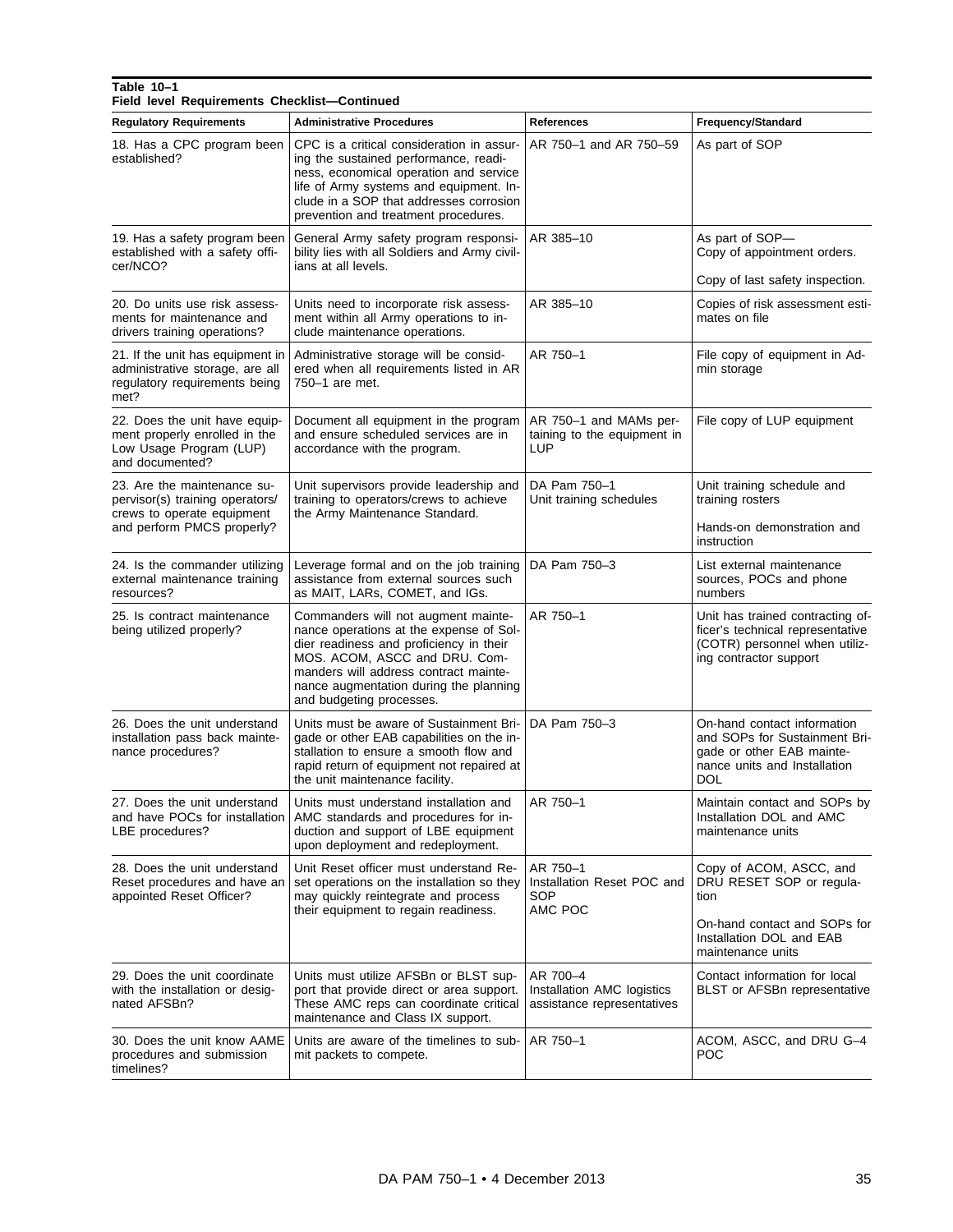# **Table 10–1 Field level Requirements Checklist—Continued**

| <b>Regulatory Requirements</b>                                                                                                                                                                                                                         | <b>Administrative Procedures</b>                                                                                                                                                                                                                                                                                                                                                     | <b>References</b>                                                                                                                                         | Frequency/Standard                                                           |
|--------------------------------------------------------------------------------------------------------------------------------------------------------------------------------------------------------------------------------------------------------|--------------------------------------------------------------------------------------------------------------------------------------------------------------------------------------------------------------------------------------------------------------------------------------------------------------------------------------------------------------------------------------|-----------------------------------------------------------------------------------------------------------------------------------------------------------|------------------------------------------------------------------------------|
| 31. Has an environmental pro-<br>gram been established?                                                                                                                                                                                                | All Army maintenance operations are<br>conducted in accordance with the envi-<br>ronmental security provisions of<br>AR 200-1 and the underlying federal,<br>state and local laws and directives.                                                                                                                                                                                    | AR 750-1                                                                                                                                                  | As part of maintenance SOP<br>detailing an environmental<br>compliance plan. |
| 32. If equipment is stored in a<br>climate controlled container<br>that has a gauge, is the gage<br>working properly and is the<br>container providing environ-<br>mental protection in accord-<br>ance with the TM?                                   | n/a                                                                                                                                                                                                                                                                                                                                                                                  | Appropriate TMs                                                                                                                                           | Check before and after using<br>the equipment                                |
| 33. Are maintenance opera-<br>tions such as motor stables,<br>services, sustainment training<br>and PMCS annotated on unit<br>training schedules?                                                                                                      | Services, PMCS and other routine main-<br>tenance are scheduled on unit training<br>schedules to allow for resourcing, time<br>and personnel to perform maintenance<br>on equipment.                                                                                                                                                                                                 | Unit training schedule                                                                                                                                    | Unit training schedule                                                       |
| 34. Is a SOP for weapon main-<br>tenance on hand?                                                                                                                                                                                                      | Establish SOPs by all Army organiza-<br>tions and activities performing mainte-<br>nance operations.                                                                                                                                                                                                                                                                                 | AR 750-1                                                                                                                                                  | As needed                                                                    |
| 35. Are authorized weapon<br>repair parts properly main-<br>tained and inventoried?                                                                                                                                                                    | Stocks are not subject to the demand<br>supported criteria.                                                                                                                                                                                                                                                                                                                          | AR 710-2                                                                                                                                                  | As needed                                                                    |
| 36. Are the armor, assistant<br>armor and arms room officer<br>assigned by the unit com-<br>mander in writing?                                                                                                                                         | Commanders and directors will assign<br>personnel to duties involving control of<br>all categories of arms-ammunition and<br>explosives.                                                                                                                                                                                                                                             | AR 190-11                                                                                                                                                 | As needed                                                                    |
| 37. Are privately owned weap-<br>ons, privately owned ammuni-<br>tion and authorized war tro-<br>phies that are stored in the<br>arms room inventoried in con-<br>junction with, and at the fre-<br>quency of, the inventory of<br>government weapons? | Personal firearms will be registered in<br>the Centralized Operations Police Suite,<br>weapons registration module.                                                                                                                                                                                                                                                                  | AR 190-11                                                                                                                                                 | As required                                                                  |
| 38. Are monthly arms room in-<br>ventories being conducted?                                                                                                                                                                                            | By serial number, 100 percent monthly<br>inventory, except for boxed and banded<br>arms. In this latter case, the count and<br>inventory will consist of a 100 percent<br>count as reflected by the number of<br>items listed on the boxes. Any evidence<br>of tampering will be cause for that box to<br>be opened and 100 percent count to be<br>taken of the material in the box. | AR 710-2 and AR 190-11                                                                                                                                    | As required                                                                  |
| 39. Are weapons cleaned and<br>PMCS conducted before, dur-<br>ing and after each use?                                                                                                                                                                  | The Army has one maintenance stand-<br>ard, TM XX-10 and TM XX-20.                                                                                                                                                                                                                                                                                                                   | Latest copy of DA Form<br>5988-E or DA Form 2404                                                                                                          | As required                                                                  |
| 40. Have scheduled services<br>been completed on all weap-<br>ons (weapon maintenance)?                                                                                                                                                                | Use of DA Form 5988–E and DA Form<br>2404. Personnel are performing inspec-<br>tions, maintenance services, diagnostic<br>checks, technical evaluations, marine<br>condition surveys on watercraft and<br>PMCS.                                                                                                                                                                      | Latest copy of DA Form<br>5988-E or DA Form 2404                                                                                                          | As required                                                                  |
| 41. Has annual safety gauging<br>been completed on all weap-<br>ons as required?                                                                                                                                                                       | Equipment services are specified main-<br>tenance actions performed when re-<br>quired. Equipment, components and<br>systems are routinely checked, adjusted,<br>changed, analyzed, lubed and so forth in<br>accordance with engineer specifications.                                                                                                                                | Current record of DA Form<br>5990-E (Maintenance Re-<br>quest) or DA Form 2407) in<br>accordance with AR 750-1<br>and DA Pam 750-8, and<br>applicable TMs | As needed                                                                    |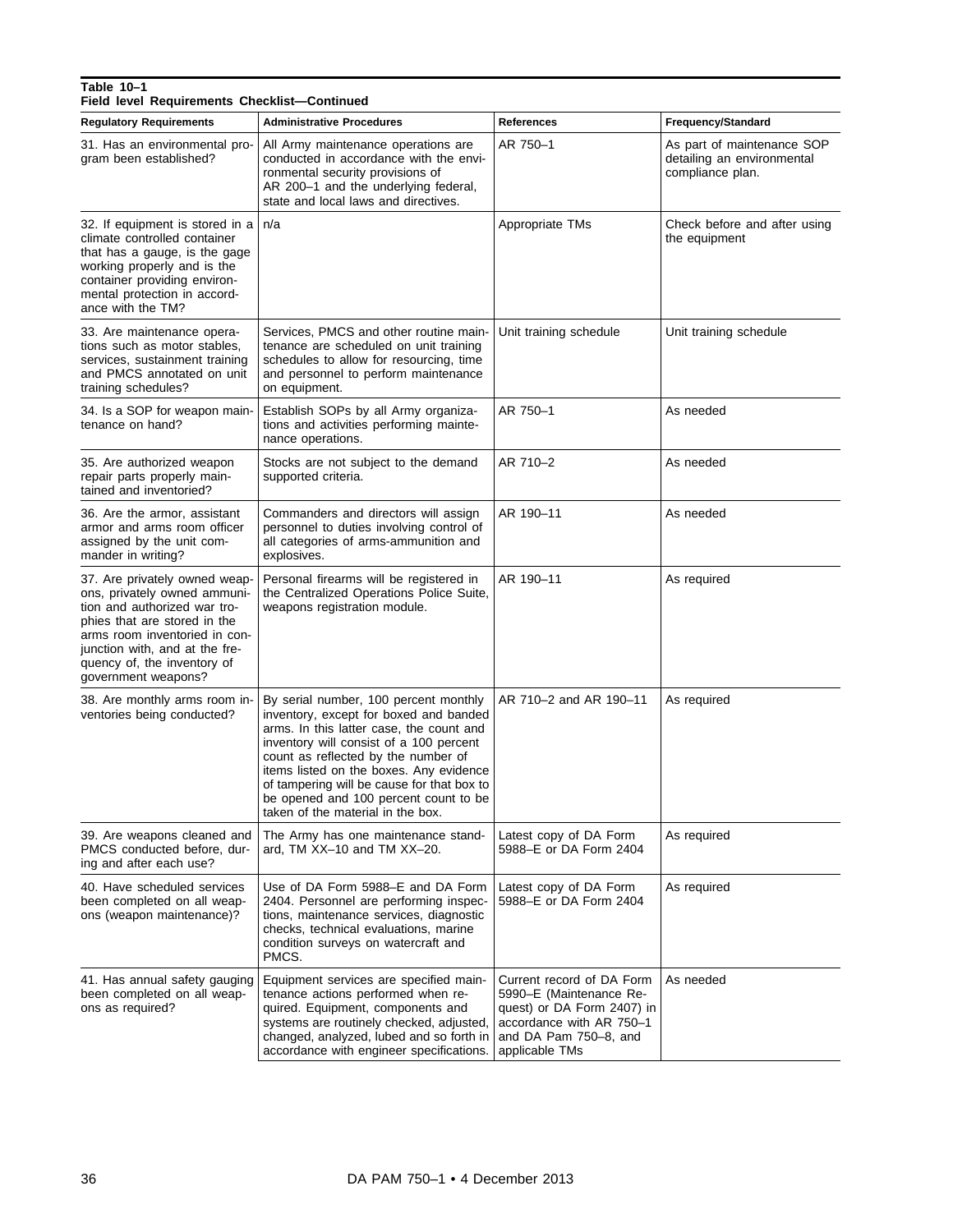# **Table 10–1 Field level Requirements Checklist—Continued**

| <b>Regulatory Requirements</b>                                                                                                                                                                                                    | <b>Administrative Procedures</b>                                                                                                                                                                                         | <b>References</b>                        | Frequency/Standard |
|-----------------------------------------------------------------------------------------------------------------------------------------------------------------------------------------------------------------------------------|--------------------------------------------------------------------------------------------------------------------------------------------------------------------------------------------------------------------------|------------------------------------------|--------------------|
| 42. Are the Radiation Safety<br>Officer, Chemical, biological,<br>radiological, and nuclear de-<br>fense (CBRND) primary,<br><b>CBRND</b> assistant and CBRND<br>officer identified and appointed<br>in writing by the commander? | Each commander or director will desig-<br>nate in writing a radiation safety officer.                                                                                                                                    | DA Pam 385-24 and AR<br>$350 - 4$        | As needed          |
| 43. Is there a copy of the unit<br><b>CBRND SOP and Radiation</b><br>Safety SOP signed by the<br>Commander?                                                                                                                       | Develop and maintain a unit SOP for<br>storage, inventory, tracking and leak tes-<br>ting of radioactive commodities and re-<br>sponse to broken or damaged radioac-<br>tive devices.                                    | AR 50-6, AR 385-10, and<br>DA Pam 385-24 | As needed          |
| 44. Does the CBRND room<br>have a TM XX-10 and TM<br>XX-20 for each piece of equip-<br>ment?                                                                                                                                      | Ground equipment operator-level (-10 to<br>-15) publications quantities: one per<br>piece of equipment.                                                                                                                  | DA Pam 25-33                             | As needed          |
| 45. Are procedures outlined in<br>the unit SOP for communica-<br>tion equipment maintenance<br>and repair parts properly in-<br>ventoried?                                                                                        | Evacuate communications security<br>(COMSEC) equipment to a capable<br>repair activity only after a qualified com-<br>munications electronics maintainer cer-<br>tifies that evacuation is required per AR<br>$25 - 12.$ | AR 750-1                                 | As needed          |

#### **Table 10–2 Shop Operations Requirements Checklist**

| <b>Regulatory Requirements</b>                                                                                                                                                          | <b>Administrative Procedures</b>                                                                                                                                                                                                                                                                                 | <b>References</b> | Frequency/Standard                      |
|-----------------------------------------------------------------------------------------------------------------------------------------------------------------------------------------|------------------------------------------------------------------------------------------------------------------------------------------------------------------------------------------------------------------------------------------------------------------------------------------------------------------|-------------------|-----------------------------------------|
|                                                                                                                                                                                         |                                                                                                                                                                                                                                                                                                                  |                   |                                         |
| 1. Has the commander appointed<br>a responsible person to the duties<br>of a dispatcher?                                                                                                | The commander appoints a person to the<br>duties of dispatcher. The dispatcher re-<br>ceives a password and given access to<br>SAMS-E.                                                                                                                                                                           | DA Pam 750-8      | Validate appointment<br>orders annually |
| 2. Does the dispatcher check the<br>operator's OF 346/DA Form<br>5984-E (Operator's Permit Re-<br>cord) to verify his or her qualifica-<br>tions to operate the requested<br>equipment? | Ensures the operator is registered as a li-<br>censed, qualified operator within SAMS-E.<br>If the operator is not registered in SAMS-E,<br>check for a valid DA Form 5984-E and up-<br>date SAMS-E.                                                                                                             | DA Pam 750-8      | As needed                               |
| 3. Is the commander or a desig-<br>nated representative approving<br>limited operations of NMC equip-<br>ment (authorized Circled X status<br>on DA Form 2404/DA Form<br>5988-E)?       | A circled X means the equipment has a de-<br>ficiency but may be operated under set lim-<br>itations. The commander or the command-<br>ers designated representative may author-<br>ize limited operation. The limited operation<br>is usually for a one-time only operation but<br>is dependent on the mission. | DA Pam 750-8      | As needed                               |
| 4. Are dispatches being returned<br>on or before the due date?                                                                                                                          | Enter close of business or the actual time<br>the user expects to return with the equip-<br>ment. For extended dispatches, enter the<br>date and time (if known) that the user ex-<br>pects to return the equipment.                                                                                             | DA Pam 750-8      | As needed                               |
| 6. Is equipment dispatched when<br>evacuated to maintenance located<br>outside of unit motor pool?                                                                                      | Dispatch equipment going to and from sup-<br>port maintenance.                                                                                                                                                                                                                                                   | DA Pam 750-8      | As needed                               |
| 7. Does each piece of equipment<br>requiring dispatch have an equip-<br>ment records folder?                                                                                            | An equipment record folder is assigned to<br>a specific item of equipment. DA Form<br>5823 in the front outside pocket ties the<br>folder to the equipment.                                                                                                                                                      | DA Pam 750-8      | Spot check dispatches                   |
| 8. Has the commander or desig-<br>nated a representative signed off<br>post dispatch authorization?                                                                                     | The commander or the commanders desig-<br>nated representative signs and enters rank<br>for off post travel.                                                                                                                                                                                                     | DA Pam 750-8      | Memorandum on file                      |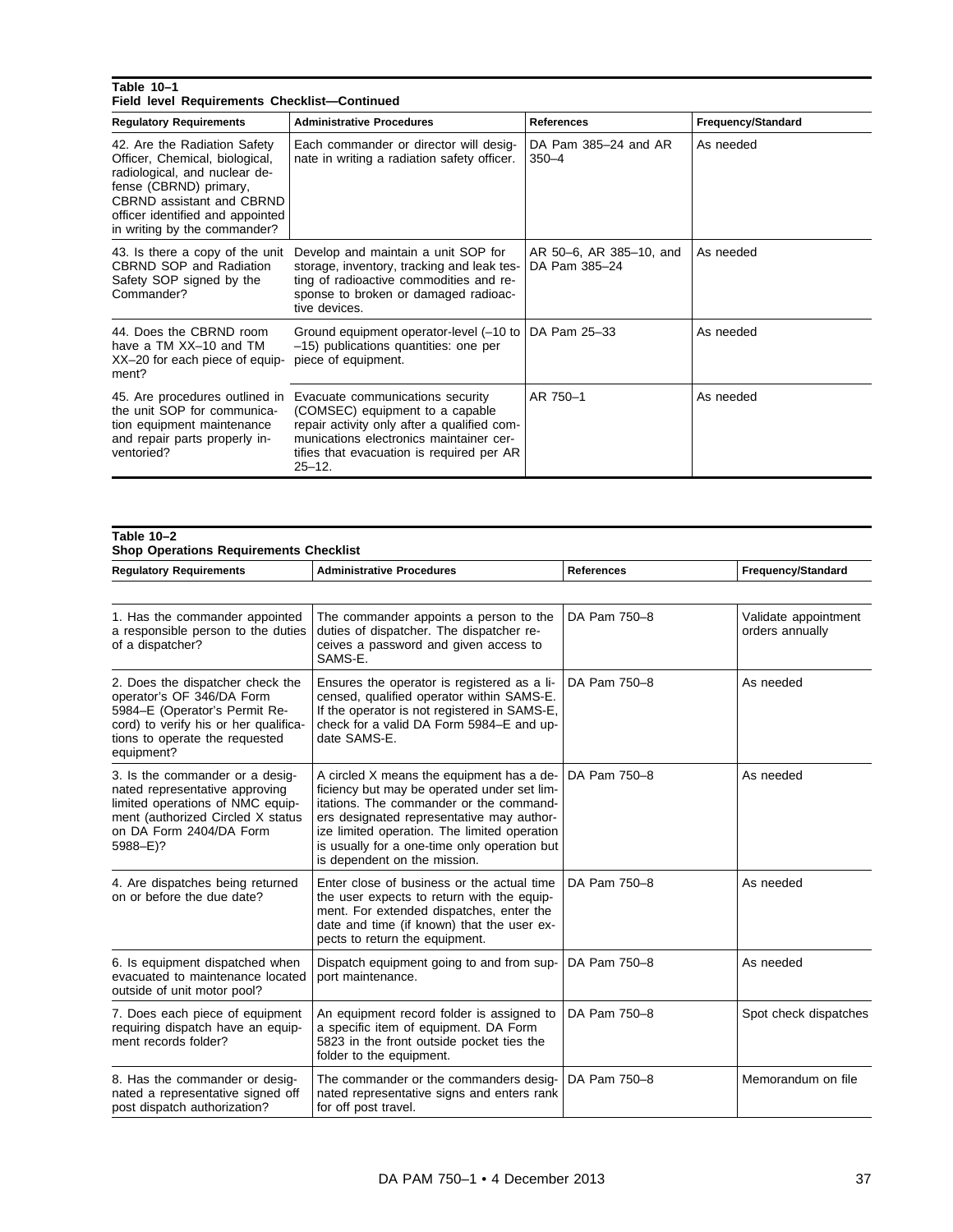# **Table 10–2 Shop Operations Requirements Checklist—Continued** Regulatory Requirements | Administrative Procedures | References | Frequency/Standard

| <b>Regulatory Requirements</b>                                                                                                                                              | <b>Administrative Procedures</b>                                                                                                                                                                                                                                                                                                                                                                                        | References                       | Frequency/Standard                          |
|-----------------------------------------------------------------------------------------------------------------------------------------------------------------------------|-------------------------------------------------------------------------------------------------------------------------------------------------------------------------------------------------------------------------------------------------------------------------------------------------------------------------------------------------------------------------------------------------------------------------|----------------------------------|---------------------------------------------|
| 9. Is the unit retaining a DA Form<br>5982-E/DA Form 2401 (Organiza-<br>tional Control Record for Equip-<br>ment) when dispatched equipment<br>is involved in an accident?  | If an accident or unusual situation occurs.<br>keep DA Form 2401 until the investigator<br>releases it.                                                                                                                                                                                                                                                                                                                 | DA Pam 750-8                     | File copy                                   |
| 10. Are maintenance personnel us-<br>ing DA Form 2404/DA Form<br>5988–E to document inspections,<br>periodic services, faults found and<br>actions taken?                   | Use of DA Form 5988-E and DA Form<br>2404 when performing inspections, sched-<br>uled services, diagnostic checks, technical<br>evaluations, marine condition surveys on<br>watercraft and PMCS.                                                                                                                                                                                                                        | DA Pam 750-8                     | As needed                                   |
| 11. Are DA Form 2404 and DA<br>Form 5988–E used to record serv-<br>ices kept on file until the next serv-<br>ice is performed?                                              | Keep DA Form 5988-E and DA Form 2404<br>used for scheduled services on file for<br>quality control until the next service is per-<br>formed.                                                                                                                                                                                                                                                                            | DA Pam 750-8                     | As needed                                   |
| 12. Are all uncorrected faults listed<br>on DA Form 2404 and DA Form<br>5988–E moved to SAMS-E auto-<br>mated DA Form 5988-E?                                               | Uncorrected are entered into SAMS-E or<br>go on DA Form 2408-14 if using manual<br>procedures.                                                                                                                                                                                                                                                                                                                          | DA Pam 750-8                     | Spot check                                  |
| 13. Are DA Form 2404 and DA<br>Form 5988–E that indicate NMC<br>faults on file until the deficiency is<br>repaired?                                                         | When there is a NMC deficiency, keep DA<br>Form 2404 and DA Form 5988–E until the<br>deficiency is repaired.                                                                                                                                                                                                                                                                                                            | DA Pam 750-8                     | File copy                                   |
| 15. Are DA Form 2407 and DA<br>Form 5990–E on file for 90 days<br>after equipment is repaired at sup-<br>port maintenance?                                                  | The owning unit keeps the copies for 90<br>days after the equipment repair. For items<br>under a DA approved sampling plan, hold<br>this copy as directed by the plan.                                                                                                                                                                                                                                                  | DA Pam 750-8                     | File copy                                   |
| 16. Is equipment services per-<br>formed within the scheduled serv-<br>ice interval? (Print-out service<br>schedule for 1 year period to verify<br>performance of services) | When services are complete, the system<br>automatically schedules the next service.<br>Supervisors must calculate and enter the<br>next special service, lube and AOAP.                                                                                                                                                                                                                                                 | AR 750-1 and DA Pam<br>$750 - 8$ | File copy                                   |
| 17. Is equipment outside the serv-<br>ice schedule administratively<br>placed on NMC status until the<br>service is performed?                                              | When the service exceeds the 10 percent<br>variance, the equipment is administratively<br>designated NMC until the service is com-<br>pleted. NMC equipment, because of a late<br>scheduled service, is not reportable on the<br>net-centric unit status report.                                                                                                                                                        | AR 750-1 and DA Pam<br>$750 - 8$ | As needed                                   |
| Warranty                                                                                                                                                                    |                                                                                                                                                                                                                                                                                                                                                                                                                         |                                  |                                             |
| 18. Is the unit utilizing DA Form<br>2407 to file warranty claims ac-<br>tions? Does the unit know what<br>equipment is on warranty and the<br>POC?                         | DA Form 2407 and DA Form 2407-1<br>(Maintenance Request Continuation Sheet)<br>are the only forms used to file warranty<br>claim actions.                                                                                                                                                                                                                                                                               | DA Pam 750-8                     | List of warranty items<br>and warranty POCs |
| 19. Is the unit retaining DA Form<br>2407 on file until the warranty work<br>is complete?                                                                                   | Copy one is kept by the owning unit until<br>the equipment is returned or action is com-<br>plete.                                                                                                                                                                                                                                                                                                                      | DA Pam 750-8                     | File copy                                   |
| 20. Does the unit maintain a copy<br>of a DA Form 2408-4 for each<br>tanks, artillery, and mortar tubes?                                                                    | DA Form 2408–4 is used to record firing<br>and other information on the service life of<br>weapons, cannons, and mortar tubes.                                                                                                                                                                                                                                                                                          | DA Pam 750-8                     | File copy                                   |
| 21. Are required maintenance<br>reports reviewed (signed off) and<br>analyzed prior to submission to the<br>next higher headquarter?                                        | The maintenance officer provides the com-<br>mander with accurate equipment status for<br>all battalion units. Maintenance officers<br>must fully understand materiel and unit<br>equipment status reporting; and ensure<br>that all reporting units within the unit fully<br>comply with reporting procedures de-<br>scribed in AR 200-1 and AR 700-138, and<br>as supplemented by DA Pam 750-8 and<br>DA Pam 738-751. | DA Pam 750-1                     | As needed                                   |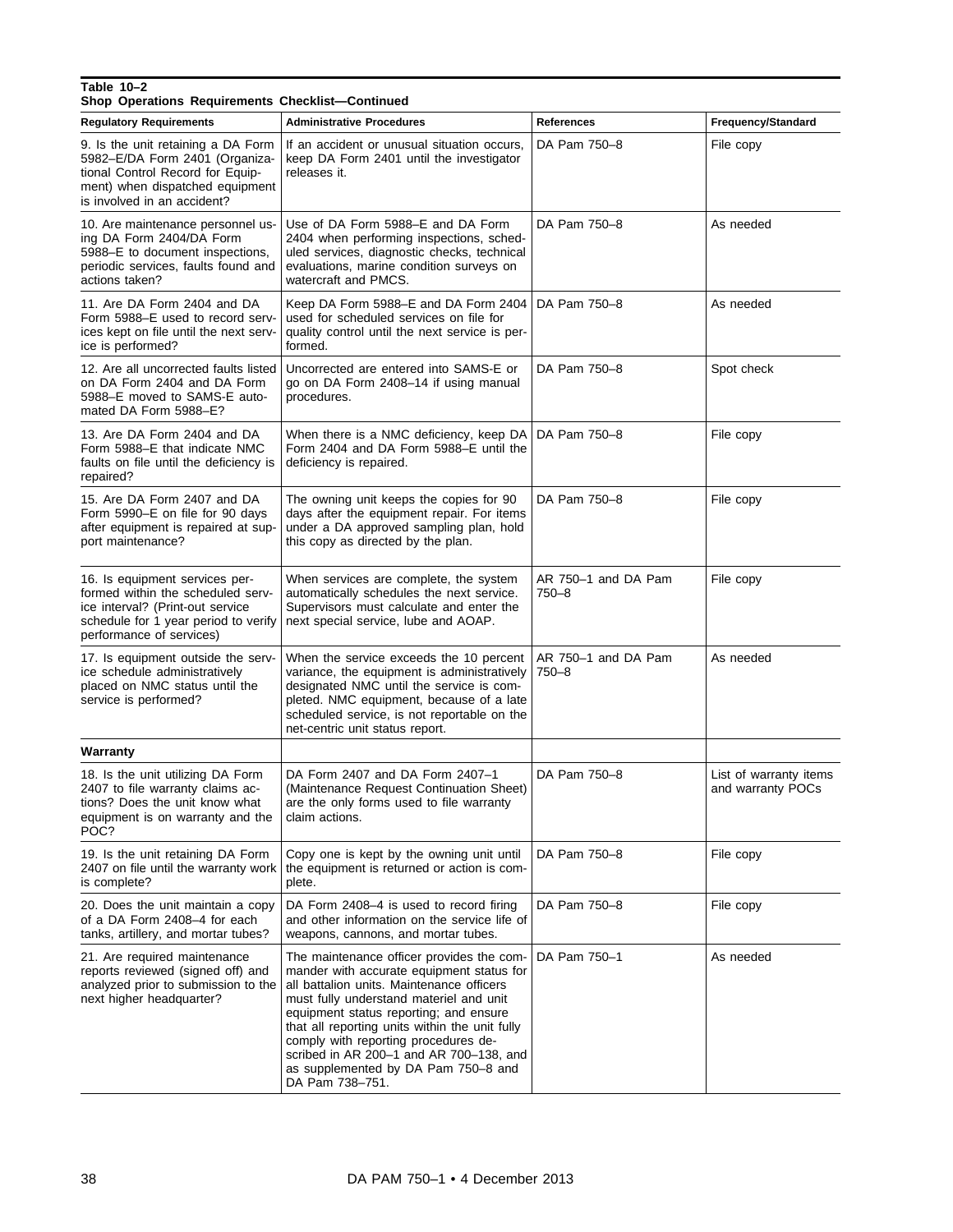#### **Table 10–2**

**Shop Operations Requirements Checklist—Continued**

| nop operations neganements oncennet communi                                                                                                                                                                                                                                                                                                                                        |                                                                                                                                                                                                                                                                  |                                        |                                                                                                  |
|------------------------------------------------------------------------------------------------------------------------------------------------------------------------------------------------------------------------------------------------------------------------------------------------------------------------------------------------------------------------------------|------------------------------------------------------------------------------------------------------------------------------------------------------------------------------------------------------------------------------------------------------------------|----------------------------------------|--------------------------------------------------------------------------------------------------|
| <b>Regulatory Requirements</b>                                                                                                                                                                                                                                                                                                                                                     | <b>Administrative Procedures</b>                                                                                                                                                                                                                                 | <b>References</b>                      | Frequency/Standard                                                                               |
| 22. Maintenance processes: Is the<br>maintenance work order register<br>reviewed daily to ensure accuracy?                                                                                                                                                                                                                                                                         | Units review daily all open work orders with<br>higher-level support maintenance activity.                                                                                                                                                                       | DA Pam 750-8                           | Unit maintains file copy                                                                         |
| 23. Maintenance records: Are DA<br>Form 2408-9 on-hand?                                                                                                                                                                                                                                                                                                                            | Equipment requiring DA Forms 2408-9.                                                                                                                                                                                                                             | DA Pam 750-8                           | File copy                                                                                        |
| Records                                                                                                                                                                                                                                                                                                                                                                            |                                                                                                                                                                                                                                                                  |                                        |                                                                                                  |
| 24. Historical records: Are sched-<br>uled services on training schedules<br>at least one month in advance?                                                                                                                                                                                                                                                                        | Are PMCS and equipment services on the<br>unit-training schedule?                                                                                                                                                                                                | DA Pam 750-1<br>Unit Training Schedule | File copy                                                                                        |
| 25. Establish and perform regular<br>periodic evaluations of the units<br>usage data in SAMS?                                                                                                                                                                                                                                                                                      | Check data against actual vehicle odome-<br>ter reading as part of command mainte-<br>nance discipline.                                                                                                                                                          |                                        | Establish and perform<br>regular quarterly evalu-<br>ations of the units us-<br>age data in SAMS |
| <b>Publications</b>                                                                                                                                                                                                                                                                                                                                                                |                                                                                                                                                                                                                                                                  |                                        |                                                                                                  |
| 26. Rescinded, superseded, and<br>obsolete publications: Are re-<br>scinded, superseded and obsolete<br>publications promptly destroyed to<br>prevent their inadvertent use?                                                                                                                                                                                                       | When a publication is rescinded or super-<br>seded, it becomes obsolete. Immediately<br>discard obsolete items using local disposi-<br>tion procedures.                                                                                                          | DA Pam 25-33                           | As needed                                                                                        |
| <b>Key Control</b>                                                                                                                                                                                                                                                                                                                                                                 |                                                                                                                                                                                                                                                                  |                                        |                                                                                                  |
| 26. Key control: Is there a key cus-<br>todian appointed in the motor pool<br>for maintaining vehicle, tool room,<br>petroleum, oil, and lubricants, pre-<br>scribed load list, and toolbox keys?                                                                                                                                                                                  | A primary or alternate key custodian is the<br>person appointed in writing to issue and re-<br>ceive keys and maintain accountability.                                                                                                                           | AR 190-51                              | Upon appointment with<br>orders on file                                                          |
| 27. Are keys maintained under<br>proper control with access roster?                                                                                                                                                                                                                                                                                                                | Properly secure keys and document ac-<br>cess to keys                                                                                                                                                                                                            | AR 190-11                              | Key access and pos-<br>ted roster                                                                |
| 28. Was the last key inventory con-<br>ducted within the allotted period?                                                                                                                                                                                                                                                                                                          | Locks and keys require semi-annual inven-<br>tory by serial number                                                                                                                                                                                               | AR 190-11                              | Monthly                                                                                          |
| 29. Are service packets for equip-<br>ment complete with the following<br>documents: initial operators DA<br>Form 5988-E; Quality Control In-<br>spection, DA Form 5988-E to<br>close-out service; updated DA<br>Form 5988-E with all uncorrected<br>faults and required repair parts<br>entered in SAMS-E; and copy of<br>closed dispatch for final road test<br>(vehicles only)? | When field maintenance personnel perform<br>a scheduled service they should return with<br>the equipment the following forms to the<br>operator/crew as part of the service packet<br>(DA Form 5988-E and closed dispatch).                                      | DA Pam 750-3                           | Spot check packets                                                                               |
| <b>PMCS</b>                                                                                                                                                                                                                                                                                                                                                                        |                                                                                                                                                                                                                                                                  |                                        |                                                                                                  |
| 30. Is PMCS performed prior to ac-<br>cepting work orders in field mainte-<br>nance?                                                                                                                                                                                                                                                                                               | Perform a PMCS before accepting a work<br>order.                                                                                                                                                                                                                 | DA Pam 750-3                           | As needed                                                                                        |
| 31. Is the correct documentation<br>included in equipment disposition<br>packets?                                                                                                                                                                                                                                                                                                  | DA Form 2404 (PMCS), DA Form 461-5<br>(Vehicle Classification Inspection), DA<br>Form 3590 (Request for Disposition or<br>Waiver) or DA Form 2402 (Maintenance<br>Tag), whichever is applicable, will accom-<br>pany all requests for disposition to the<br>SSA. | DA Pam 750-3                           | Spot check records                                                                               |
| <b>Environmental and Hazardous</b><br><b>Material and Waste</b>                                                                                                                                                                                                                                                                                                                    |                                                                                                                                                                                                                                                                  |                                        |                                                                                                  |
| 32. Is there a primary alternate En-<br>vironmental compliance Officer/En-<br>vironmental compliance Non-Com-<br>missioned Officer appointed in writ-<br>ing?                                                                                                                                                                                                                      | Appoint and train environmental officers at<br>appropriate organizational levels to ensure<br>compliance.                                                                                                                                                        | AR 200-1 and FM 3-34.5                 | Appointed and posted<br>in writing                                                               |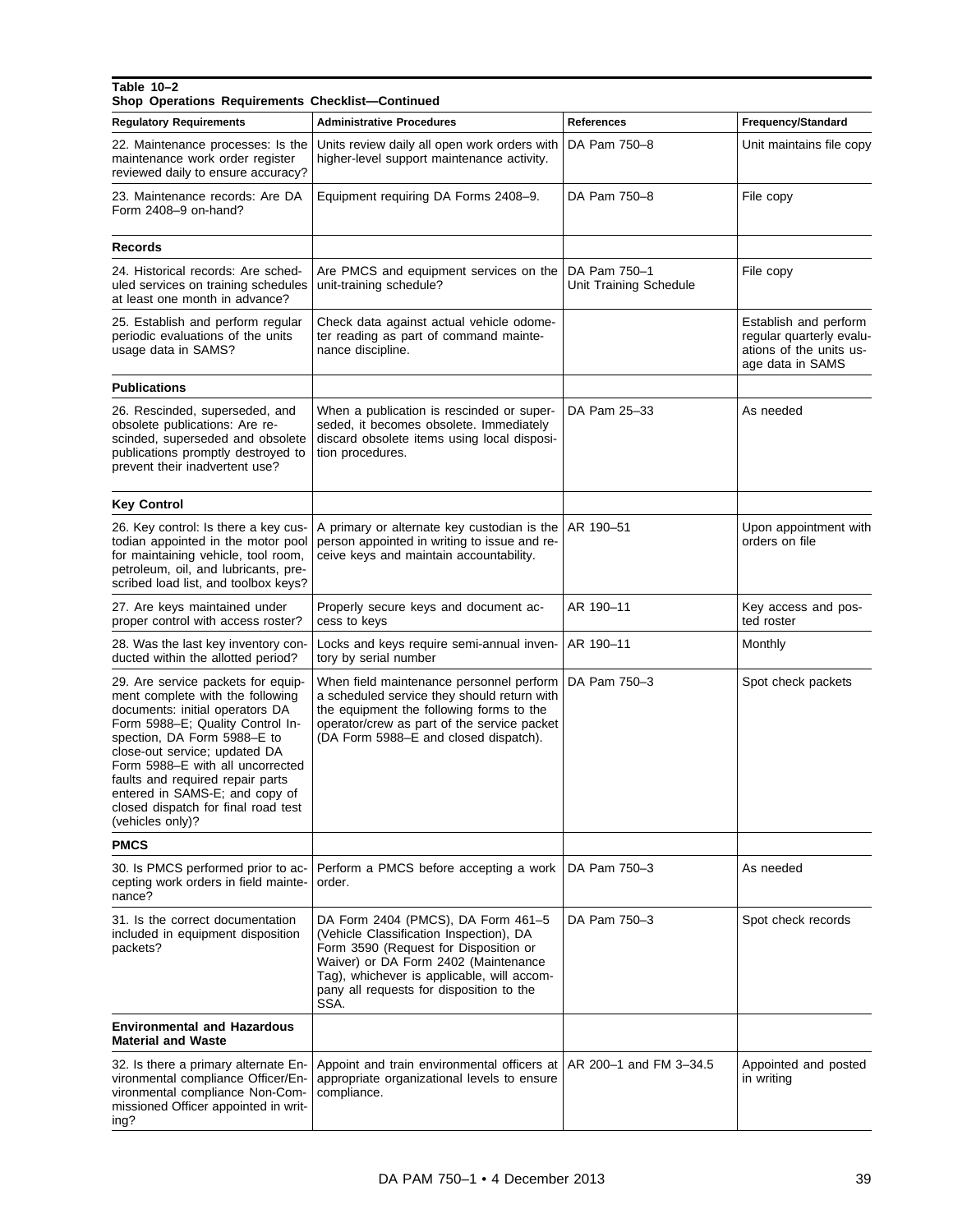# **Table 10–2 Shop Operations Requirements Checklist—Continued** Regulatory Requirements | Administrative Procedures | References | Frequency/Standard

| Regulatory Requirements                                                                                                                                                                                       | <b>Administrative Procedures</b>                                                                                                                                                                                                                                                         | <b>References</b>       | Frequency/Standard                                                                 |
|---------------------------------------------------------------------------------------------------------------------------------------------------------------------------------------------------------------|------------------------------------------------------------------------------------------------------------------------------------------------------------------------------------------------------------------------------------------------------------------------------------------|-------------------------|------------------------------------------------------------------------------------|
| 33. Is there a unit HM/hazardous<br>waste (HW) SOP?                                                                                                                                                           | Incorporate environmental responsibilities<br>and environmental risk management into<br>unit SOPs and operation orders appropri-<br>ate.                                                                                                                                                 | AR 200-1 and FM 3-34.5  | As part of SOP                                                                     |
| 34. Do units conduct new person-<br>nel and sustainment HM/HW train-<br>ing?                                                                                                                                  | Documented training for new personnel<br>and sustainment training for HM/HW. Units<br>document on training schedules and class<br>attendance rosters on file.                                                                                                                            | AR 200-1 and FM 3-34.5  | Posted                                                                             |
| 35. Are environmental records<br>stored and maintained?                                                                                                                                                       | Store and maintain environmental records<br>(in hard copy or electronic format) in such<br>a way that they are readily retrievable and<br>protected against damage, deterioration or<br>loss.                                                                                            | AR 200-1                | Reviewed monthly                                                                   |
| 36. Is there a spill prevention, con-<br>trol and countermeasures plan?                                                                                                                                       | Develop and implement a spill prevention,<br>control and countermeasures plan.                                                                                                                                                                                                           | AR 200-1                | Posted in writing                                                                  |
| 37. Do units train and exercise spill<br>prevention, control and counter-<br>measures plans?                                                                                                                  | Train Soldiers and conduct exercises for<br>spill prevention, control and countermeas-<br>ures plan, as required.                                                                                                                                                                        | AR 200-1                | Documented<br>Spill kits accessible<br>and serviceable                             |
| <b>Operational Readiness Floats</b>                                                                                                                                                                           |                                                                                                                                                                                                                                                                                          |                         |                                                                                    |
| 38. Is operational readiness float<br>(ORF) policy established where<br>appropriate?                                                                                                                          | Use of the ORF is to achieve the equip-<br>ment availability objectives in AR 700-138<br>and unit readiness objectives in AR 220-1.                                                                                                                                                      | AR 750-1                | As part of SOP                                                                     |
| 39. Are ORF transactions docu-<br>mented?                                                                                                                                                                     | All ORF transactions are documented in<br>SAMS-E.                                                                                                                                                                                                                                        | AR 750-1                | Review of SAMS-E<br>data                                                           |
| <b>TMDE Program</b>                                                                                                                                                                                           |                                                                                                                                                                                                                                                                                          |                         |                                                                                    |
| 40. Has the TMDE coordinator re-<br>viewed the instruments master re-<br>cord file (IMRF) against the prop-<br>erty book to ensure all authorized<br>TMDE is maintained and the infor-<br>mation is accurate? | 95 percent or above of the TMDE inventory<br>identified in the owner/users IMRF is avail-<br>able to the user in a calibrated and<br>repaired condition. Items placed in calibra-<br>tion before use status is subtracted from<br>the owner/users IMRF when calculating<br>availability. | AR 750-43 and TB 750-25 | Monthly<br>Appointment orders on<br>file                                           |
| <b>Quality Assurance and Quality</b><br><b>Control Program</b>                                                                                                                                                |                                                                                                                                                                                                                                                                                          |                         |                                                                                    |
| 41. Quality control: Has the com-<br>mander established a quality con-<br>trol program for maintenance,<br>repairs and scheduled services?                                                                    | Integrate quality control with maintenance<br>operations to ensure-<br>(1) The identification of equipment faults.<br>(2) Compliance with repair procedures and<br>equipment standards contained in the TMs<br>and equipment-specific publications.                                      | AR 750-1                | As needed                                                                          |
| Army Safety Program                                                                                                                                                                                           |                                                                                                                                                                                                                                                                                          |                         |                                                                                    |
| 42. Is the unit safety officer ap-<br>pointed on orders and is safety dis-<br>cussed in the SOP?                                                                                                              | n/a                                                                                                                                                                                                                                                                                      | AR 385-10               | Appointment orders<br>and SOP                                                      |
| 43. Signs: Are all hazardous areas   n/a<br>prominently marked with caution<br>and warning signs?                                                                                                             |                                                                                                                                                                                                                                                                                          | TB 385-4                | As needed in unit work<br>areas                                                    |
| 44. Safety training: Are all new<br>personnel trained to recognize<br>specific hazards and risks in shop<br>areas?                                                                                            | All Army personnel will receive CRM train-<br>ing (initial and sustainment training) in<br>those areas needed for a safe and efficient<br>execution of their tasks.                                                                                                                      | AR 385-10               | Document training on<br>the training calendar or<br>on file for new person-<br>nel |
| 45. Cleanliness: Are shops well or-<br>ganized, uncluttered and the floors<br>free of grease or oil accumulation?                                                                                             | All personnel will train on all aspects of<br>Army Safety Program and the Army Oc-<br>cupational Health Program that affects their<br>workplace.                                                                                                                                         | AR 385-10               | As needed                                                                          |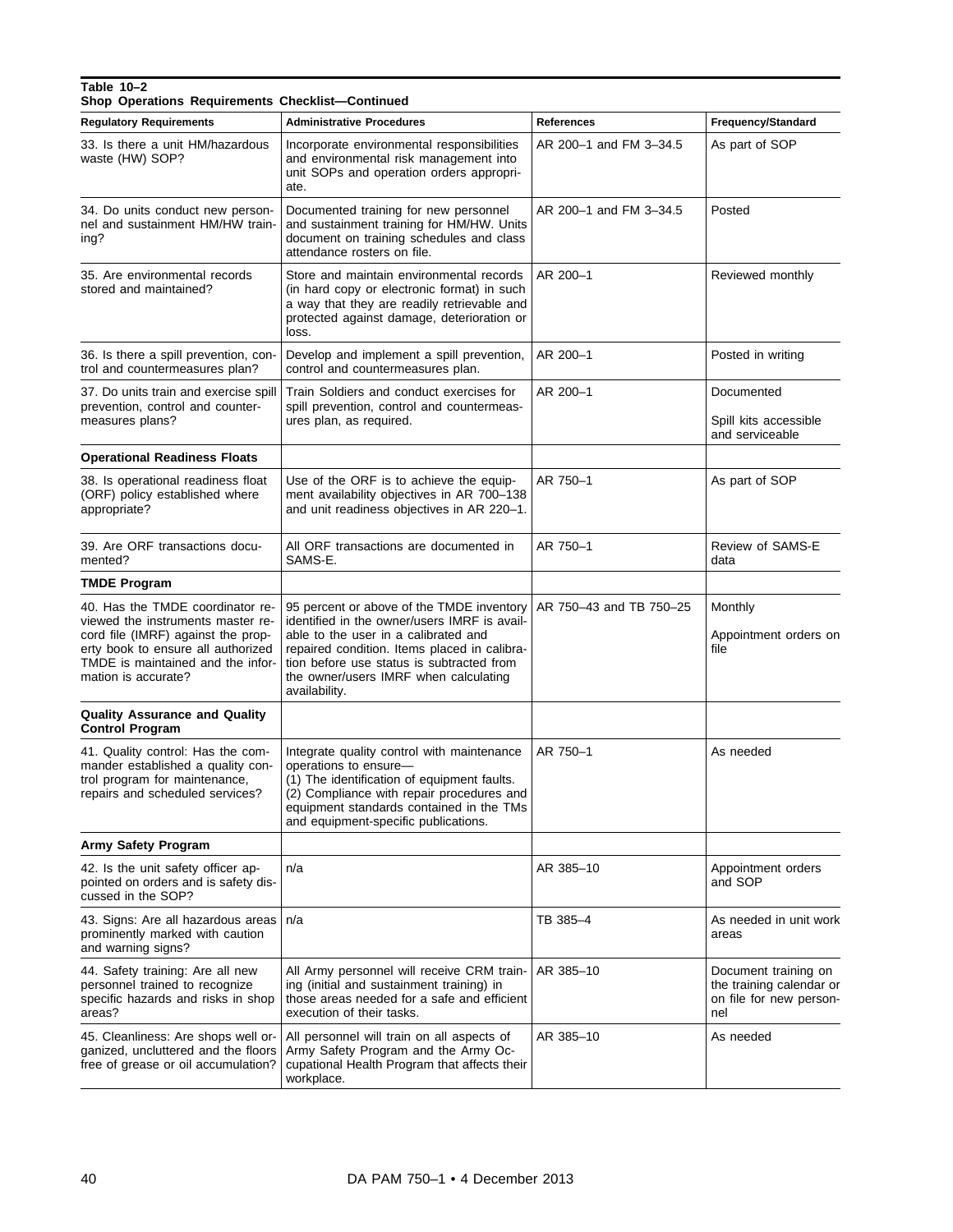| Table 10-2<br>Shop Operations Requirements Checklist-Continued                                                                           |                                                                                                                                                                                                                                                                                                              |                                                                                   |                                                                         |
|------------------------------------------------------------------------------------------------------------------------------------------|--------------------------------------------------------------------------------------------------------------------------------------------------------------------------------------------------------------------------------------------------------------------------------------------------------------|-----------------------------------------------------------------------------------|-------------------------------------------------------------------------|
| <b>Regulatory Requirements</b>                                                                                                           | <b>Administrative Procedures</b>                                                                                                                                                                                                                                                                             | <b>References</b>                                                                 | Frequency/Standard                                                      |
| 46. Has the shop area been in-<br>spected for proper safety signs,<br>safety board and fire extin-<br>guishers?                          | n/a                                                                                                                                                                                                                                                                                                          | AR 385-10                                                                         | Unit Safety Board<br>Recent safety inspec-<br>tion<br>Eye wash stations |
|                                                                                                                                          |                                                                                                                                                                                                                                                                                                              |                                                                                   | Fire extinguishers                                                      |
| Army Awards Program                                                                                                                      |                                                                                                                                                                                                                                                                                                              |                                                                                   |                                                                         |
| 47. Has the commander estab-<br>lished an awards program for oper-<br>ators and maintainers to receive<br>the driver and mechanic badge? | Unit commanders are responsible for es-<br>tablishing and maintaining the program for<br>awarding driver and mechanic badges.                                                                                                                                                                                | DA Pam 750-3                                                                      | As part of unit SOP                                                     |
| 48. Are supervisors reviewing driv-<br>ing records to identify candidates<br>for the drivers award?                                      | The maintenance platoon leader who over-<br>sees the SAMS-E activity should coordi-<br>nate with other affected platoon leaders (or<br>their master drivers if assigned) and for-<br>ward to the company commander with rec-<br>ommendations for the approval authority in<br>a standard memo format.        | DA Pam 750-3                                                                      | As part of unit SOP                                                     |
| <b>AOAP</b>                                                                                                                              |                                                                                                                                                                                                                                                                                                              |                                                                                   |                                                                         |
| 49. Is an AOAP monitor assigned?                                                                                                         | Ensure each organization enrolls equip-<br>ment as required by regulation and ap-<br>points an AOAP monitor who will ensure<br>that subordinate units implements AOAP<br>procedures within the command.                                                                                                      | AR 750-1                                                                          | Appointment orders<br>upon appointment of<br>new monitor                |
| 50. Are oil samples taken as re-<br>quired by interval and sampling<br>techniques?                                                       | At scheduled intervals, owning units will ex-<br>tract samples of lubricants from enrolled<br>equipment and submit the sample to AOAP<br>laboratories for analysis. Equipment users<br>will complete DD Form 2026 (see TB<br>43-0211) and submit the form with the<br>sample to the AOAP laboratory.         | DA Pam 750-8 and TB<br>43-0211                                                    | As needed                                                               |
| 51. Is DA Form 2408-20 or print-<br>outs maintained on all equipment<br>required to have AOAP samples<br>taken?                          | Maintain DA Form 2408-20 (Oil Analysis<br>Log) for each AOAP enrolled item. Unless<br>directed by local requirements, AOAP par-<br>ticipating units receiving and maintaining<br>OASIS laboratory reports with data nor-<br>mally listed on DA Form 2408-20 are not<br>required to maintain DA Form 2408-20. | DA Pam 750-8                                                                      | As needed                                                               |
| 52. Are all equipment requiring oil<br>sampling enrolled in the AOAP<br>program?                                                         | Equipment and components listed in TB<br>43-0211 and other equipment and compo-<br>nents authorized by PM AOAP require<br>sampling.                                                                                                                                                                          | DA Pam 750-8 and TB<br>$43 - 0211$                                                | Monthly validation                                                      |
| <b>Warranty Program</b>                                                                                                                  |                                                                                                                                                                                                                                                                                                              |                                                                                   |                                                                         |
| 53. Has an Army MWO program<br>been established?                                                                                         | Modifications to Army materiel are either<br>mandatory MWOs that are emergency, ur-<br>gent, or routine or minor alterations and<br>special purpose or special-mission modifi-<br>cations.                                                                                                                   | AR 220-1, AR 700-138, AR<br>750-1, AR 750-10, DA Pam<br>750-8, and DA Pam 738-751 | As needed                                                               |
| Product Quality Deficiency Im-<br>provement Reports                                                                                      |                                                                                                                                                                                                                                                                                                              |                                                                                   |                                                                         |
| 54. Is the quality deficiency pro-<br>gram in place?                                                                                     | All Army materiel is subject to SF 368.                                                                                                                                                                                                                                                                      | AR 750-1                                                                          | As part of unit SOP                                                     |
| <b>Ground Safety Notification Sys-</b><br>tem                                                                                            |                                                                                                                                                                                                                                                                                                              |                                                                                   |                                                                         |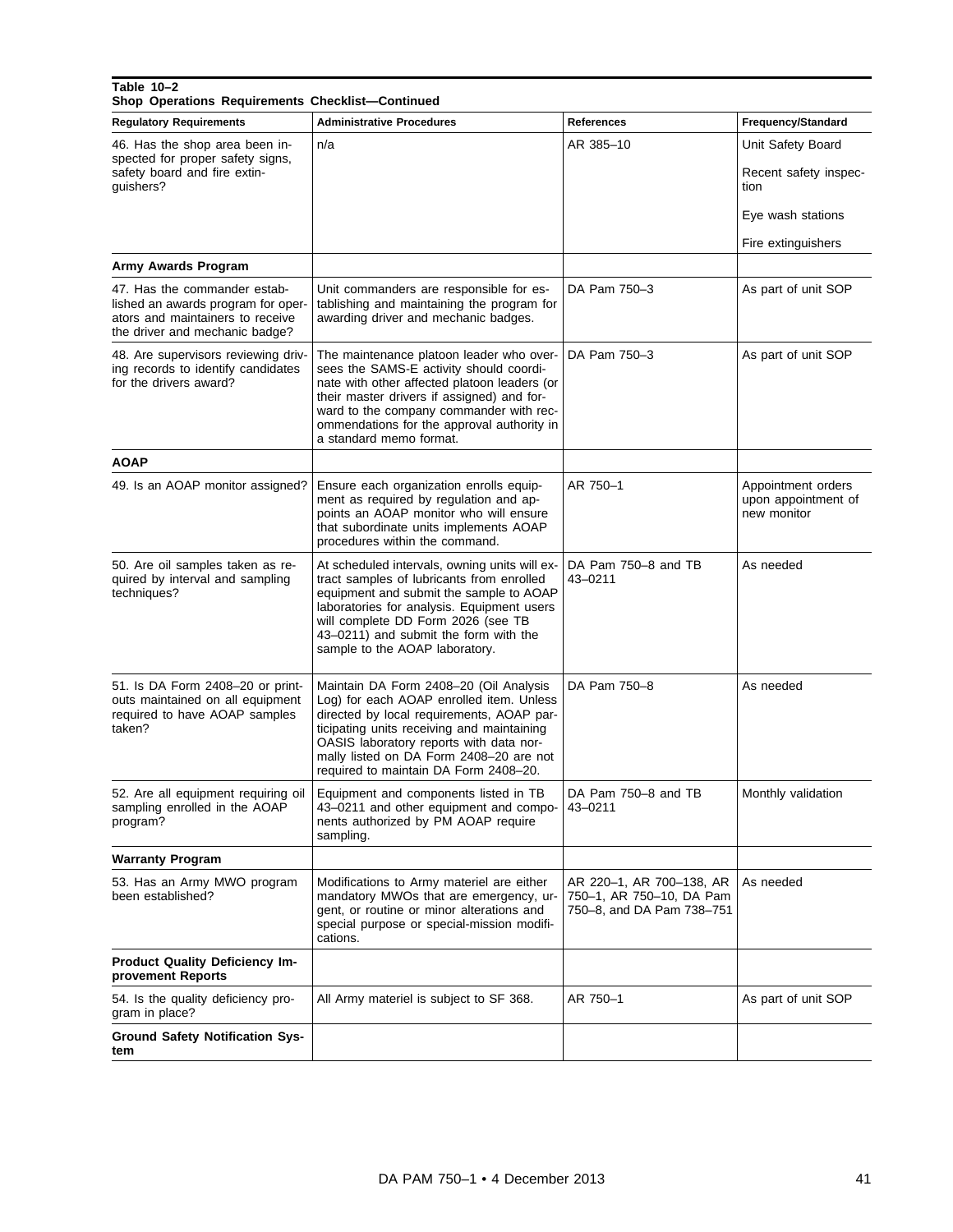#### **Table 10–2 Shop Operations Requirements Checklist—Continued** Regulatory Requirements Administrative Procedures **References** References **References References References** 55. Is a ground safety notification system in place? The Ground Safety Notification System is used to disseminate high, medium and lowsafety messages to the field when a materiel defect or hazardous condition that can cause death or injury to personnel or damage to equipment. AR 750–1 As part of unit SOP 56. Are SOUM, MAM, and GPM promptly disseminated and complied with? ACOMs, ASCCs and DRUs will disseminate SOUMs and GPMs within 24 hours to all subordinate units. ACOMs, ASCCs and DRUs will report compliance in accordance with the SOUM/GPM. AR 750–1 Units notified, actions completed and documents filed **Drivers Training and Licensing** 57. Have drivers interviews been conducted by the commander or authorized representative when selecting driver and operators? Commanders or authorized representatives conduct interviews. Areas of concern are maturity, attitude, past driving record, hearing, extreme nervousness or any abnormal characteristics and medication, if used on a regular basis, that causes drowsiness, impairs vision, or affects coordination. AR 600–55 Documented in file 58. Appointment orders: Are the driver training and assistant instructors appointed on orders? Appoint instructors and assistant instructors in writing to train or instruct personnel. AR 600-55 Appointment orders on file 59. Training: Is the instructor trained, licensed, technically knowledgeable and experienced in the equipment used in training? All instructors and assistant instructors must be licensed to operate the vehicle or equipment. AR 600-55 Appointed by commander 60. Training: Are first line supervisors or qualified individuals conducting annual check rides and annotating the operators DA Form 348 and OF 346/DA Form 5984–E? First line supervisors will conduct an annual check ride (every 2 years for U.S. Army Reserve (USAR) and ARNG) for each driver to assess driving proficiency and identify weaknesses. AR 600–55 Documented 61. Training: Is there a remedial training program for drivers or operators who have misused equipment, demonstrated a need for additional training or had a "driver at fault accident" traffic violation? Commanders will establish a remedial training program for drivers or operators who have had driver at-fault accidents, traffic violations or misused equipment. AR 600–55 As part of SOP Unit training calendar 62. Screening: Has each DA Form 348 been reviewed and updated annually by the designated individual? Review DA Form 348 annually for: *(a)* Safety awards. *(b)* Expiration of permits. *(c)* Accidents and moving traffic violations. *(d)* Remedial, required or refresher training. *(e)* Re-examination. *(f)* License suspension. AR 600–55 Documented 63. License: Is there a DA Form 348 on file for each operator? All Active Army, ARNG, USAR and Army civilian personnel (excluding contractor personnel), including foreign nationals, whose positions require operating Governmentowned or leased vehicles or equipment, will be trained and tested before issue of an OF 346. DA Pam 750–8 **On file** 64. Night vision device (NVD) driving: Is there a NVD driver qualification program and is the training documented on DA Form 348? Instructors will document qualification and refresher training on the individuals DA Form 348, Section III, and annotate on the OF 346 and DA Form 348, Section I, the specific type of NVD the individual is qualified.  $AR\ 600-55$   $|As\ part\ of\ SOP$ ; documented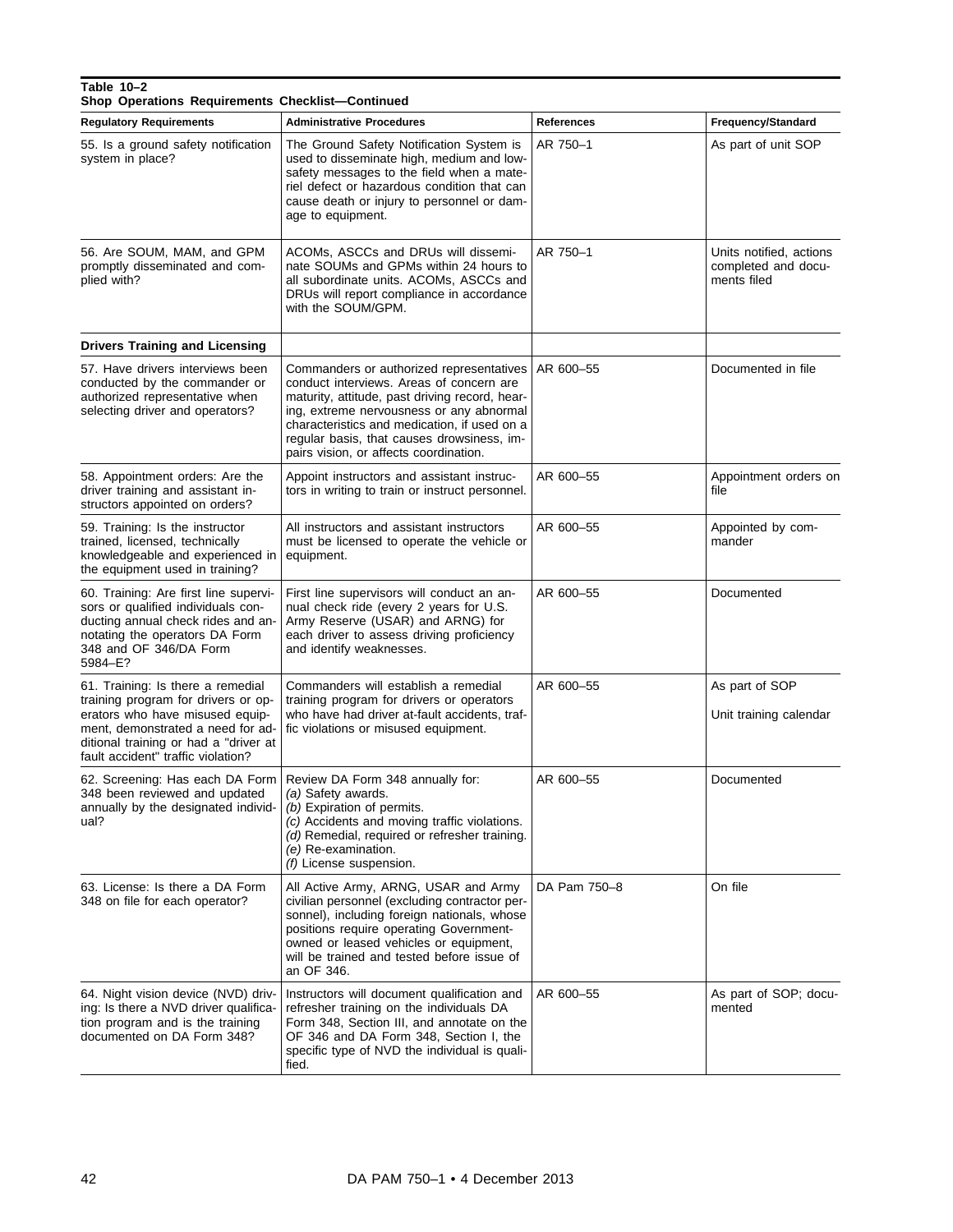#### **Table 10–2**

**Shop Operations Requirements Checklist—Continued**

| <b>Regulatory Requirements</b>                                                                                                                                                                                                                                                                          | <b>Administrative Procedures</b>                                                                                                                                                                                                                                                                                   | References                       | Frequency/Standard                                                                                                                       |
|---------------------------------------------------------------------------------------------------------------------------------------------------------------------------------------------------------------------------------------------------------------------------------------------------------|--------------------------------------------------------------------------------------------------------------------------------------------------------------------------------------------------------------------------------------------------------------------------------------------------------------------|----------------------------------|------------------------------------------------------------------------------------------------------------------------------------------|
| 65. Hazardous materials: Are oper-<br>ators who are authorized to trans-<br>port hazardous materials trained<br>and certification annotated on DA<br>Form 348?                                                                                                                                          | Training in transporting hazardous<br>materials will be consistent with Part 171,<br>Title 49, Code of Federal Regulations (49<br>CFR 171). Military vehicle operators must<br>meet the licensing requirements in para-<br>graph 23, and must receive, as a minimum,<br>introductory and familiarization training. | AR 600-55                        | Documented                                                                                                                               |
| 66. Ground support equipment:<br>Are operators trained, certified and<br>licensed on power generation<br>equipment, air compressors, heat-<br>ers, forklifts, cranes, steam clean-<br>ers and pumping equipment? Is<br>training/certification annotated on<br>DA Form 348 and OF 346/DA<br>Form 5984-E? | Applicants are required to demonstrate<br>proficiency in operating each piece of<br>equipment for which they are licensed.<br>Enter qualifications on non-self-propelled<br>equipment in DA Form 348, Section I, and<br>enter training in Section III.                                                             | AR 600-55                        | Documented                                                                                                                               |
| 67. Gas generating equipment: Are<br>operators who perform tasks with<br>oxygen, nitrogen, and acetylene<br>certified as annotated on DA Form<br>348 and OF 346/DA Form<br>5984-E?                                                                                                                      | All military personnel and DA civilians must<br>have an OF 346 and demonstrate their<br>proficiency in order to operate the following<br>mechanical or ground support equipment:<br>gas generating equipment (all sizes and<br>capacities, such as oxygen, nitrogen, and<br>acetylene).                            | AR 600-55 and TB 600-1           | Documented                                                                                                                               |
| <b>Contracting Officer Technical</b><br><b>Representative Training</b>                                                                                                                                                                                                                                  |                                                                                                                                                                                                                                                                                                                    |                                  |                                                                                                                                          |
| 68. Does the unit require COTR<br>training?                                                                                                                                                                                                                                                             | Where required, units must have COTR<br>trained personnel when they work with or<br>monitor contractor personnel performing<br>maintenance on unit equipment. COTR<br>must have the skill set to monitor or ob-<br>serve the contract.                                                                             | AR 750-1                         | School trained COTR<br>representatives<br>Soldier training records                                                                       |
| <b>SSL Accountability and Demand</b><br><b>Supported</b>                                                                                                                                                                                                                                                |                                                                                                                                                                                                                                                                                                                    |                                  |                                                                                                                                          |
| 69. Does the unit properly account<br>for SSL?                                                                                                                                                                                                                                                          | Units must maintain SSL and repair parts<br>in accordance with AR 710-2.                                                                                                                                                                                                                                           | AR 710-2                         | Unit conducts monthly<br>10 percent and Quar-<br>terly 100 percent in-<br>ventory                                                        |
| 70. Does the unit conduct demand<br>analysis or dollar cost banding to<br>determine appropriate stockage<br>levels to include increases, de-<br>creases, adds or deletions?                                                                                                                             | Units must continuously adjust repair parts<br>stockage based on requirements. Units<br>must gain approval and add demand sup-<br>ported items.                                                                                                                                                                    | AR 710-2                         | Quarterly review con-<br>ducted and docu-<br>mented with recom-<br>mended changes for-<br>warded to the chain of<br>command for approval |
| Usage                                                                                                                                                                                                                                                                                                   |                                                                                                                                                                                                                                                                                                                    |                                  |                                                                                                                                          |
| 71. Are units ensuring that vehicle   n/a<br>usage is recorded and input into<br>SAMS-E to support Army usage<br>data?                                                                                                                                                                                  |                                                                                                                                                                                                                                                                                                                    | DA Pam 750-8 and<br>DA Pam 750-1 | Spot check SAMS-E<br>dispatches                                                                                                          |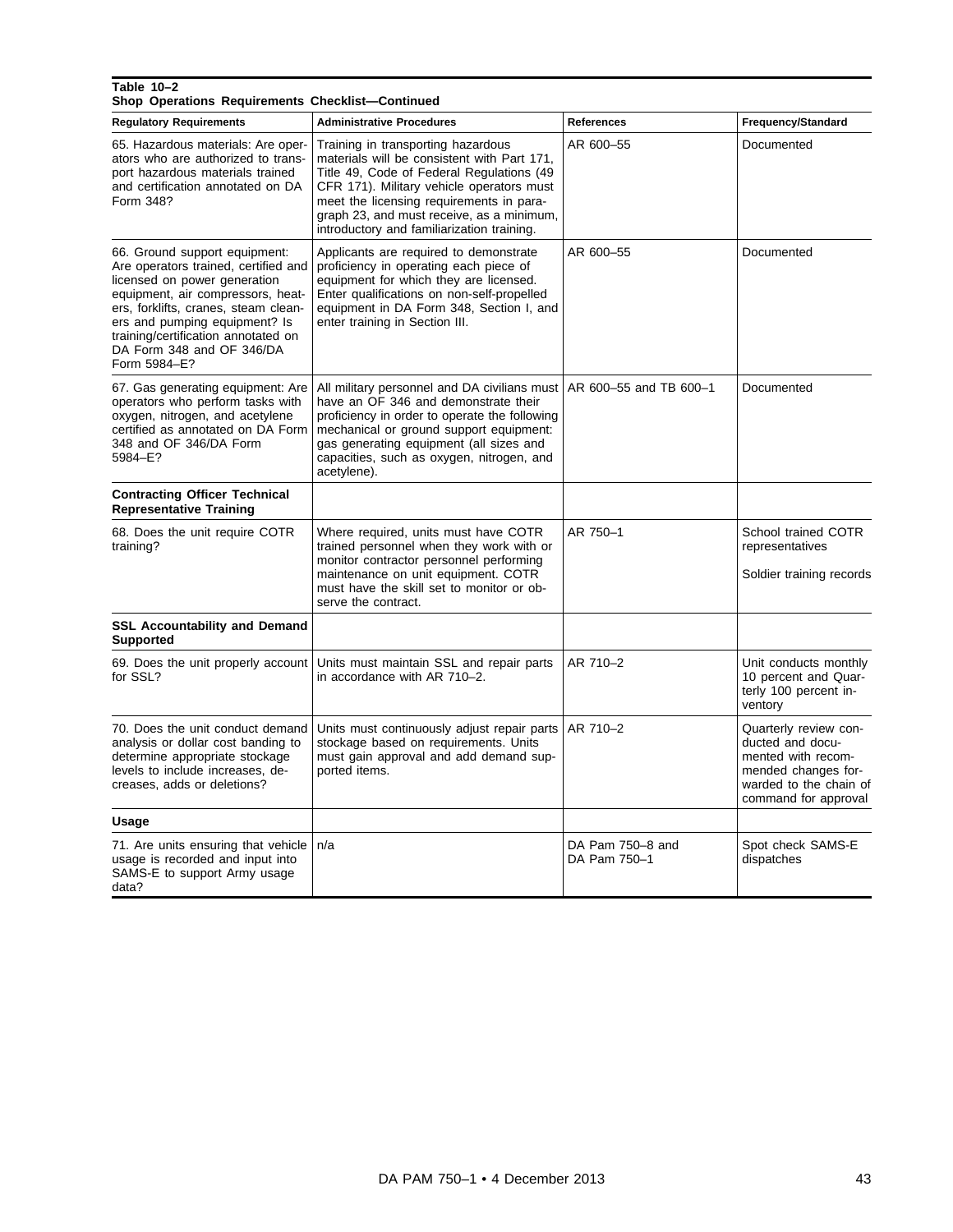# **Appendix A References**

# **Section I Required Publications**

# **AR 220–1**

Army Unit Status Reporting and Force Registration-Consolidated Policies (Cited in paras 2–2*c*(4), 4–8*b*(3), and table  $10-2.$ )

# **AR 700–138**

Army Logistics Readiness and Sustainability (Cited in paras 1–6*b*, 2–2*c*(4), 4–8, 4–9*b*(2), and table 10–2.)

# **AR 700–139**

Army Warranty Program (Cited in paras 6–8, 9–5*a*, and table 10–1.)

#### **AR 710–2**

Supply Policy Below the National Level (Cited in paras 3–3*a*, 4–1*b*, 4–5, 4–7, 6–5*b*, tables 10–1 and 10–2.)

#### **AR 725–50**

Requisitioning, Receipt, and Issue System (Cited in para 3–3*a*.)

#### **AR 750–1**

Army Materiel Maintenance Policy (Cited in paras 1–1, 1–6, 2–1, 2–2, 2–3*g*, 3–3*a*, 4–1, 4–4, 4–5*a*, 4–6*c*, 5–3, 6–2*c*(2), 6–7, 6–12, 6–14*a*, tables 10–1 and 10–2.)

#### **AR 750–10**

Army Modification Program (Cited in paras 6–8*e* and , 6–11.)

#### **AR 750–43**

Army Test, Measurement, and Diagnostic Equipment (Cited in paras 2–1*f*, 6–3*a*, tables 10–1 and 10–2.)

#### **DA Pam 710–2–1**

Using Unit Supply System (Manual Procedures) (Cited in paras 4–1*c*, 4–7*a*, and, 6–5*b*.)

#### **DA Pam 738–751**

Functional Users Manual for the Army Maintenance Management System-Aviation (TAMMS-A) (Cited in paras 2–2*c*(4), 2–3, 2–4*i*, 4–1*c*, 4–3, 4–4, 6–7*a*(1), 6–8*g*, 6–13, and table 10–2.)

#### **DA Pam 750–8**

The Army Maintenance Management System (TAMMS) Users Manual (Cited in paras 2–2*c*(4), 2–3, 2–4*i*, 4–1*c*, 4–3, 4–4, 5–2, 6–7*a*(1), 6–8*g*, 6–13, 6–15, tables 10–1 and 10–2.)

# **Section II**

#### **Related Publications**

A related publication is a source of additional information. The user does not have to read a related publication to understand this publication. Unless otherwise indicated, publications are available on the Army Publications Directorate Web site at http://www.apd.army.mil. Technical bulletins are available at https://www.logsa.army.mil/etms/online.htm, unless otherwise indicated.

#### **AR 5–10**

Stationing

#### **AR 11–1**

Command Logistics Review Program

#### **AR 15–6**

Procedures for Investigating Officers and Boards of Officers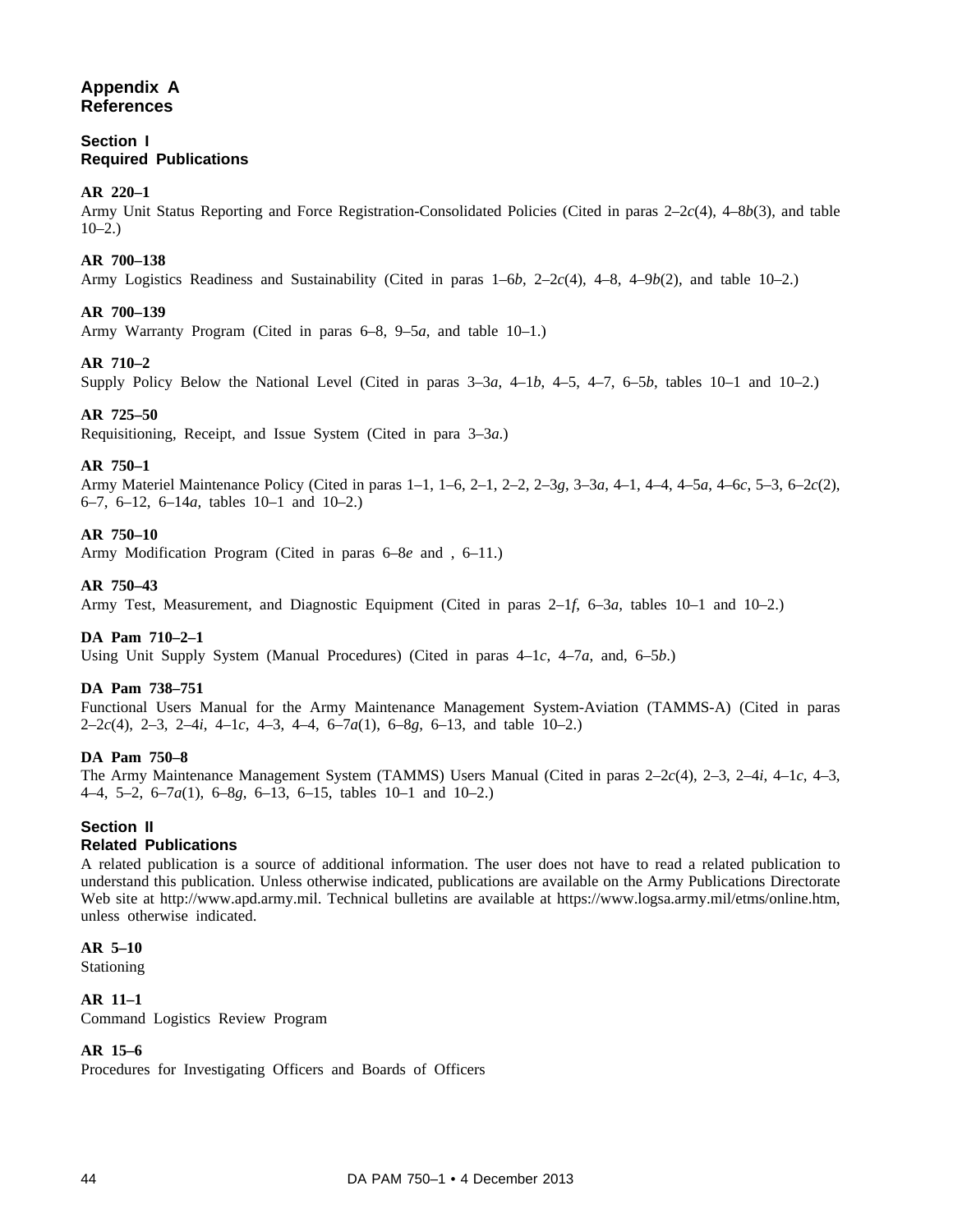**AR 25–12** Communications Security Equipment Maintenance and MaintenanceTraining

**AR 25–400–2** The Army Records Information Management System (ARIMS)

**AR 40–61** Medical Logistics Policies

**AR 50–6** Nuclear and Chemical Weapons and Materiel Chemical Surety

**AR 95–1** Flight Regulations

**AR 190–11** Physical Security of Arms, Ammunition and Explosives

**AR 190–51** Security of Unclassified Army Property (Sensitive and Nonsensitive)

**AR 200–1** Environmental Protection and Enhancement

**AR 385–10** The Army Safety Program

**AR 525–29** Army Force Generation

**AR 570–4** Manpower Management

**AR 600–55** The Army Driver and Operator Standardization Program (Selection, Training, Testing, and Licensing)

**AR 600–8–2** Suspension of Favorable Personnel Actions (Flag)

**AR 700–4** Logistics Assistance

**AR 700–68** Storage and Handling of Liquefied and Gaseous Compressed Gasses and Their Full and Empty Cylinders

**AR 700–127** Integrated Logistic Support

**AR 702–7–1** Reporting of Product Quality Deficiencies Within the U.S. Army

**AR 710–3** Inventory Management Asset and Transaction Reporting System

**AR 715–9** Operational Contract Support Planning and Management

**AR 735–5** Property Accountability Policies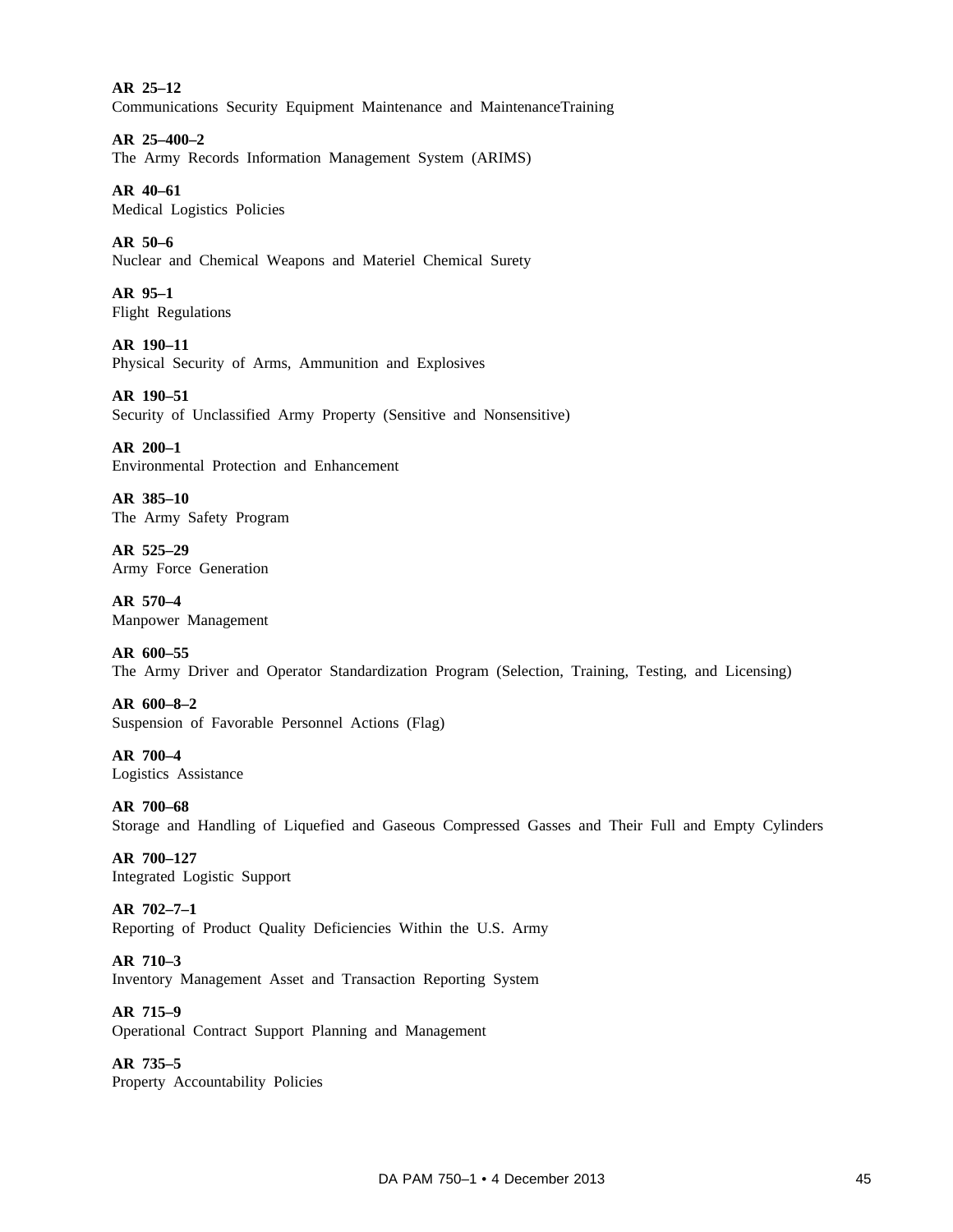**AR 750–6** Army Equipment Safety and Maintenance Notification System

**AR 750–59** Army Corrosion Prevention and Control Program

**ATTP 4–33** Maintenance Operations

**49 CFR 171** General Information, Regulations, and Definitions (Available at www.ecfr.gov.)

**DA Pam 25–30** Consolidated Index of Army Publications and Blank Forms (online)

**DA Pam 25–33** User's Guide for Army Publications and Forms

**DA Pam 385–1** Small Unit Safety Officer/Noncommissioned Officer Guide

**DA Pam 385–24** The Army Radiation Safety Program

**DA Pam 611–21** Military Occupational Classification and Structure

**DA Pam 700–16** The Army Ammunition Management System

**DA Pam 708–3** Cataloging of Supplies and Equipment, Army Adopted Items of Materiel and List of Reportable Items (SB 700–20)

**DA Pam 710–2–2** Supply Support Activity Supply System: Manual Procedures

**DA Pam 750–1** Commanders' Maintenance Handbook

**DA Pam 750–3** Soldiers' Guide for Field Maintenance Operations

**DOD 4140.1–R** DOD Supply Chain Materiel Management Regulation (Available at http://www.dtic.mil/whs/directives.)

**FM 3–34.5** Environmental Considerations

**PS Magazine**

Army TB 43PS-series, PS, The Preventive Maintenance Monthly (Available at https://www.logsa.army.mil/psmag/ psonline.cfm.)

**TB 1–1500–341–01** Aircraft Components Requiring Maintenance Management and Historical Data

**TB 43–0144** Painting of Watercraft

# **TB 43–0211**

Army Oil Analysis Program (AOAP) Guide for Leaders and Users (Available at https://www.logsa.army.mil.)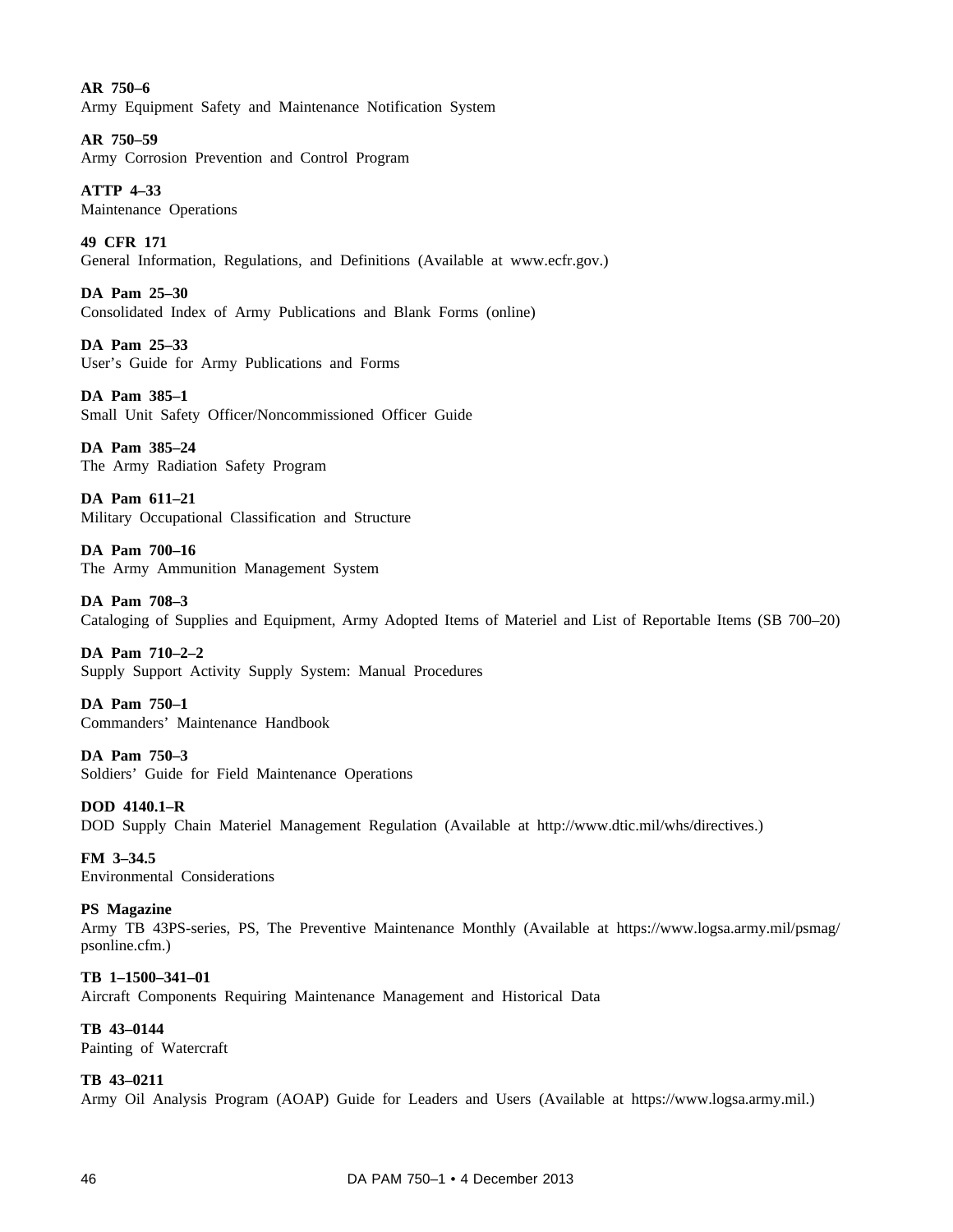#### **TB 43–180**

Technical Bulletin Calibration and Repair Requirements for the Maintenance of Army Materiel (Available at https:// www.logsa.army.mil.)

#### **TB 55–1900–201–45/1**

Guide to Army Watercraft Survey Inspections, Repair Procedures and Repair Specifications Preparation

#### **TB 55–1900–205–24**

Watercraft Information and Reporting System (WIRS) Data Collection for Configuration Control

#### **TB 380–41**

Security: Procedures for Safeguarding, Accounting, and Supply Control of COMSEC Materiel

#### **TB 385–4**

Safety Requirements for Maintenance of Electrical and Electronic Equipment

#### **TB 600–1**

Procedures for Selection, Training, Testing and Qualifying Operators of Equipment/Systems, Excluding Selected Watercraft and Aircraft, Managed/Supported by U.S. Army Troop Support and Aviation Materiel Readiness Command

#### **TB 750–25**

Maintenance of Supplies and Equipment: Army Test, Measurement, and Diagnostic Equipment (TMDE) Calibration and Repair Support (CRS) Program

#### **TC 21–305**

Training Program for Wheeled Vehicle Accident Avoidance

#### **TC 21–306**

Tracked Combat Vehicle Driver Training

#### **TM 1–1500–328–23**

Technical Manual Aeronautical Equipment Maintenance Management Policies and Procedures

#### **TM 55–2620–200–24**

Inspection, Maintenance Instructions, Storage, and Disposition of Aircraft Tires and Inner Tubes

# **Section III**

# **Prescribed Forms**

This section contains no entries.

#### **Section IV**

#### **Referenced Forms**

Unless otherwise indicated, DA forms are available on the Army Publishing Directorate Web site (http://www.apd. army.mil). DD forms are available from the Office of the Secretary of Defense Web site (http://www.dtic.mil/whs/ directives/infomgt/forms/). SF Forms are available on the GSA Web site (http://www.gsa.gov/portal/forms/type/SF). OF Forms are available on the GSA web site (http://www.gsa.gov/portal/forms/type/OP).

#### **DA Form 348**

Equipment Operator's Qualification Record (Except Aircraft)

**DA Form 461–5** Vehicle Classification Inspection

# **DA Form 2028**

Recommended Changes to Publications and Blank Forms

#### **DA Form 2401**

Organizational Control Record for Equipment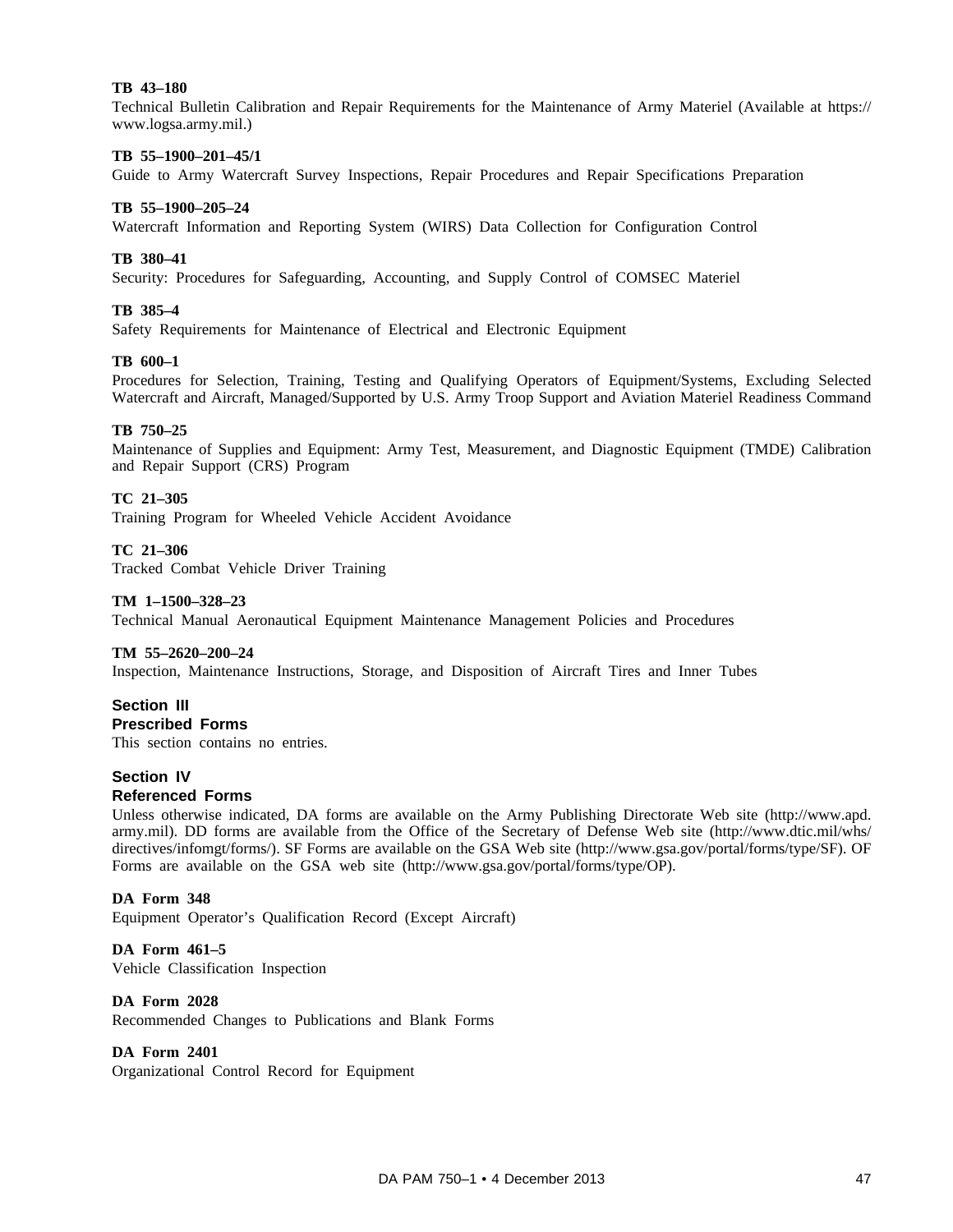**DA Form 2402** Maintenance Tag (Available through normal forms supply channels)

**DA Form 2404** Equipment Inspection and Maintenance Worksheet

**DA Form 2406** Materiel Condition Status Report

**DA Form 2407** Maintenance Request (Available through normal forms supply channels)

**DA Form 2407–1** Maintenance Request Continuation Sheet (Available through normal forms supply channels)

**DA Form 2408–4** Weapon Record Data

**DA Form 2408–5** Equipment Modification Record

**DA Form 2408–9** Equipment Control Record

**DA Form 2408–13–3** Aircraft Technical Inspection Worksheet

**DA Form 2408–14** Uncorrected Fault Record

**DA Form 2408–20** Oil Analysis Log

**DA Form 2417** U.S. Army Calibration System Rejected Instrument (Available through normal forms supply channels)

**DA Form 2765–1** Request for Issue or Turn-In

**DA Form 3254–R** Oil Analysis Recommendation and Feedback

**DA Form 3590** Request for Disposition or Waiver

**DA Form 5409** Inoperative Equipment Report

**DA Form 5410** Unit Level Deadlining Parts Report

**DA Form 5823** Equipment Identification Card

**DA Form 5982–E** Dispatch Control Log (Generated electronically in SAMS-I/IE)

**DA Form 5984–E** Operator's Permit Record (Generated electronically in SAMS-I/IE)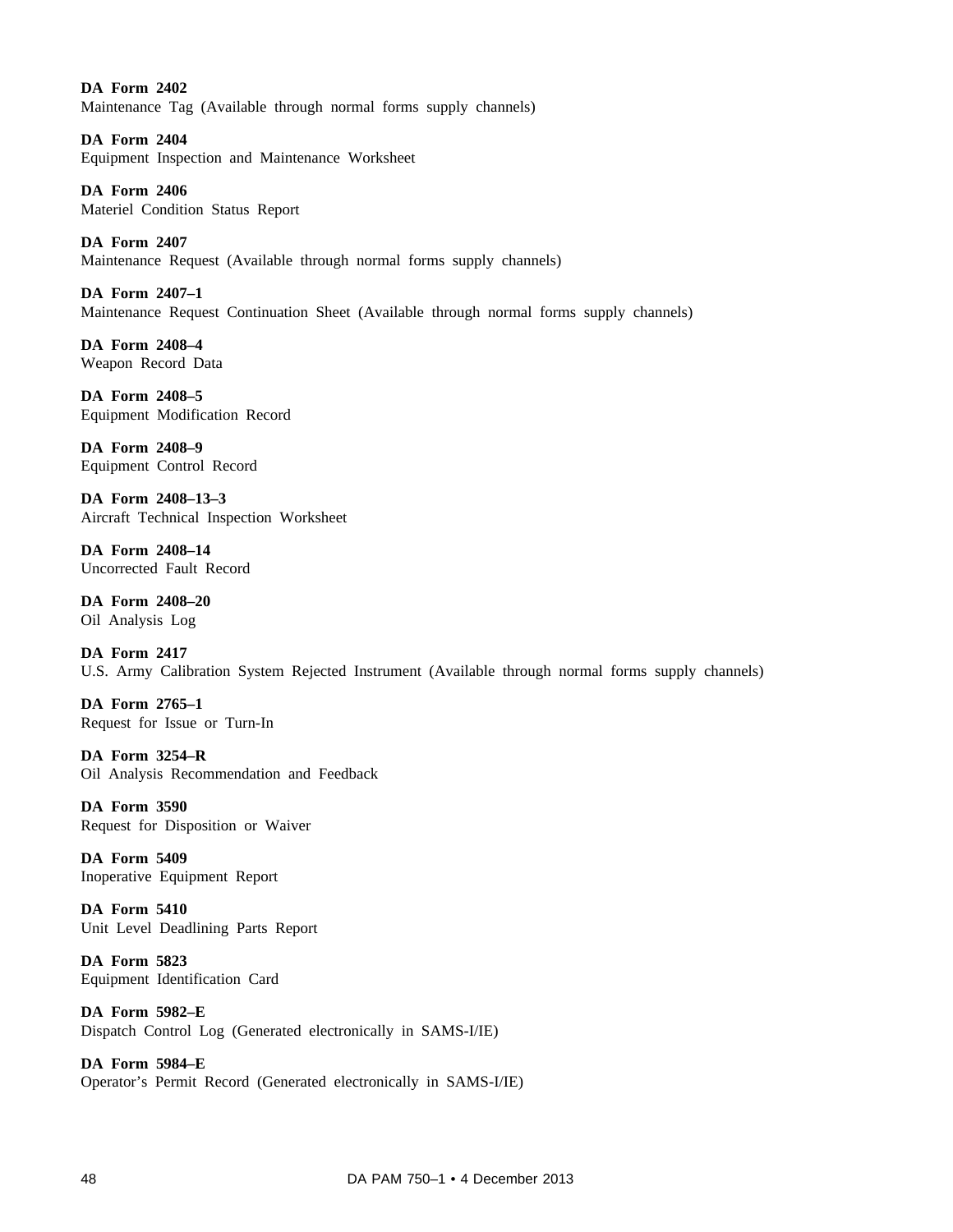**DA Form 5987–E** Motor Equipment Dispatch (Generated electronically in SAMS-I/IE)

**DA Form 5988–E**

Equipment Inspection/Maintenance Worksheet (Generated electronically in SAMS-I/IE)

**DA Form 5989–E**

Maintenance Request Register (Generated electronically in SAMS-I/IE)

#### **DA Form 5990–E**

Maintenance Request (Generated electronically in SAMS-I/IE)

#### **DA Form 5991–E**

Oil Analysis Request (Generated electronically in SAMS-I/IE)

#### **DA Label 80**

U.S. Army Calibrated Instrument (Available through normal forms supply channels.)

# **DA Label 163**

U.S. Army Limited or Special Calibration (Available through normal forms supply channels.)

#### **DD Form 1348–1A** Issue Release/Receipt Document

**DD Form 314** Preventive Maintenance Schedule and Record

**DD Form 2026** Oil Analysis Request

#### **OF 346**

U.S. Government Motor Vehicle Operator's Identification Card (Stocked and Issued through GSA Global Supply, Federal Agencies)

#### **SF 368**

Product Quality Deficiency Report (PQDR)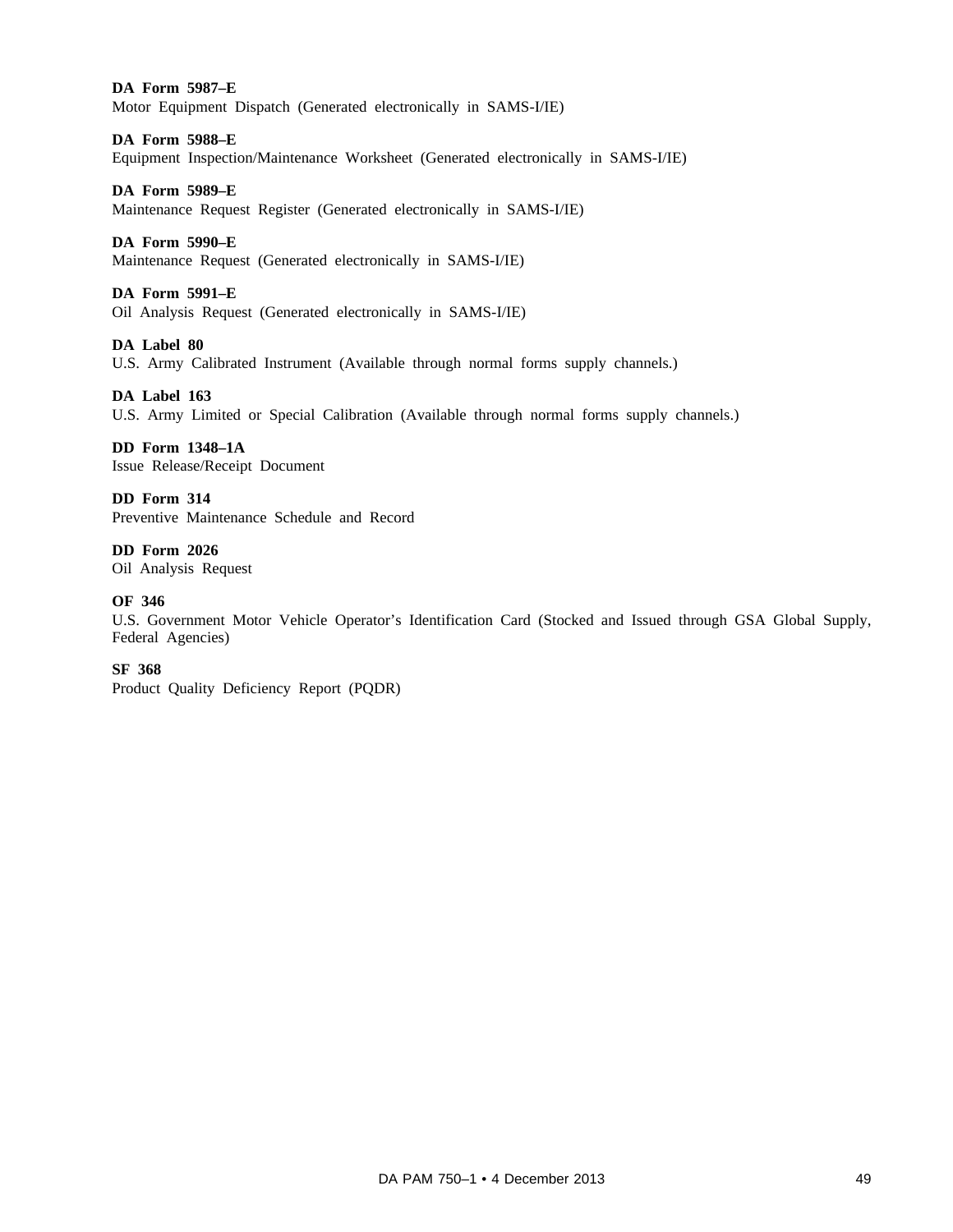# **Glossary**

**Section I Abbreviations**

**AAME** Army Award for Maintenance Excellence

**ACOM** Army command

**AIT** automatic identification technology

**AMC** Army Materiel Command

**AMSS** Army Materiel Status System

**AOAP** Army Oil Analysis Program

**APD** Army Publishing Directorate

**AR** Army Regulation

**ARFORGEN** Army Force Generation

**ARNG** Army National Guard

**ARSOF** Army special operations forces

**ASCC** Army service component command

**BDAR** battlefield damage, assessment, and repair

**CBRND** chemical, biological, radiological, and nuclear defense

**CD** compact disc

**CEF** Contingency Expeditionary Force

**CLS** contractor logistics support

**COL** colonel

**COMET** command maintenance evaluation team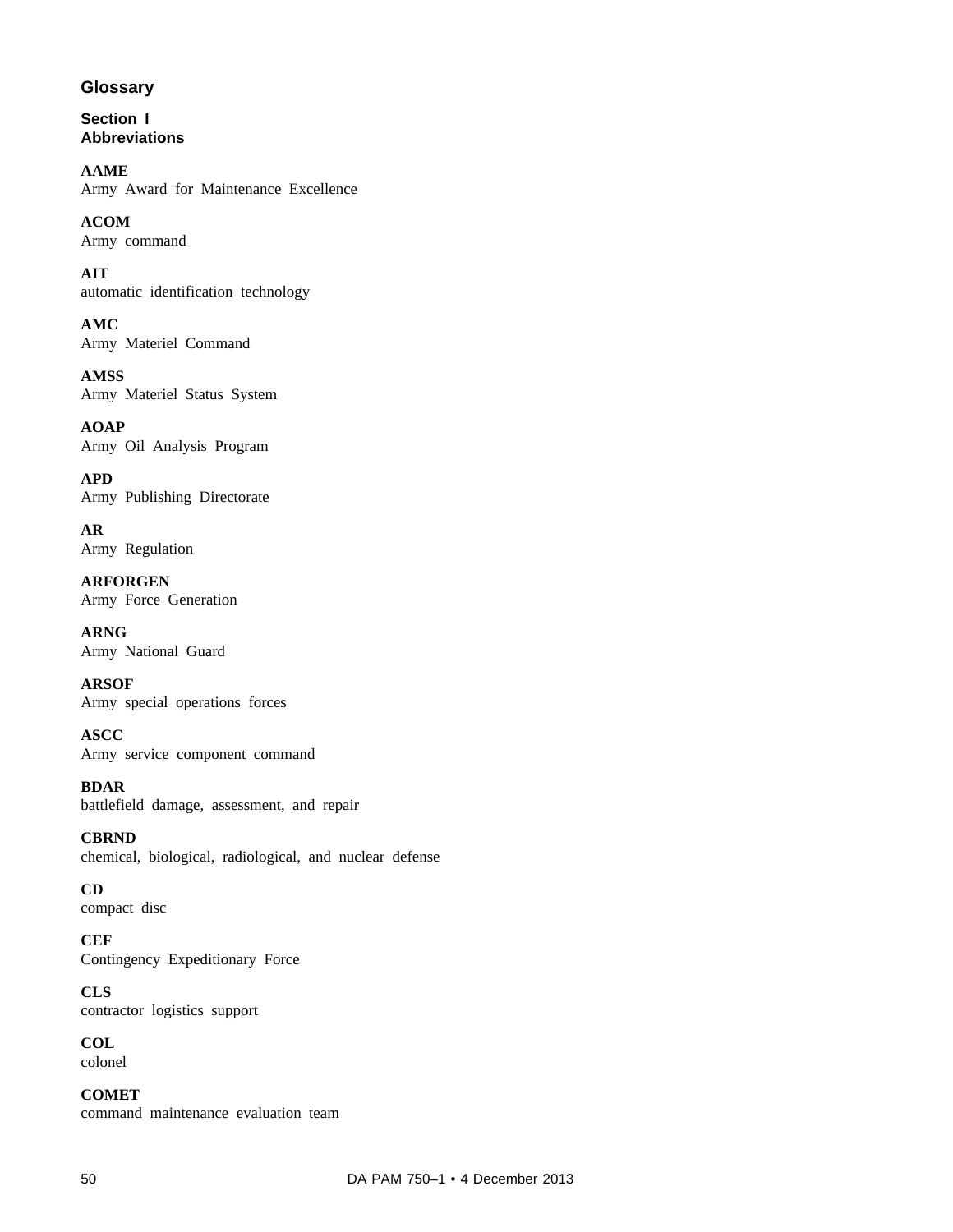**COMSEC** communications security

**COP** common operating picture

**COTR** contracting officer's technical representative

**CPC** corrosion prevention and control

**DA** Department of the Army

**DCS, G–4** Deputy Chief of Staff, G–4

**DD** Department of Defense

**DEF** Deployment Expeditionary Force

**DLA** Defense Logistics Agency

**DOD** Department of Defense

**DOL** director of logistics

**DRU** direct reporting unit

**EAB** echelons above brigade

**ETM** electronic technical manual

**FM** field manual

**FMC** fully mission capable

**GPM** ground precautionary message

**HW** hazardous waste

**HQDA** Headquarters, Department of the Army

**IETM** interactive electronic technical manual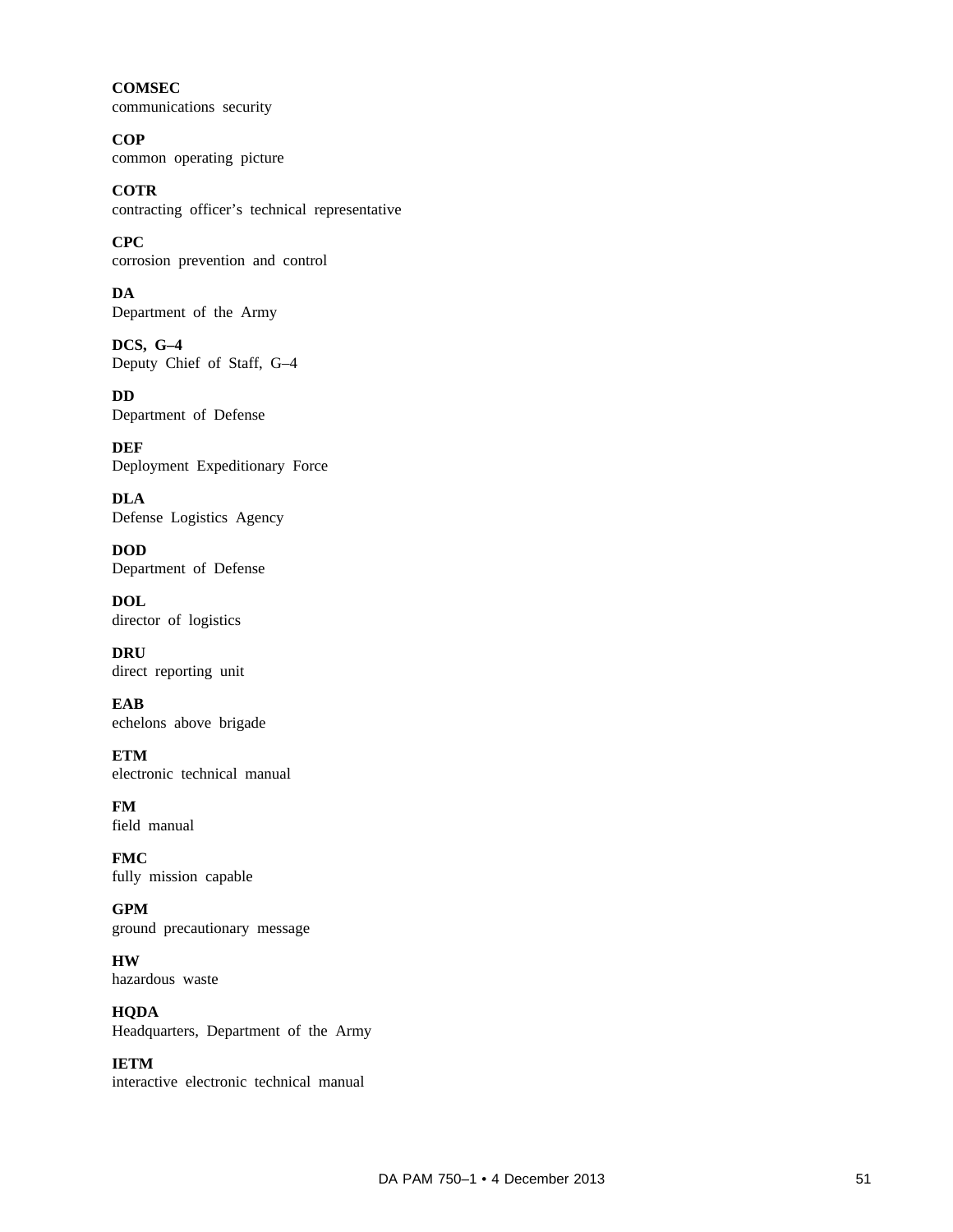**IG** inspector general

**LAR** logistics assistance representative

**LBE** left behind equipment

**LCMC** Life Cycle Management Command

**LO** lubrication order

**LOGSA** Logistics Support Agency

**LRU** line replaceable unit

**LTC** lieutenant colonel

**MAC** maintenance allocation chart

**MAIT** maintenance assistance and instruction team

**MAM** maintenance advisory message

**MCO** maintenance control officer

**MMDF** maintenance master data file

**MOS** military occupational specialty

**MRAP** mine resistant ambush protected

**MTOE** modification table of organization and equipment

**MWO** modification work order

**NCO** noncommissioned officer

**NMC** non mission capable

**NVD** night vision device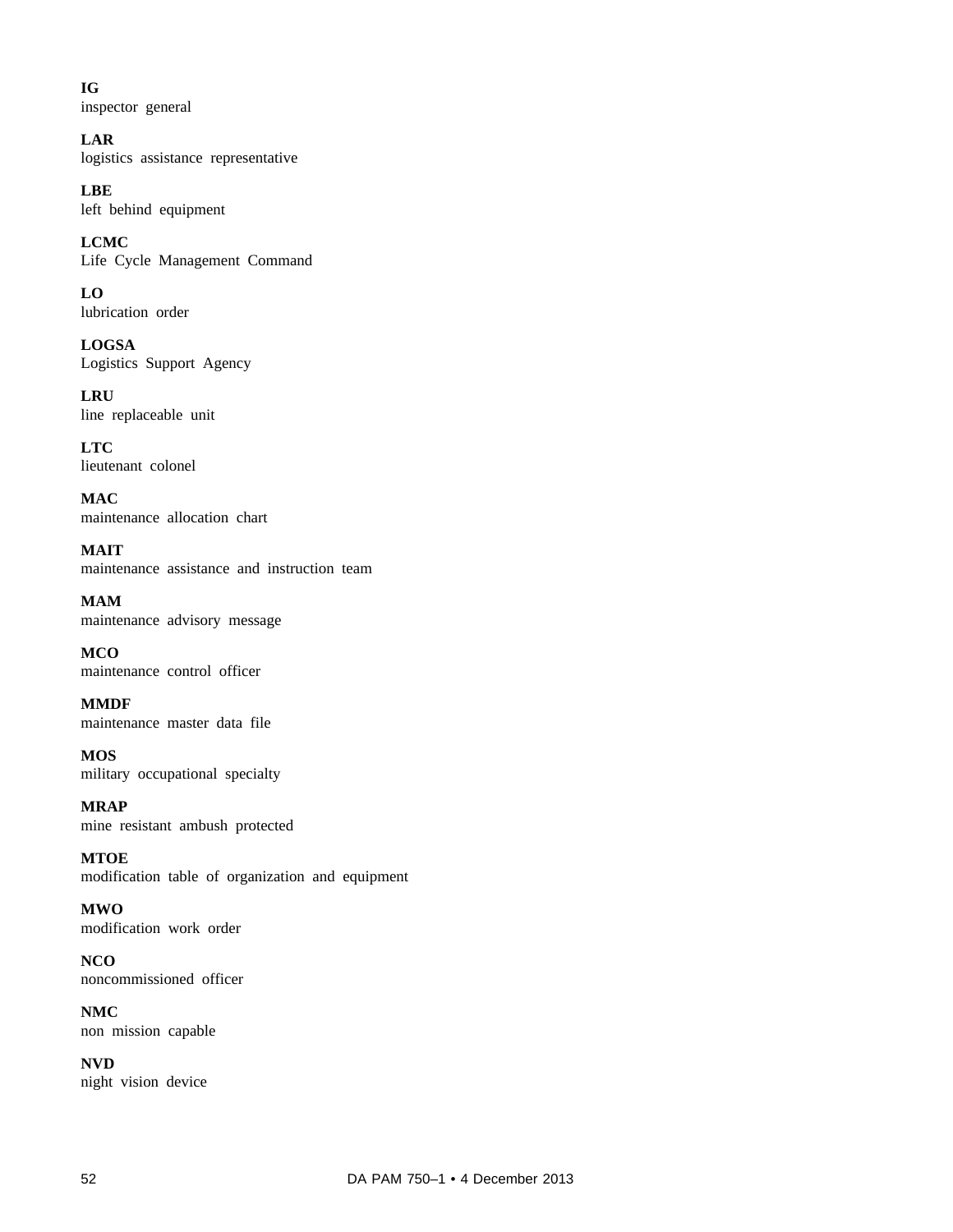**OF** optional form

**ORF** operational readiness float

**Pam** pamphlet

**PBUSE** property book unit supply-enhanced

**PCN** product control number

**PDTE** predeployment training equipment

**PM** project manager

**PMCS** preventive maintenance checks and services

**PQDR** Product Quality Deficiency Report

**RC** reserve component

**SAMS** Standard Army Maintenance System

**SAMS–1** Standard Army Maintenance System-Level 1

**SAMS-E** Standard Army Maintenance System-Enhanced

**SAMS-IE** Standard Army Maintenance System-Installation Enhanced

**SAMS–1E** Standard Army Maintenance System–1Enhanced

**SAMS–2E** Standard Army Maintenance System–2 Enhanced

**SASMO** Sustainment Automation Support Management Office

**SF** standard form

**SMR** source maintenance and recoverability

# **SOO** support operations officer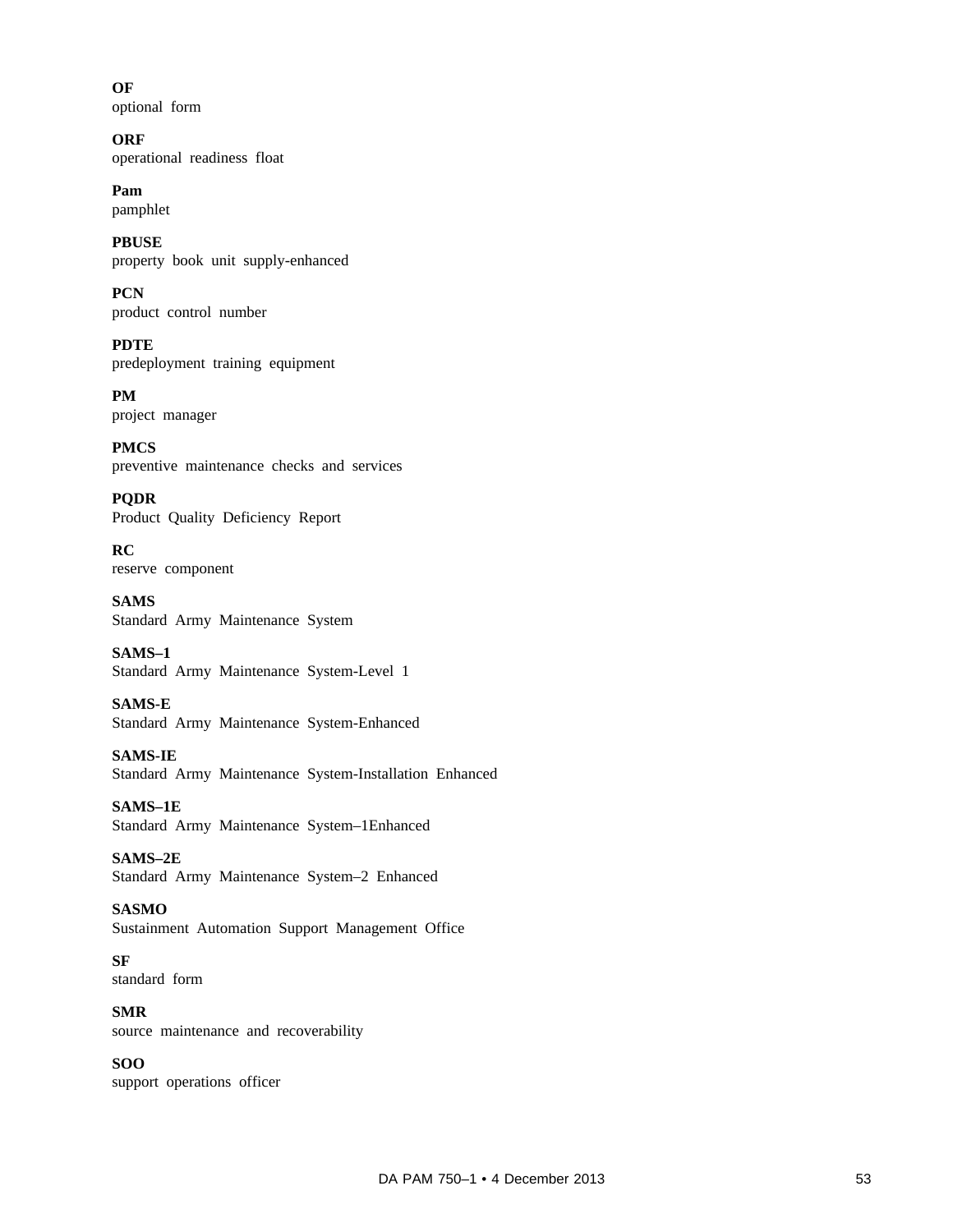# **SOP**

standard operating procedure

# **SOR**

sources of repair

# **SOUM**

safety of use message

**SSA** supply support activity

# **TAMMS**

The Army Maintenance Management System

**TB** technical bulletin

**TC** training circular

**TDA** table of distribution and allowances

**TM** technical manual

**TMDE** test, measurement, and diagnostic equipment

**TOE** table of organization and equipment

**UIT** unique item tracking

**USASOC** U.S. Army Special Operations Command

**Section II Terms**

# **Command Maintenance Discipline Program**

A four-fold program addressing the following: responsibilities of commanders and supervisor personnel to instill maintenance discipline, guidance for evaluating maintenance discipline, feedback through command and technical channels for improving maintenance policy and procedures, and follow-up to maintain maintenance discipline.

# **Dues-in, dues-out**

Dues-in is used to describe an obligated requirement that is scheduled to fill a supply support requirement, a dues-out (see AR 710–1, AR 710–2, and AR 725–50).

# **FEDLOG**

A LIS published by the Defense Logistics Information Service that allows retrieval of information from the Federal Logistics Information System and service specific databases (see http://www.dlis.dla.mil/FedLog).

# **Flyaway items**

Items taken on flights to assist in repair of aircraft.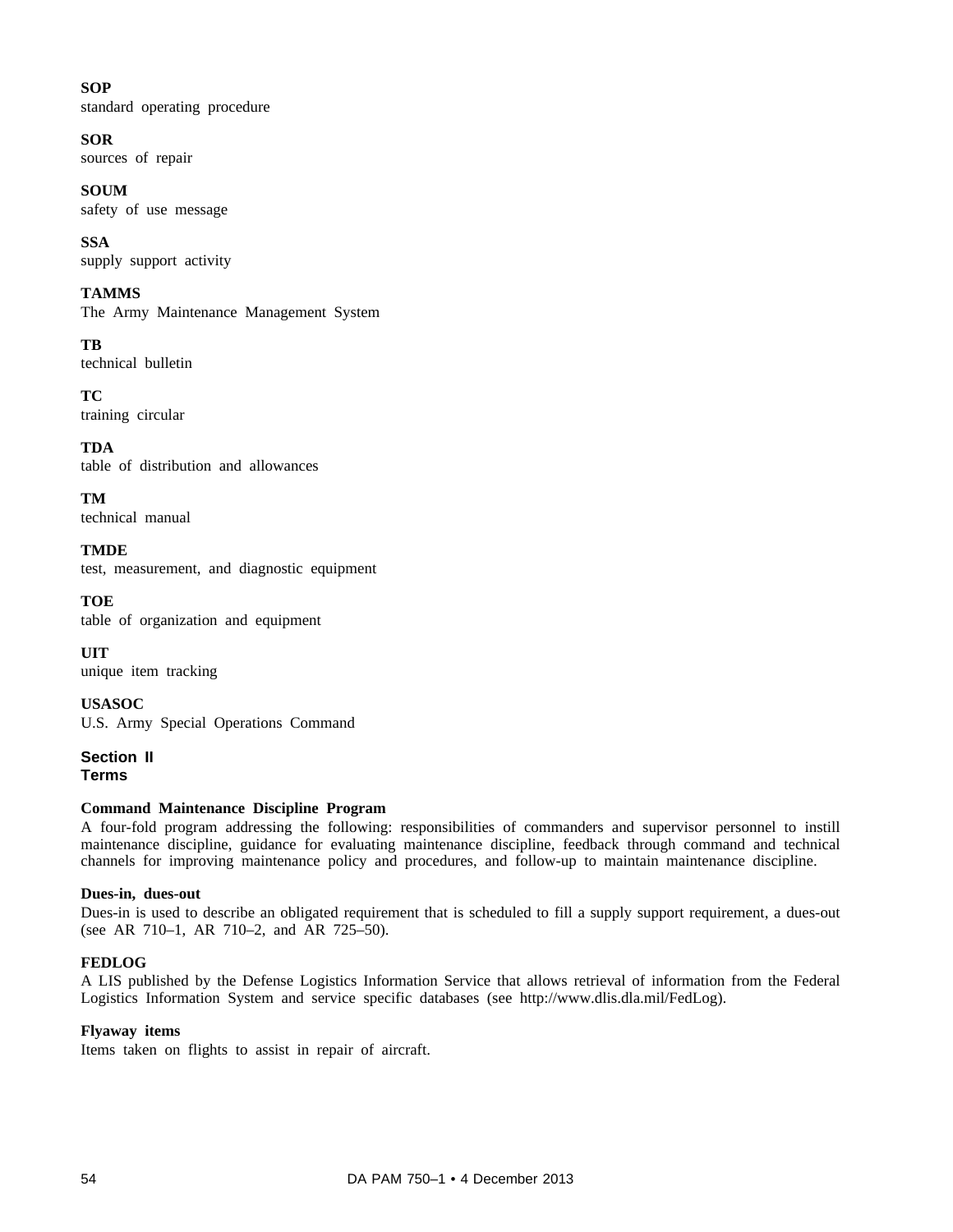#### **Fully mission capable safety**

FMC safety is defined as equipment FMC to accomplish the peacetime training mission with all safety related deficiencies corrected and urgent safety related MWOs applied.

#### **Issue priority designator**

Designates who or what will receive materiel first. The oldest requirement with the highest issue priority designator gets the materiel first (see AR 710–1 and AR 725–50).

#### **Supervisory personnel**

Supervisory personnel are individuals with responsibility to lead maintenance operations within or the unit. This applies to officers, warrant officers, NCOs and civilians. Examples are company commanders, TDA directors and TDA division chiefs.

#### **Maintenance discipline**

Compliance with DA policy to administer maintenance economies. Maintenance discipline applies to all functions and levels of maintenance (from unit/contractor through national users), including the effective use of funds.

#### **Maintenance economy**

Conservation of materials by every individual involved with maintenance to ensure the proper use of parts and labor. The term stewardship of resources is synonymous with maintenance economy.

#### **Predeployment training equipment**

PDTE is a pool of standard Army and N-SE pre-positioned at select installations to support pre-deployment training that replicates the equipment units require to accomplish its deployed mission. PDTE is low density, high demand, theater specific equipment not available on the installation or determined unavailable for hand receipt or lateral transfer from another unit or installation to support training requirements for 90 days or less. PDTE supplements shortages on the unit MTOE or is used to meet mission-essential equipment list requirements. PDTE is maintained at TM 10/20 condition but may be loaned to units in a minimum FMC safety condition due to deployment timelines.

#### **Repeat findings**

A discrepancy of non-compliance noted from a previous inspection and unresolved beyond the established suspense date.

#### **Requirements listing**

A compilation of existing regulatory requirements as a single source listing and organized by level of responsibility or function.

#### **Section III Special Abbreviations and Terms**

#### **AFSBn**

Army Field Support Battalion

**ARI** automatic reset induction

**ARMT** Automated Reset Management Tool

# **ASC**

Army Sustainment Command

# **BLST**

brigade logistics support team

#### **CMDP**

Command Maintenance Discipline Program

# **HM**

hazardous material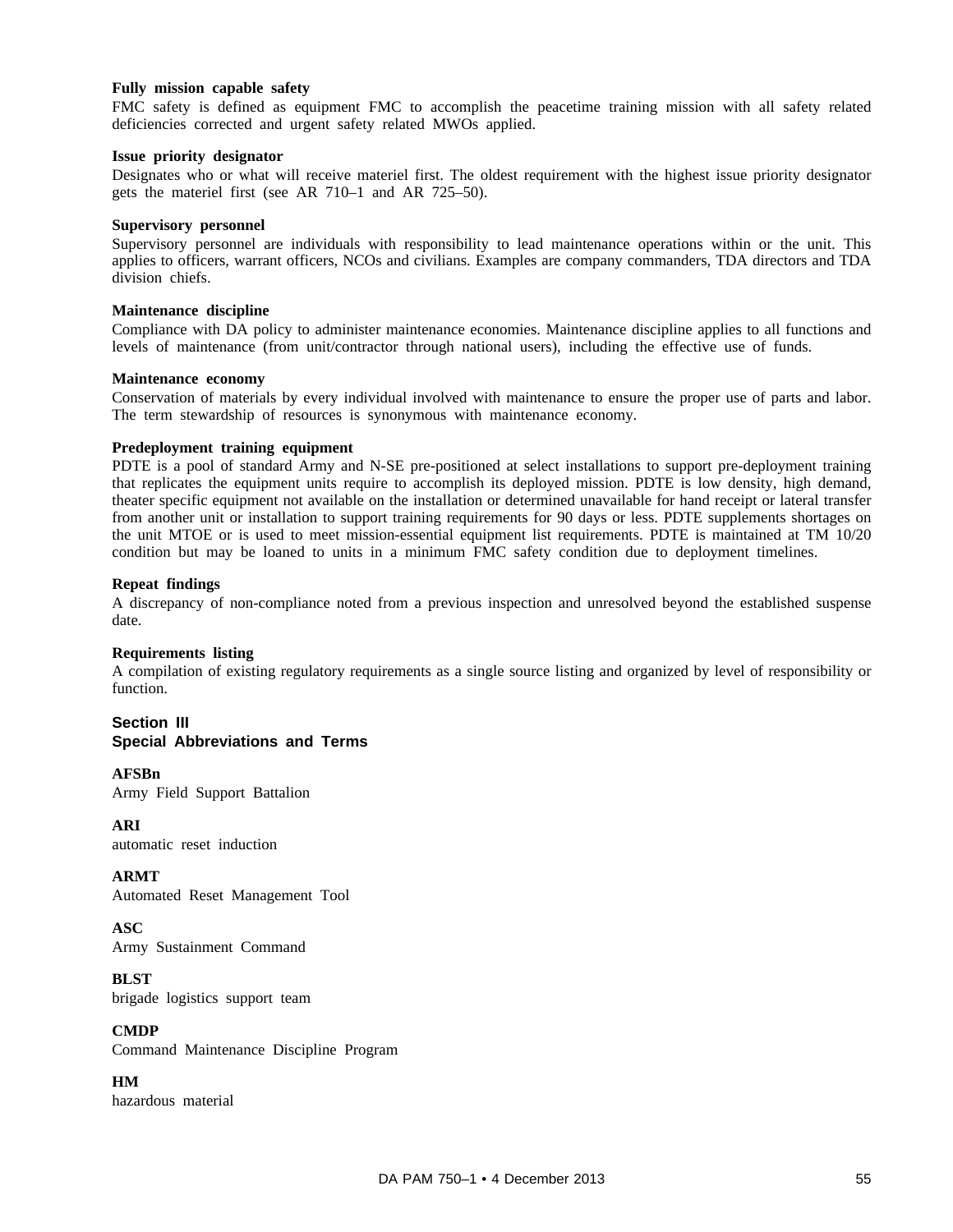# **IMRF**

instrument master record file

# **LIS**

Logistics Information Systems

# **LUP**

Low Usage Program

**MENS-E** Material Enterprise Non-Standard Equipment

**N-SE** non-standard equipment

**SAMS-2** Standard Army Maintenance System–Level 2

**TLRT-M** total logistics response time-maintenance

# **ULLS-AE**

Unit Level Logistics System-Aviation Enhanced